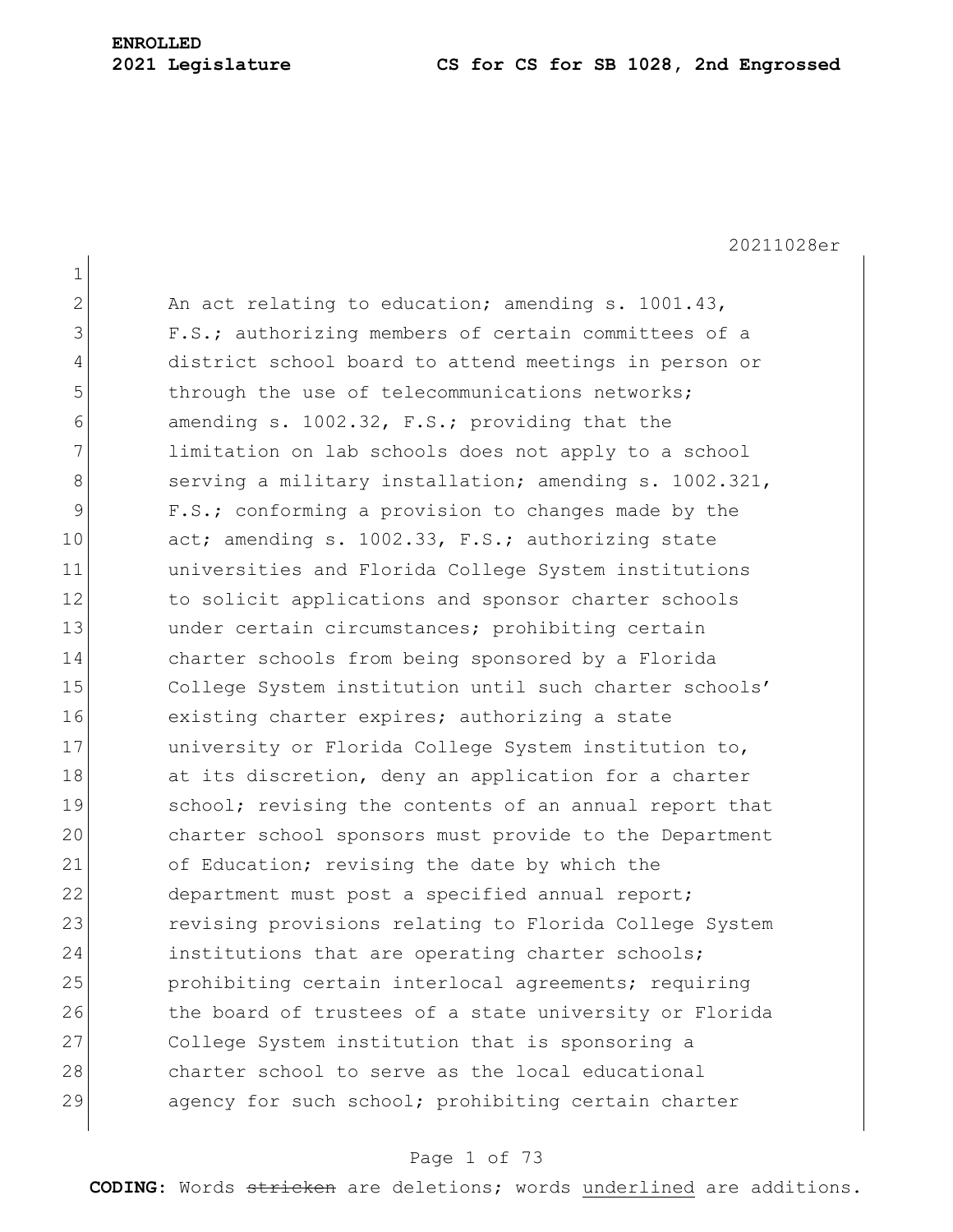20211028er

30 school students from being included in specified 31 school district grade calculations; requiring the 32 department to develop a sponsor evaluation framework; 33 providing requirements for the framework; requiring 34 the department to compile results in a specified 35 manner; deleting obsolete language; revising 36 requirements for the charter school application 37 process; requiring certain school districts to reduce 38 administrative fees withheld; requiring such school 39 districts to file monthly reports; authorizing school 40 districts to resume withholding the full amount of 41 administrative fees under specified circumstance; 42 authorizing certain charter schools to recover 43 attorney fees and costs; requiring the State Board of 44 Education to withhold state funds from a district 45 school board that is in violation of a state board 46 decision on a charter school; authorizing parties to 47 appeal without first mediating in certain 48 circumstances; providing that certain changes to 49 curriculum are deemed approved; providing an 50 exception; revising the circumstances in which a 51 charter may be immediately terminated; providing that 52 certain information must be provided to specified 53 entities upon immediate termination of a charter; 54 authorizing the award of specified fees and costs in 55 **certain circumstances; authorizing a sponsor to seek** 56 an injunction in certain circumstances; revising 57 provisions related to sponsor assumption of operation; 58 revising the student populations for which a charter

# Page 2 of 73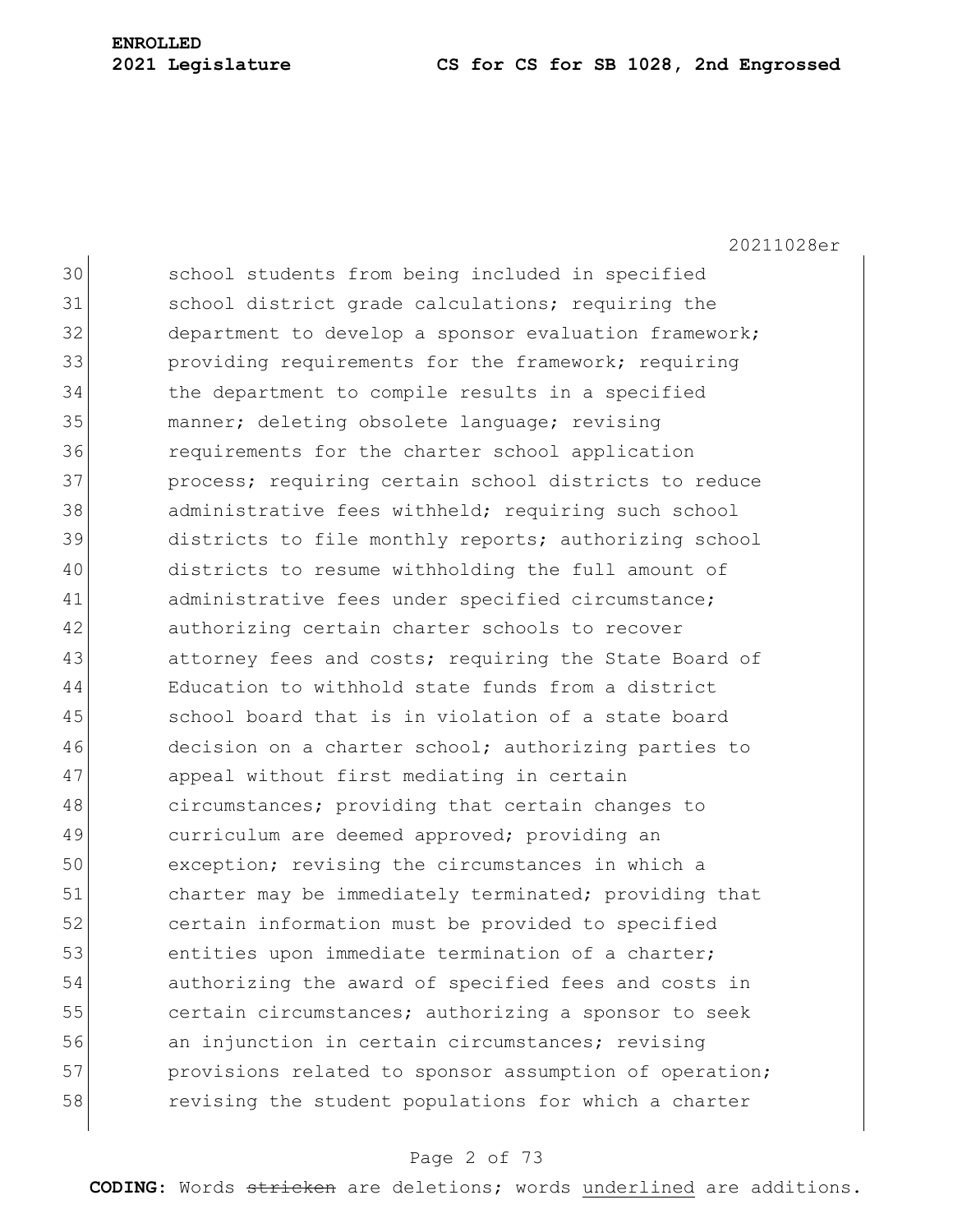20211028er 59 school is authorized to limit the enrollment process; 60 providing a calculation for the operational funding 61 for a charter school sponsored by a state university 62 or Florida College System institution; requiring the 63 department to develop a tool for state universities 64 and Florida College System institutions for specified 65 purposes relating to certain funding calculations; 66 providing that such funding must be appropriated to 67 the charter school; providing for capital outlay 68 funding for such schools; authorizing a sponsor to 69 withhold an administrative fee for the provision of 70 certain services to an exceptional student education 71 center that meets specified requirements; conforming  $72$  provisions to changes made by the act; amending s. 73 1002.331, F.S.; revising requirements for a charter 74 school to be a high-performing charter school; 75 revising a limitation on the expansion of high-76 performing charter schools; revising provisions 77 relating to the opening of additional high-performing 78 charter schools; amending s. 1002.333, F.S.; revising 79 the definition of the term "persistently low-80 performing school"; providing that certain nonprofit 81 entities may be designated as a local education 82 agency; providing that certain entities report 83 students to the department in a specified manner; 84 specifying reporting provisions that apply only to 85 85 certain schools of hope; providing that schools of 86 hope may comply with certain financial reporting in a 87 specified manner; revising the manner in which

# Page 3 of 73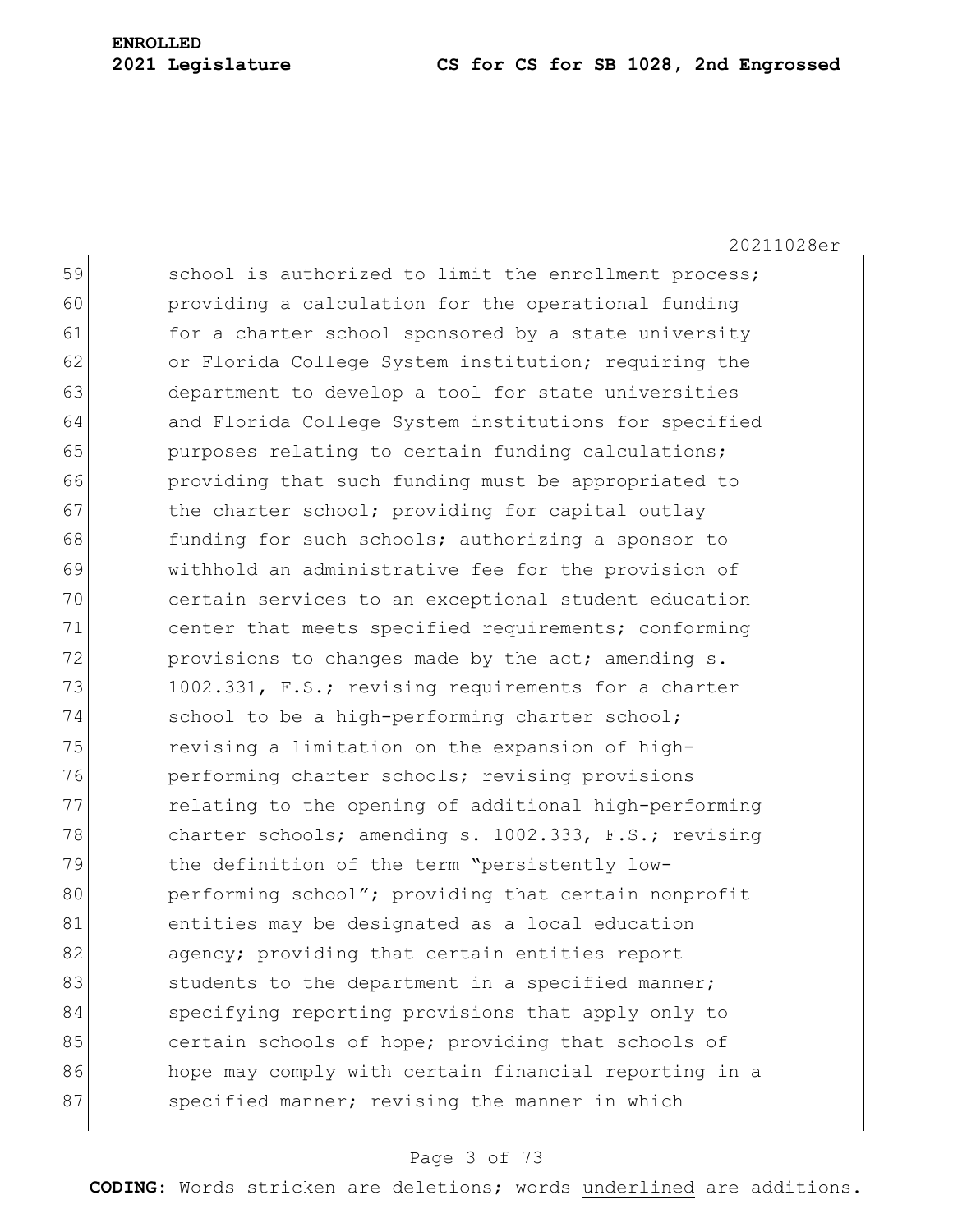20211028er

88 underused, vacant, or surplus facilities owned or 89 operated by school districts are identified; 90 authorizing a nonprofit entity designated as a local 91 education agency to use any capital assets identified 92 in a certain annual financial audit for another school 93 of hope operated by the local education agency within 94 the same district; amending s. 1002.45, F.S.; 95 authorizing a virtual charter school to provide part-96 time virtual instruction; amending s. 1002.455, F.S.; 97 conforming a provision to changes made by the act; 98 creating s. 1003.225, F.S.; defining the term "water 99 safety"; requiring public schools to provide specified 100 information to certain parents or students; amending 101 s. 1003.493, F.S.; authorizing a charter school to 102 offer a career and professional academy; amending s. 103 1003.621, F.S.; authorizing academically high-104 performing school districts to provide up to 2 days of 105 virtual instruction; specifying requirements for such 106 virtual instruction to comply with a specified 107 provision; creating s. 1006.205, F.S.; providing a 108 short title; providing legislative intent; requiring 109 that certain athletic teams or sports sponsored by 110 certain educational institutions be designated on the 111 basis of students' biological sex at birth; 112 authorizing athletic teams or sports designated for 113 male students to be open to female students; 114 prohibiting athletic teams or sports designated for 115 **female students to be open to male students;** providing 116 civil remedies for students and educational

# Page 4 of 73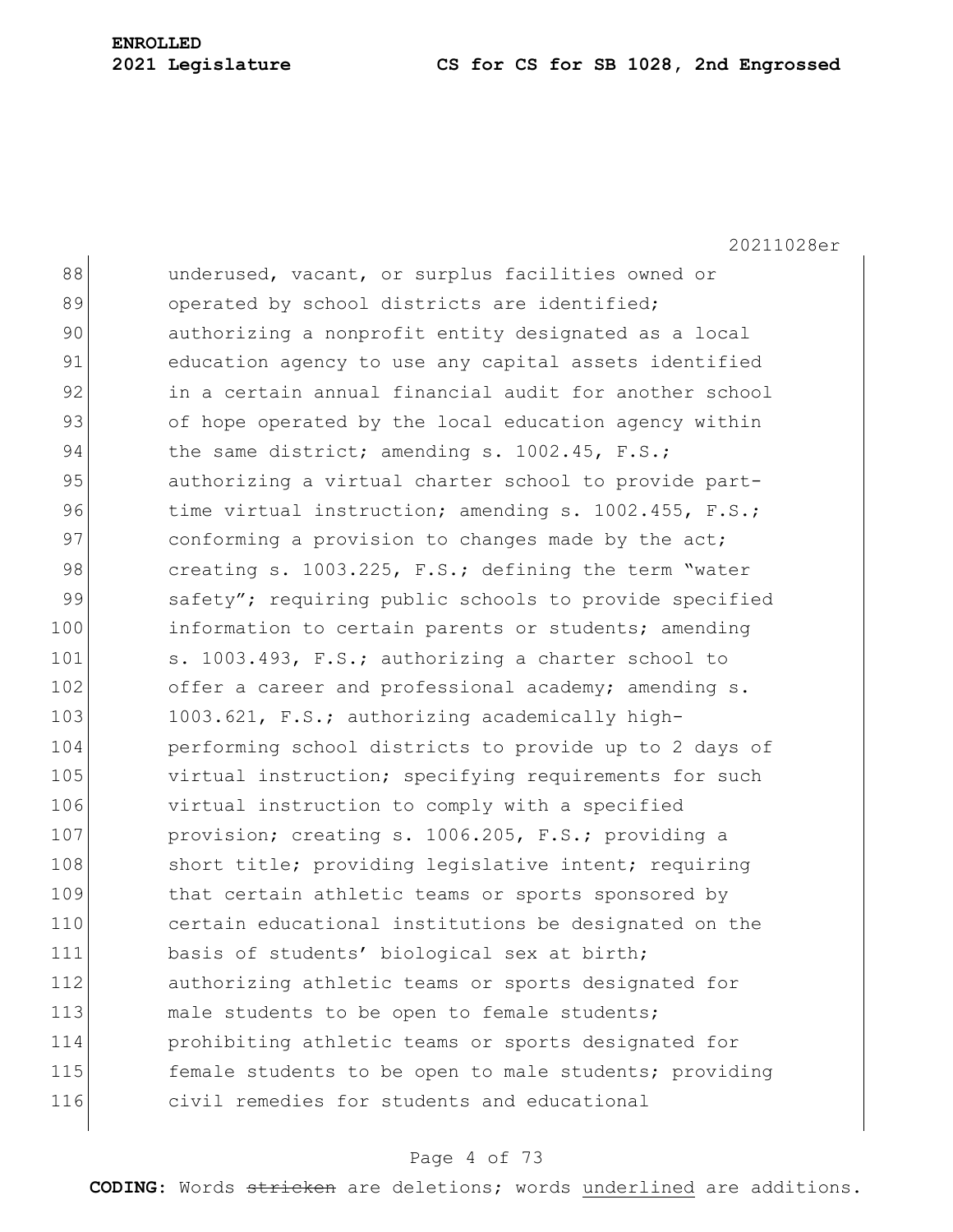20211028er

117 **institutions for certain violations of this section:** 118 **providing a statute of limitation;** providing for 119 damages; amending s. 1008.3415, F.S.; requiring the 120 Commissioner of Education, upon request by a charter 121 School that meets specified criteria, to provide a 122 letter to the charter school and the charter school's 123 sponsor authorizing the charter school to replicate 124 its educational program; amending s. 1009.30, F.S.; 125 specifying reimbursement for specified educational 126 institutions; amending s. 1009.52, F.S.; revising the 127 eligibility requirements for Florida postsecondary 128 student assistance grants; amending s. 1012.32, F.S.; 129 **providing an alternate screening method for specified** 130 persons employed by certain schools of hope or serving 131 on certain school of hope governing boards; amending 132 s. 1013.62, F.S.; expanding eligibility to receive 133 capital outlay funds to schools of hope operated by a 134 hope operator; authorizing a parent or quardian to 135 request that his or her K-5 student be retained in a 136 grade level for academic reasons for a specified 137 school year; requiring that such a request be 138 submitted in a specified manner; requiring school 139 principals to consider such requests if they are 140 timely received; authorizing school principals to 141 consider requests that are not timely received; 142 requiring a school principal who considers a request 143 for retention to inform the student's teachers of the 144 request and collaboratively discuss with the parent or 145 **guardian any basis for agreement or disagreement with** 

# Page 5 of 73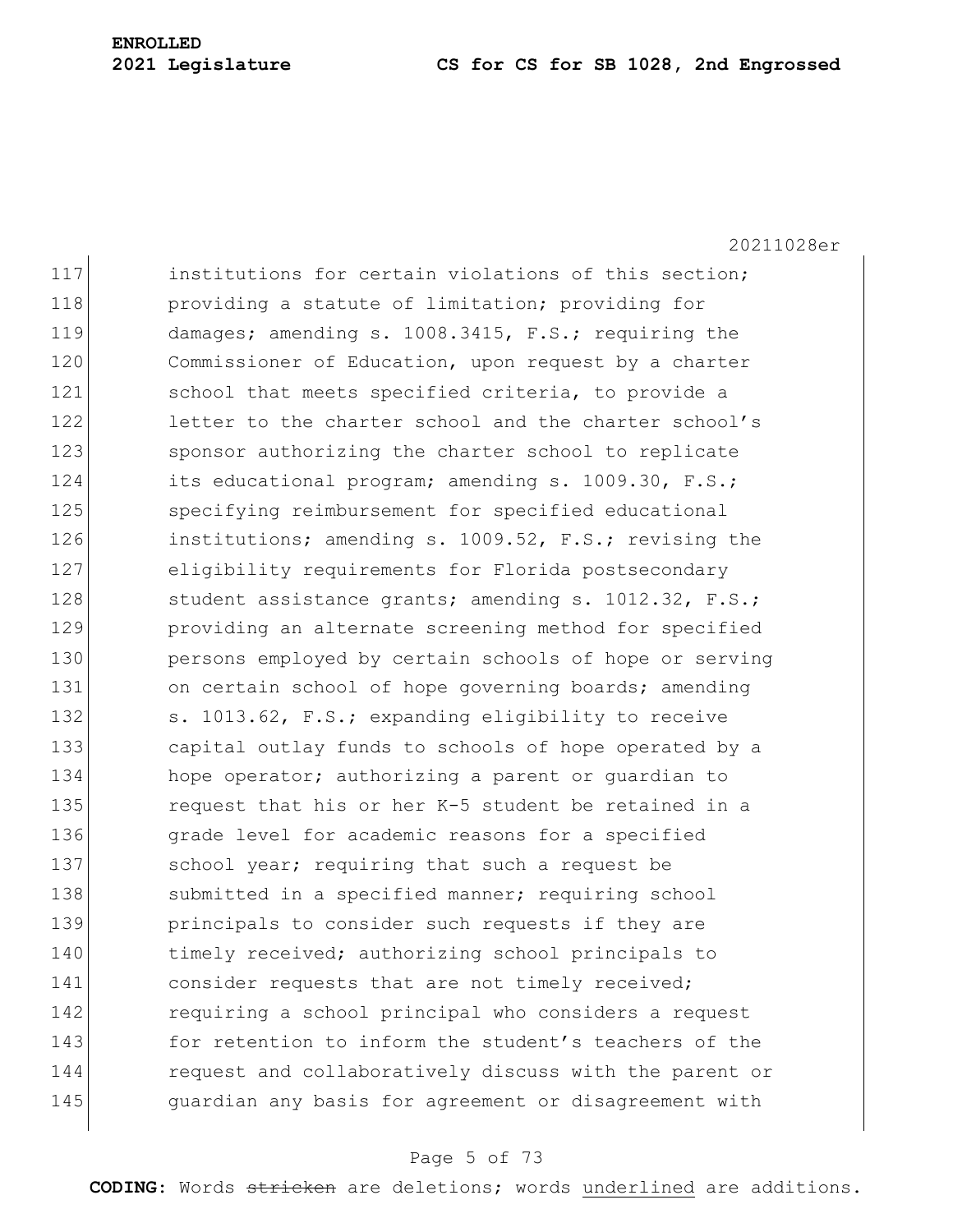20211028er 146 the request; requiring such discussion to disclose 147 that retention may impact the student's eligibility to 148 **participate in high school interscholastic or** 149 intrascholastic sports; authorizing the principal, 150 teachers, and parent or quardian to collaborate to 151 develop a customized 1-year education plan for the 152 student in lieu of retaining the student; requiring a 153 parent's or quardian's decision regarding retention to 154 control; requiring the individual education plan (IEP) 155 team for a retained student to review and revise the 156 student's IEP, as appropriate; requiring school 157 districts to report certain data to the Department of 158 Education by a specified date; providing for 159 severability; amending chapter 2020-28, Laws of 160 Florida; delaying the effective date of provisions 161 governing intercollegiate athlete compensation and 162 rights; providing a contingent effect; providing 163 effective dates. 164 165 Be It Enacted by the Legislature of the State of Florida: 166 167 Section 1. Subsection (10) of section 1001.43, Florida 168 Statutes, is amended to read: 169 1001.43 Supplemental powers and duties of district school 170 board.—The district school board may exercise the following 171 supplemental powers and duties as authorized by this code or 172 State Board of Education rule. 173 (10) DISTRICT SCHOOL BOARD GOVERNANCE AND OPERATIONS.—The 174 district school board may adopt policies and procedures

# Page 6 of 73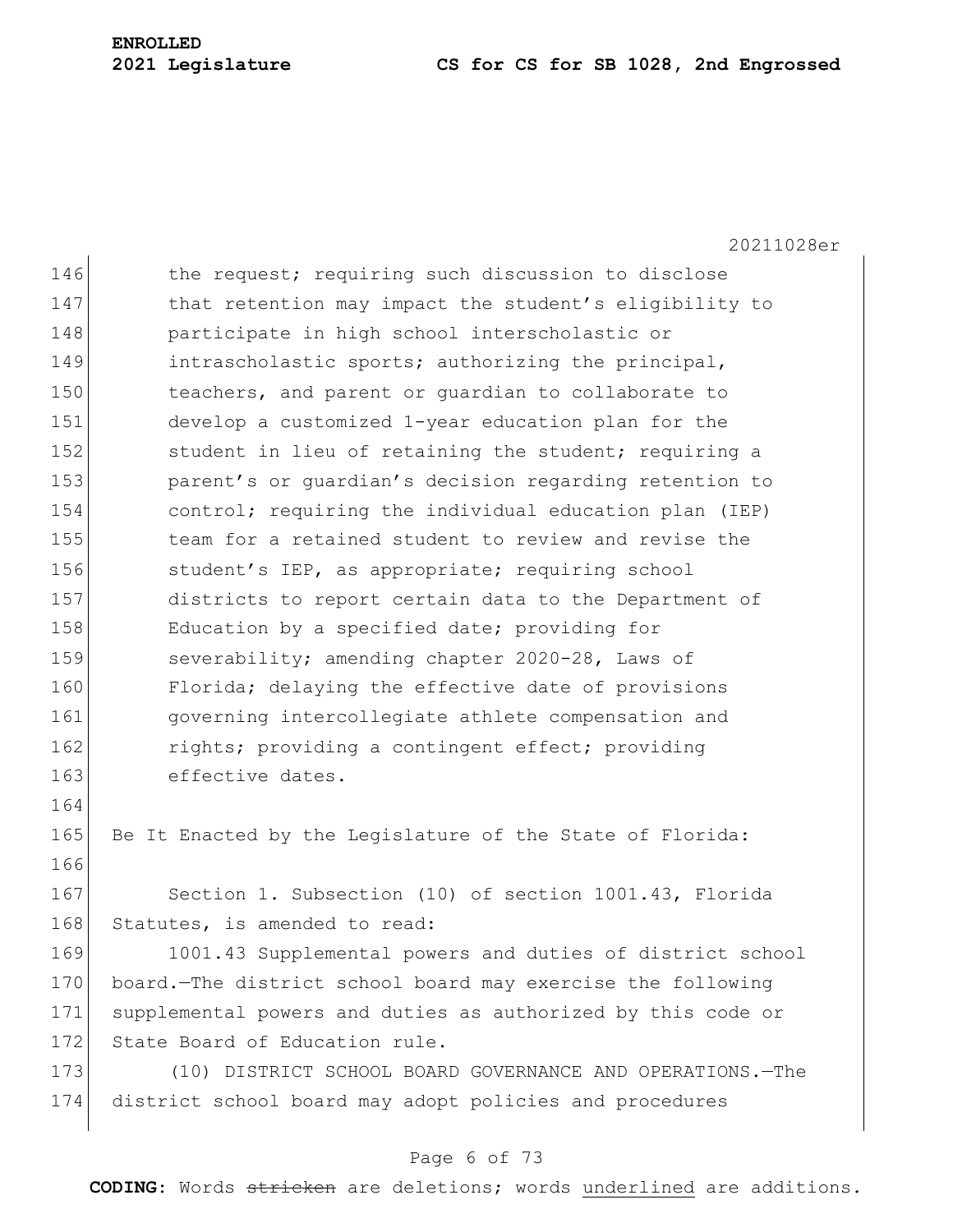20211028er 175 necessary for the daily business operation of the district 176 school board, including, but not limited to, the provision of 177 legal services for the district school board; conducting a 178 district legislative program; district school board member 179 participation at conferences, conventions, and workshops, 180 including member compensation and reimbursement for expenses; 181 district school board policy development, adoption, and repeal; 182 district school board meeting procedures, including 183 participation via telecommunications networks, use of technology 184 at meetings, and presentations by nondistrict personnel; citizen 185 communications with the district school board and with 186 individual district school board members; collaboration with 187 local government and other entities as required by law; and 188 organization of the district school board, including special 189 committees and advisory committees. Members of special 190 committees and advisory committees may attend meetings in person 191 or through the use of telecommunications networks such as 192 telephonic and video conferencing. 193 Section 2. Subsection (2) of section 1002.32, Florida

194 Statutes, is amended to read:

195 1002.32 Developmental research (laboratory) schools.-196 (2) ESTABLISHMENT.—There is established a category of 197 public schools to be known as developmental research 198 (laboratory) schools (lab schools). Each lab school shall 199 provide sequential instruction and shall be affiliated with the 200 college of education within the state university of closest 201 geographic proximity. A lab school to which a charter has been 202 issued under s. 1002.33(5)(a)2. must be affiliated with the 203 college of education within the state university that issued the

# Page 7 of 73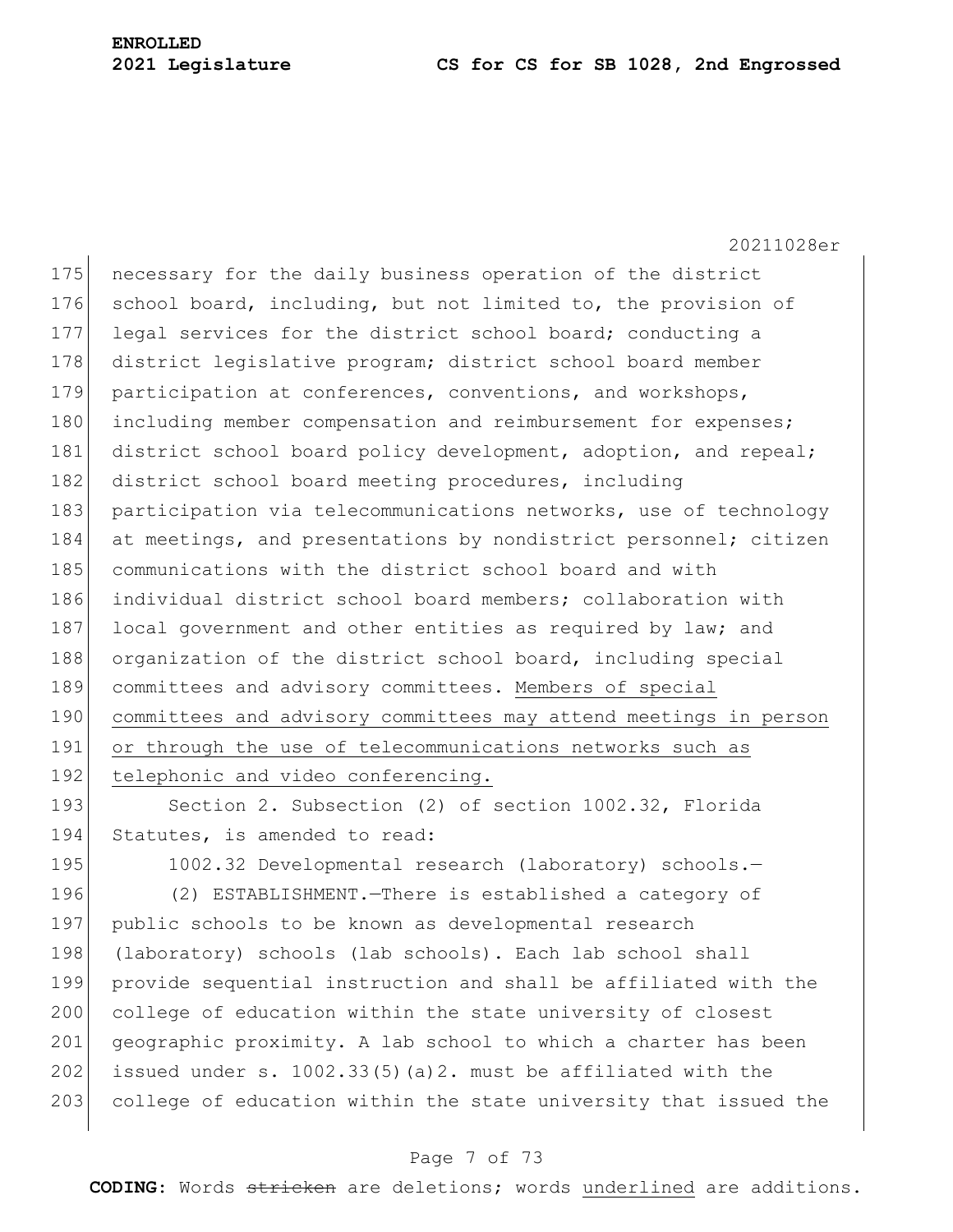20211028er 204 charter, but is not subject to the requirement that the state 205 university be of closest geographic proximity. For the purpose 206 of state funding, Florida Agricultural and Mechanical 207 University, Florida Atlantic University, Florida State 208 University, the University of Florida, and other universities 209 approved by the State Board of Education and the Legislature are 210 authorized to sponsor a lab school. The limitation of one lab 211 school per university shall not apply to the following 212 legislatively allowed charter lab schools authorized prior to 213 June 1, 2003: Florida State University Charter Lab K-12 School 214 in Broward County, Florida Atlantic University Charter Lab K-12 215  $9-12$  High School in Palm Beach County, and Florida Atlantic 216 University Charter Lab K-12 School in St. Lucie County. The 217 limitation of one lab school per university does not apply to a 218 university that establishes a lab school to serve families of a 219 military installation that is within the same county as a branch 220 campus that offers programs from the university's college of 221 education.

222 Section 3. Paragraph (d) of subsection (4) of section 223 1002.321, Florida Statutes, is amended to read:

224 1002.321 Digital learning.—

225 (4) CUSTOMIZED AND ACCELERATED LEARNING.—A school district 226 must establish multiple opportunities for student participation 227 in part-time and full-time kindergarten through grade 12 virtual 228 instruction. Options include, but are not limited to:

229 (d) Full-time Virtual charter school instruction authorized 230 under s. 1002.33.

231 Section 4. Subsection (1), paragraph (c) of subsection (2), 232 subsection  $(5)$ , paragraphs (b) and (d) of subsection  $(6)$ ,

# Page 8 of 73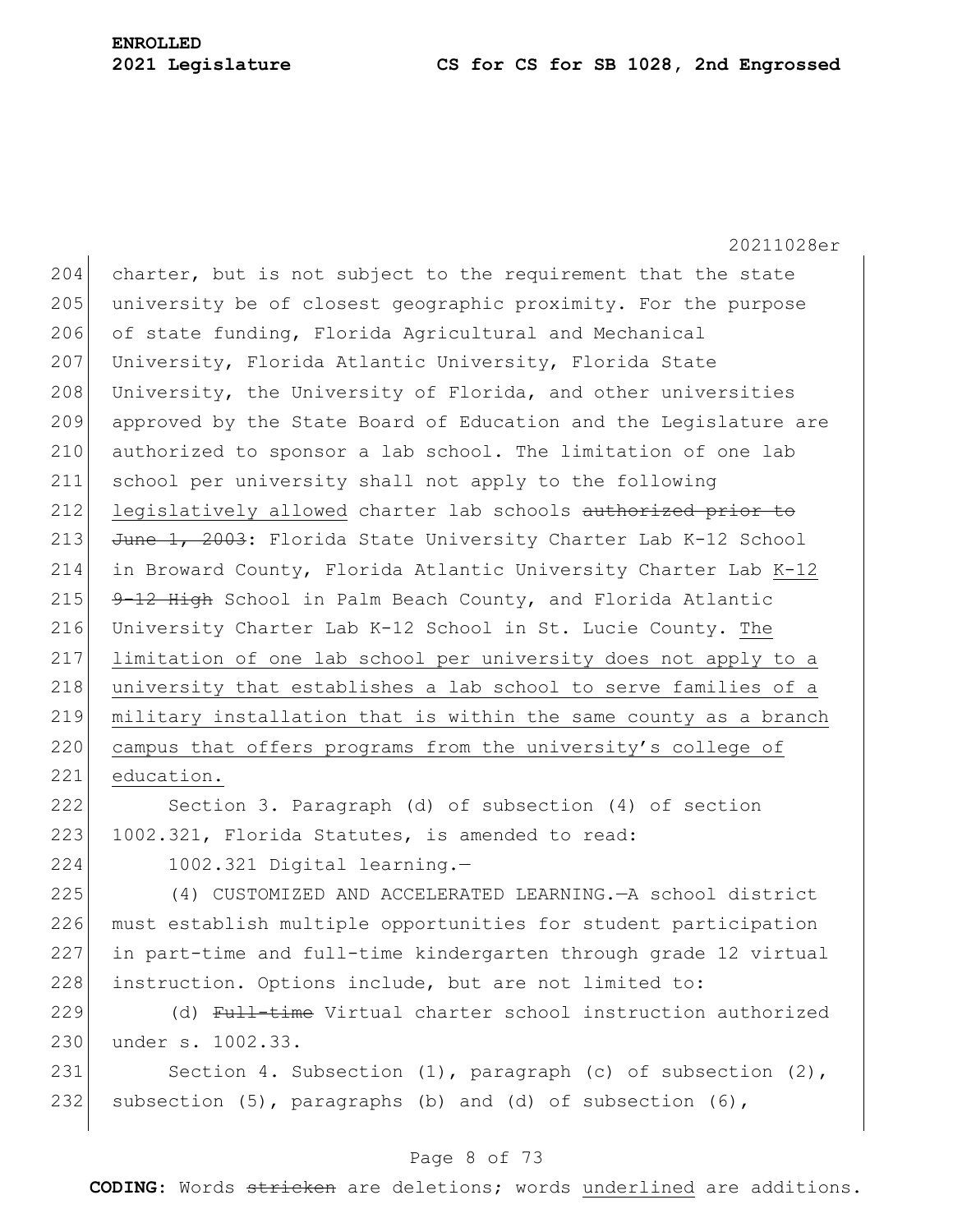233 paragraphs (a), (b), and (d) of subsection (7), paragraphs (c), 234 (d), and (e) of subsection  $(8)$ , paragraphs  $(q)$  and  $(n)$  of 235 subsection  $(9)$ , paragraphs  $(d)$  and  $(e)$  of subsection  $(10)$ , 236 subsection  $(14)$ , paragraph  $(c)$  of subsection  $(15)$ , subsection 237 (17), paragraph (e) of subsection (18), subsections (20) and 238 (21), paragraph (a) of subsection (25), and subsection (28) of 239 section 1002.33, Florida Statutes, are amended to read: 240 1002.33 Charter schools.-241 (1) AUTHORIZATION.—All charter schools in Florida are 242 public schools and shall be part of the state's program of 243 public education. A charter school may be formed by creating a 244 new school or converting an existing public school to charter 245 status. A charter school may operate a virtual charter school 246 pursuant to s. 1002.45(1)(d) to provide  $f_{\text{ul}-time}$  online 247 instruction to students, pursuant to s. 1002.455, in 248 kindergarten through grade 12. The school district in which the 249 student enrolls in the virtual charter school shall report the 250 student for funding pursuant to s.  $1011.61(1)(c)1.b.$  (VI), and 251 the home school district shall not report the student for 252 funding. An existing charter school that is seeking to become a 253 virtual charter school must amend its charter or submit a new 254 application pursuant to subsection (6) to become a virtual 255 charter school. A virtual charter school is subject to the 256 requirements of this section; however, a virtual charter school 257 is exempt from subsections  $(18)$  and  $(19)$ , paragraph  $(20)$  (c), and  $258$  s. 1003.03. A public school may not use the term charter in its 259 name unless it has been approved under this section. 260 (2) GUIDING PRINCIPLES; PURPOSE.

261 (c) Charter schools may fulfill the following purposes:

#### Page 9 of 73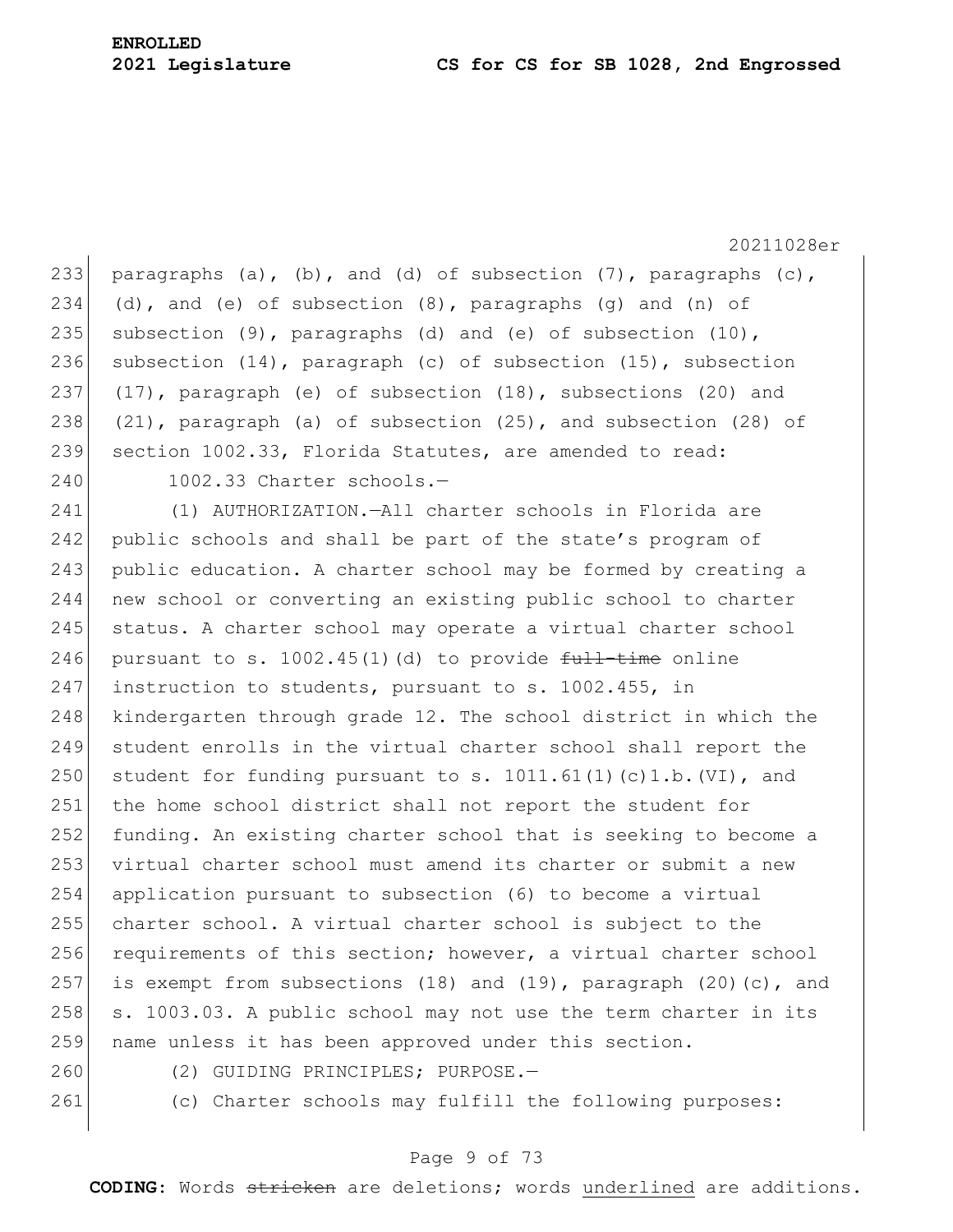20211028er 262 1. Create innovative measurement tools. 263 2. Provide rigorous competition within the public school 264 system district to stimulate continual improvement in all public  $265$  schools. 266 3. Expand the capacity of the public school system. 267 4. Mitigate the educational impact created by the 268 development of new residential dwelling units. 269 5. Create new professional opportunities for teachers, 270 including ownership of the learning program at the school site. 271 (5) SPONSOR; DUTIES. 272 (a) *Sponsoring entities.*— 273 1. A district school board may sponsor a charter school in 274 the county over which the district school board has 275 jurisdiction. 276 2. A state university may grant a charter to a lab school 277 created under s. 1002.32 and shall be considered to be the 278 school's sponsor. Such school shall be considered a charter lab 279 school.  $280$  3. Because needs relating to educational capacity, 281 | workforce qualifications, and career education opportunities are 282 constantly changing and extend beyond school district 283 boundaries: 284 a. A state university may, upon approval by the Department 285 of Education, solicit applications and sponsor a charter school 286 to meet regional education or workforce demands by serving 287 students from multiple school districts. 288 b. A Florida College System institution may, upon approval 289 by the Department of Education, solicit applications and sponsor 290 a charter school in any county within its service area to meet

# Page 10 of 73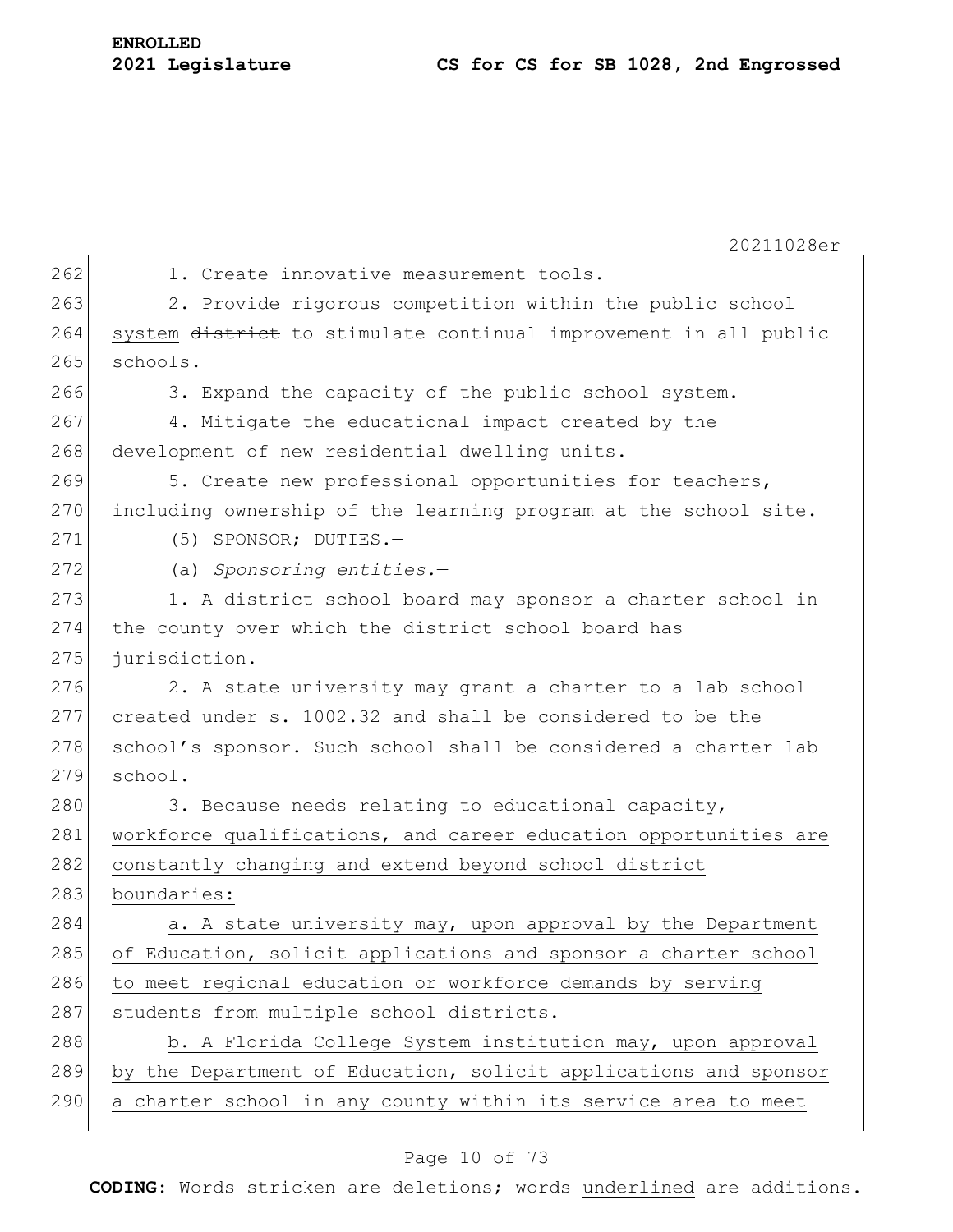|     | 20211028er                                                        |
|-----|-------------------------------------------------------------------|
| 291 | workforce demands and may offer postsecondary programs leading    |
| 292 | to industry certifications to eligible charter school students.   |
| 293 | A charter school established under subparagraph (b) 4. may not be |
| 294 | sponsored by a Florida College System institution until its       |
| 295 | existing charter with the school district expires as provided     |
| 296 | under subsection (7).                                             |
| 297 | c. Notwithstanding paragraph (6)(b), a state university or        |
| 298 | Florida College System institution may, at its discretion, deny   |
| 299 | an application for a charter school.                              |
| 300 | (b) Sponsor duties.-                                              |
| 301 | 1.a. The sponsor shall monitor and review the charter             |
| 302 | school in its progress toward the goals established in the        |
| 303 | charter.                                                          |
| 304 | b. The sponsor shall monitor the revenues and expenditures        |
| 305 | of the charter school and perform the duties provided in s.       |
| 306 | 1002.345.                                                         |
| 307 | c. The sponsor may approve a charter for a charter school         |
| 308 | before the applicant has identified space, equipment, or          |
| 309 | personnel, if the applicant indicates approval is necessary for   |
| 310 | it to raise working funds.                                        |
| 311 | d. The sponsor shall not apply its policies to a charter          |
| 312 | school unless mutually agreed to by both the sponsor and the      |
| 313 | charter school. If the sponsor subsequently amends any agreed-    |
| 314 | upon sponsor policy, the version of the policy in effect at the   |
| 315 | time of the execution of the charter, or any subsequent           |
| 316 | modification thereof, shall remain in effect and the sponsor may  |
| 317 | not hold the charter school responsible for any provision of a    |
| 318 | newly revised policy until the revised policy is mutually agreed  |
| 319 | upon.                                                             |
|     |                                                                   |
|     |                                                                   |

# Page 11 of 73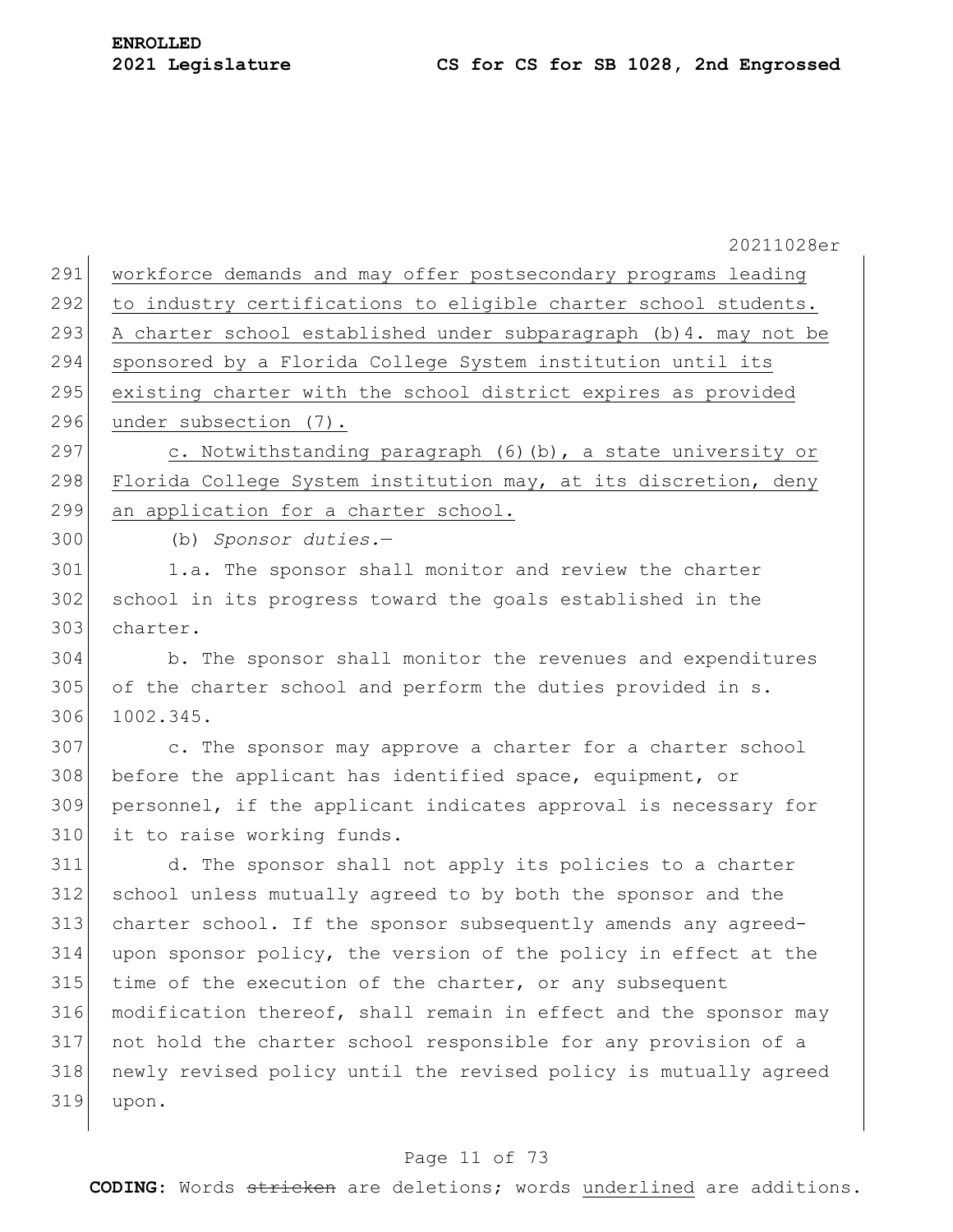320 e. The sponsor shall ensure that the charter is innovative 321 and consistent with the state education goals established by s. 322 1000.03(5).

 f. The sponsor shall ensure that the charter school participates in the state's education accountability system. If a charter school falls short of performance measures included in the approved charter, the sponsor shall report such shortcomings 327 to the Department of Education.

328 g. The sponsor shall not be liable for civil damages under 329 state law for personal injury, property damage, or death 330 resulting from an act or omission of an officer, employee, 331 agent, or governing body of the charter school.

332 h. The sponsor shall not be liable for civil damages under 333 state law for any employment actions taken by an officer, 334 employee, agent, or governing body of the charter school.

335 i. The sponsor's duties to monitor the charter school shall 336 not constitute the basis for a private cause of action.

337 j. The sponsor shall not impose additional reporting 338 requirements on a charter school without providing reasonable 339 and specific justification in writing to the charter school.

340 k. The sponsor shall submit an annual report to the 341 Department of Education in a web-based format to be determined 342 by the department.

343 (I) The report shall include the following information:

344 (A) The number of draft applications received on or before 345 May 1 and each applicant's contact information.

346  $\left(\frac{B}{B}\right)$  The number of <del>final</del> applications received during the 347 school year and up to on or before August 1 and each applicant's 348 contact information.

# Page 12 of 73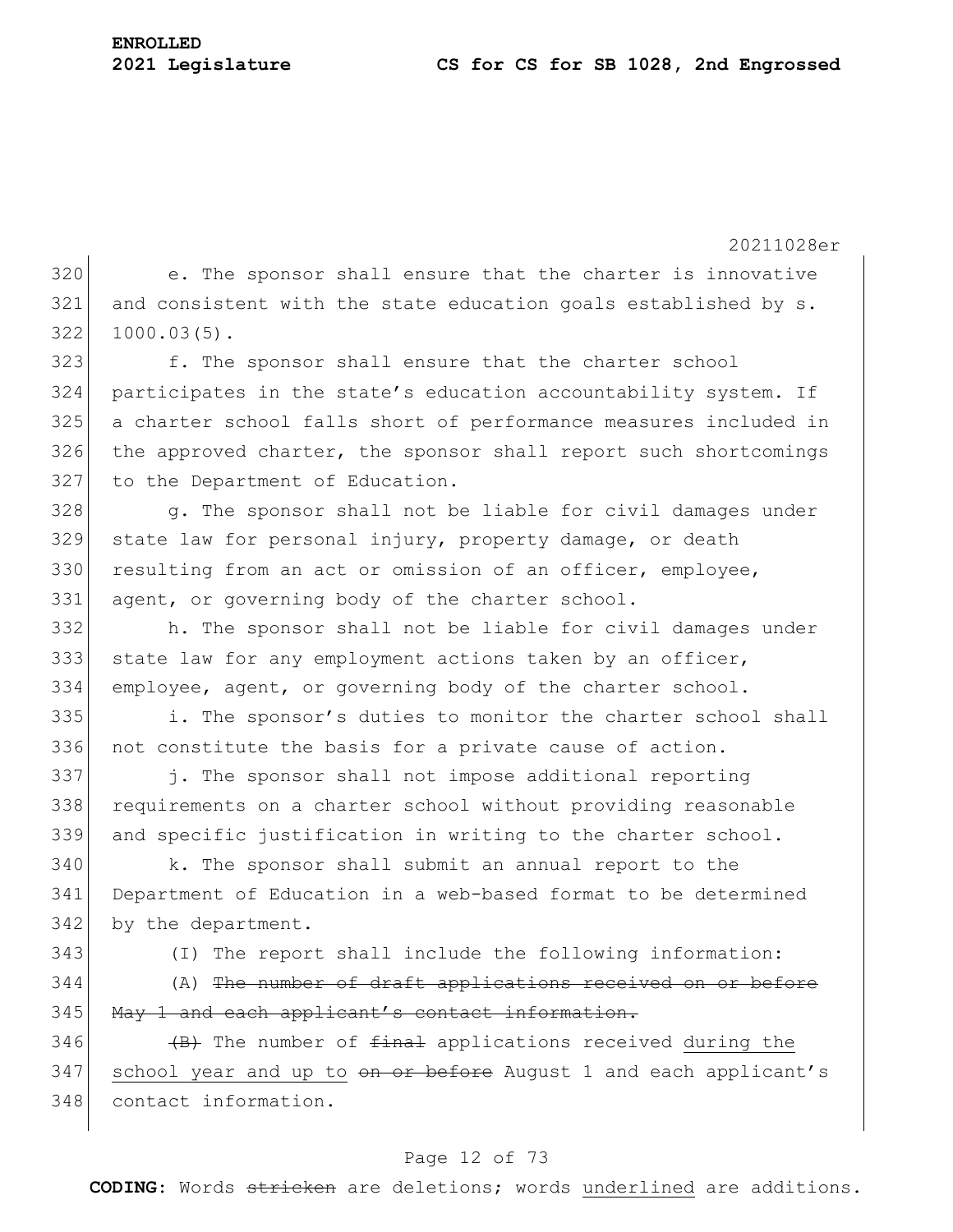349 (B)<del>(C)</del> The date each application was approved, denied, or 350 withdrawn.

351  $(C)$   $(D)$  The date each final contract was executed.

352 (II) Annually, by November 1 <del>Beginning August 31, 2013, and</del> 353 each year thereafter, the sponsor shall submit to the department 354 the information for the applications submitted the previous 355 year.

356 (III) The department shall compile an annual report, by 357 sponsor district, and post the report on its website by January 358 15 November 1 of each year.

359 2. Immunity for the sponsor of a charter school under 360 subparagraph 1. applies only with respect to acts or omissions 361 not under the sponsor's direct authority as described in this 362 section.

363 3. This paragraph does not waive a sponsor's district 364 school board's sovereign immunity.

 4. A Florida College System institution may work with the school district or school districts in its designated service area to develop charter schools that offer secondary education. These charter schools must include an option for students to receive an associate degree upon high school graduation. If a Florida College System institution operates an approved teacher preparation program under s. 1004.04 or s. 1004.85, the 372 institution may operate no more than one charter schools school 373 that serve serves students in kindergarten through grade 12 in any school district within the service area of the institution. In kindergarten through grade 8, the charter school shall implement innovative blended learning instructional models in 377 which, for a given course, a student learns in part through

#### Page 13 of 73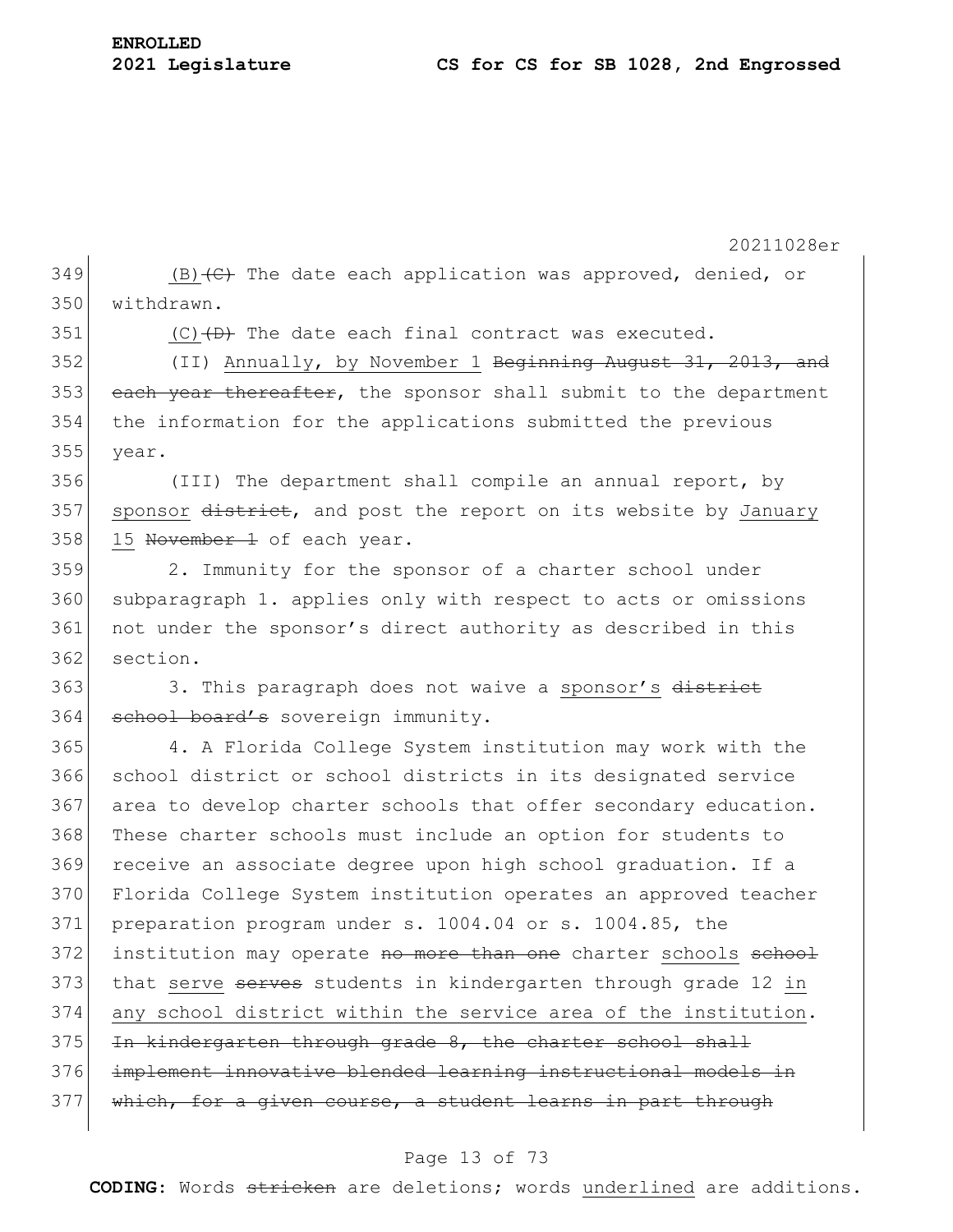378 online delivery of content and instruction with some element of 379 student control over time, place, path, or pace and in part at a 380 supervised brick-and-mortar location away from home. A student in a blended learning course must be a full-time student of the charter school and receive the online instruction in a classroom 383 setting at the charter school. District school boards shall cooperate with and assist the Florida College System institution on the charter application. Florida College System institution applications for charter schools are not subject to the time deadlines outlined in subsection (6) and may be approved by the district school board at any time during the year. Florida College System institutions may not report FTE for any students participating under this subparagraph who receive FTE funding 391 through the Florida Education Finance Program.

392 5. For purposes of assisting the development of a charter 393 school, a school district may enter into nonexclusive interlocal 394 agreements with federal and state agencies, counties, 395 municipalities, and other governmental entities that operate 396 within the geographical borders of the school district to act on 397 behalf of such governmental entities in the inspection, 398 issuance, and other necessary activities for all necessary 399 permits, licenses, and other permissions that a charter school 400 needs in order for development, construction, or operation. A 401 charter school may use, but may not be required to use, a school 402 district for these services. The interlocal agreement must 403 include, but need not be limited to, the identification of fees 404 that charter schools will be charged for such services. The fees 405 must consist of the governmental entity's fees plus a fee for 406 the school district to recover no more than actual costs for

# Page 14 of 73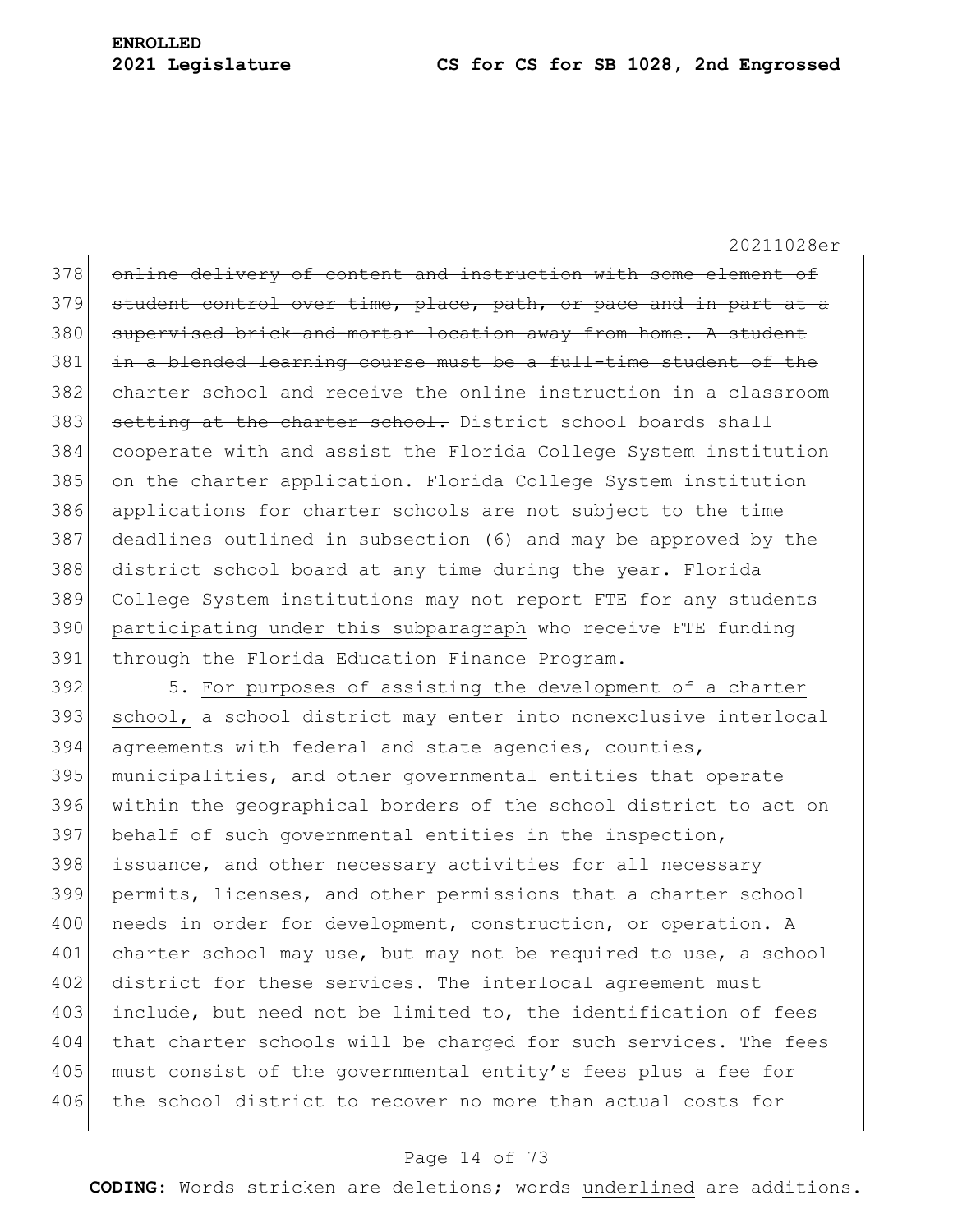|     | 20211028er                                                       |
|-----|------------------------------------------------------------------|
| 407 | providing such services. These services and fees are not         |
| 408 | included within the services to be provided pursuant to          |
| 409 | subsection (20). Notwithstanding any other provision of law, an  |
| 410 | interlocal agreement between a school district and a federal or  |
| 411 | state agency, county, municipality, or other governmental entity |
| 412 | which prohibits or limits the creation of a charter school       |
| 413 | within the geographic borders of the school district is void and |
| 414 | unenforceable.                                                   |
| 415 | 6. The board of trustees of a sponsoring state university        |
| 416 | or Florida College System institution under paragraph (a) is the |
| 417 | local educational agency for all charter schools it sponsors for |
| 418 | purposes of receiving federal funds and accepts full             |
| 419 | responsibility for all local educational agency requirements and |
| 420 | the schools for which it will perform local educational agency   |
| 421 | responsibilities. A student enrolled in a charter school that is |
| 422 | sponsored by a state university or Florida College System        |
| 423 | institution may not be included in the calculation of the school |
| 424 | district's grade under s. 1008.34(5) for the school district in  |
| 425 | which he or she resides.                                         |
| 426 | (c) Sponsor accountability.-                                     |
| 427 | 1. The department shall, in collaboration with charter           |
| 428 | school sponsors and charter school operators, develop a sponsor  |
| 429 | evaluation framework that must address, at a minimum:            |
| 430 | a. The sponsor's strategic vision for charter school             |
| 431 | authorization and the sponsor's progress toward that vision.     |
| 432 | b. The alignment of the sponsor's policies and practices to      |
| 433 | best practices for charter school authorization.                 |
| 434 | c. The academic and financial performance of all operating       |
| 435 | charter schools overseen by the sponsor.                         |
|     |                                                                  |

# Page 15 of 73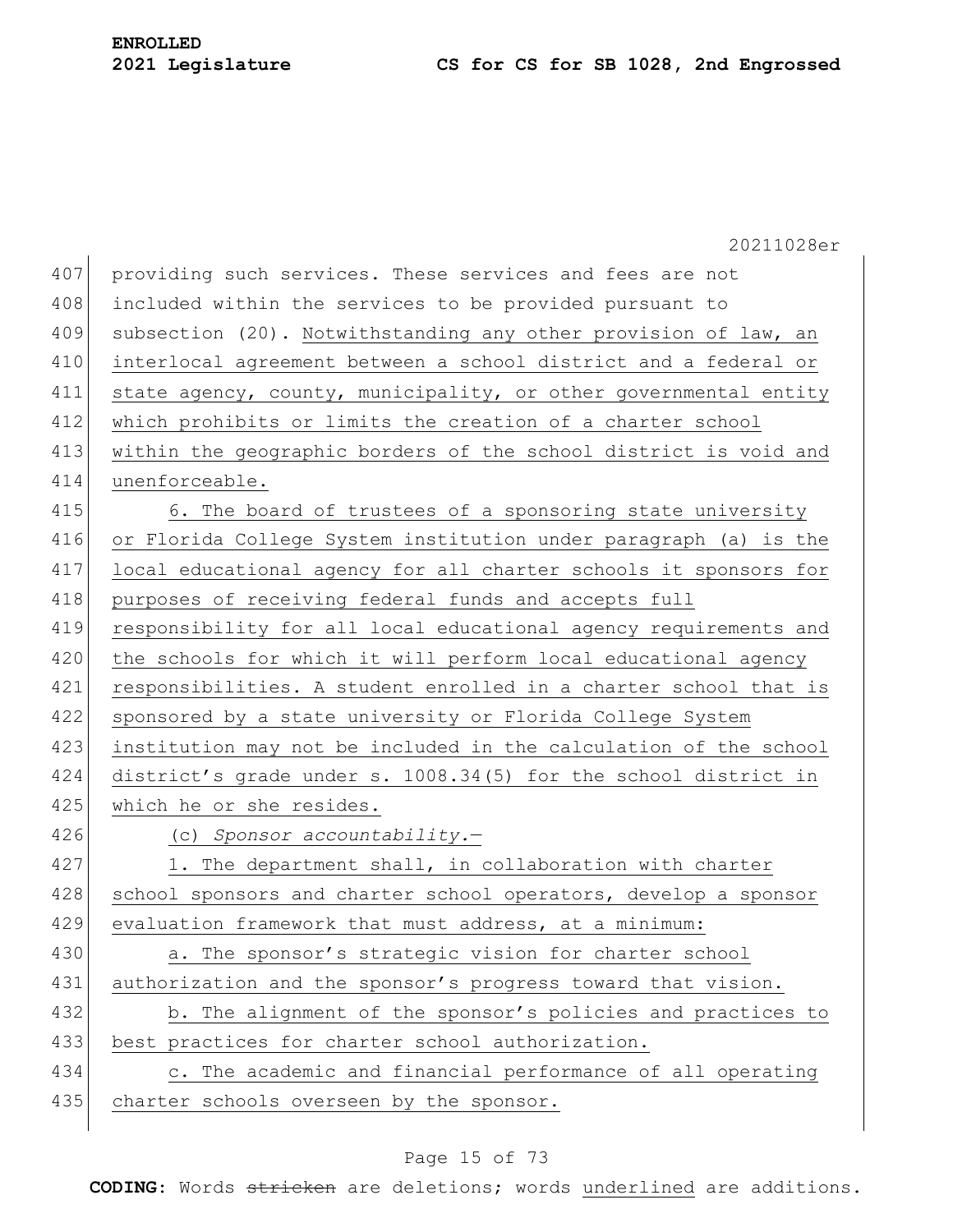20211028er 436 d. The status of charter schools authorized by the sponsor, 437 including approved, operating, and closed schools. 438 2. The department shall compile the results by sponsor and 439 include the results in the report required under sub-sub-440 subparagraph (b) 1.k. (III). 441 (6) APPLICATION PROCESS AND REVIEW.—Charter school 442 applications are subject to the following requirements: 443 (b) A sponsor shall receive and review all applications for 444 a charter school using the evaluation instrument developed by 445 the Department of Education. A sponsor shall receive and 446 consider charter school applications received on or before 447 August 1 of each calendar year for charter schools to be opened 448 at the beginning of the school district's next school year, or 449 to be opened at a time agreed to by the applicant and the 450 sponsor. A sponsor may not refuse to receive a charter school 451 application submitted before August 1 and may receive an 452 application submitted later than August 1 if it chooses. 453 Beginning in 2018 and thereafter, A sponsor shall receive and 454 consider charter school applications received on or before 455 February 1 of each calendar year for charter schools to be 456 opened 18 months later at the beginning of the school district's 457 school year, or to be opened at a time determined by the 458 applicant. A sponsor may not refuse to receive a charter school 459 application submitted before February 1 and may receive an 460 application submitted later than February 1 if it chooses. A 461 sponsor may not charge an applicant for a charter any fee for 462 the processing or consideration of an application, and a sponsor 463 may not base its consideration or approval of a final 464 application upon the promise of future payment of any kind.

#### Page 16 of 73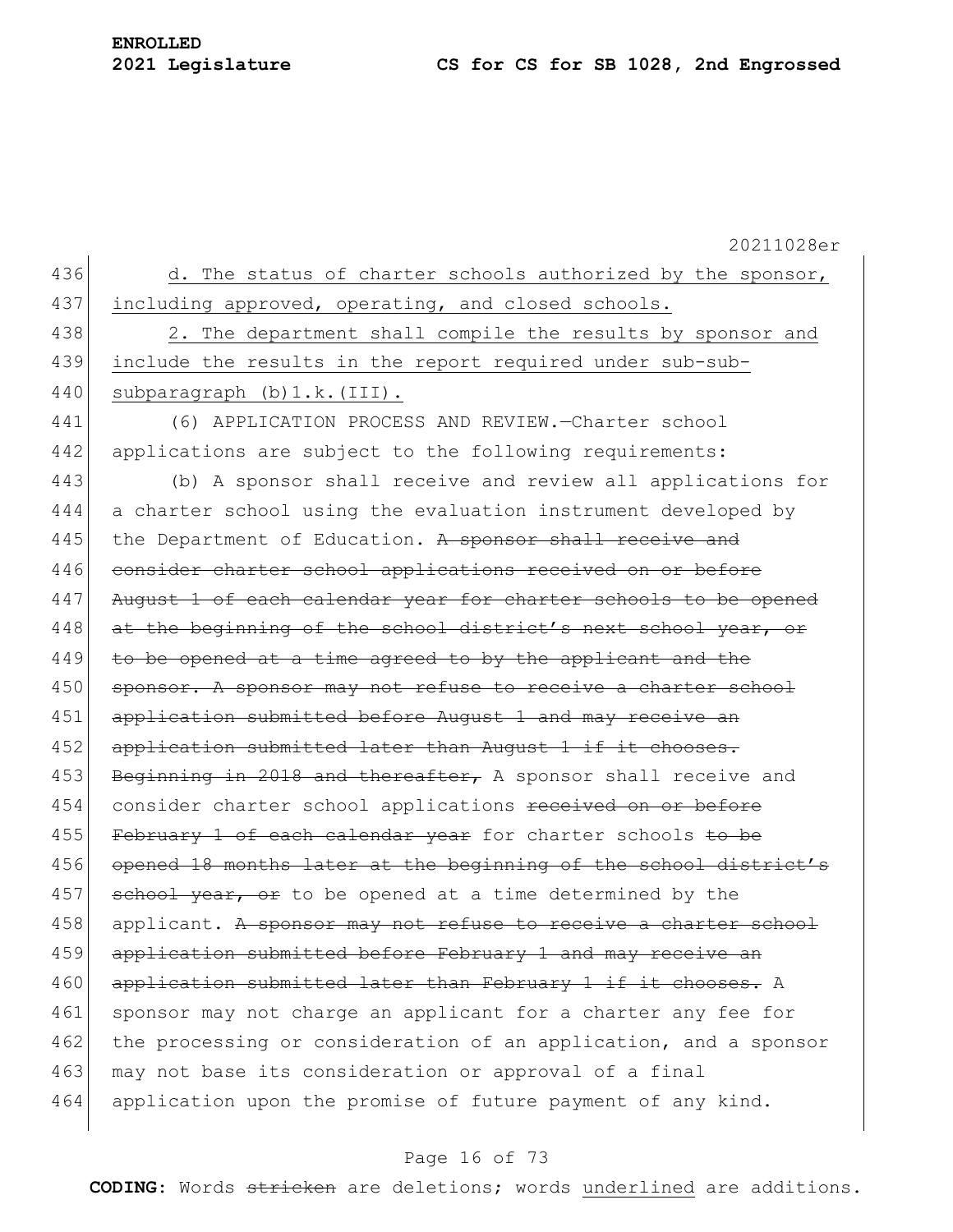465 Before approving or denying any application, the sponsor shall 466 allow the applicant, upon receipt of written notification, at 467 least 7 calendar days to make technical or nonsubstantive 468 corrections and clarifications, including, but not limited to, 469 corrections of grammatical, typographical, and like errors or 470 missing signatures, if such errors are identified by the sponsor 471 as cause to deny the final application.

472 1. In order to facilitate an accurate budget projection 473 process, a sponsor shall be held harmless for FTE students who 474 are not included in the FTE projection due to approval of 475 charter school applications after the FTE projection deadline. 476 In a further effort to facilitate an accurate budget projection, 477 within 15 calendar days after receipt of a charter school 478 application, a sponsor shall report to the Department of 479 Education the name of the applicant entity, the proposed charter 480 school location, and its projected FTE.

481 2. In order to ensure fiscal responsibility, an application 482 for a charter school shall include a full accounting of expected 483 assets, a projection of expected sources and amounts of income, 484 including income derived from projected student enrollments and 485 from community support, and an expense projection that includes 486 full accounting of the costs of operation, including start-up 487 costs.

488 3.a. A sponsor shall by a majority vote approve or deny an 489 application no later than 90 calendar days after the application 490 is received, unless the sponsor and the applicant mutually agree 491 in writing to temporarily postpone the vote to a specific date, 492 at which time the sponsor shall by a majority vote approve or 493 deny the application. If the sponsor fails to act on the

#### Page 17 of 73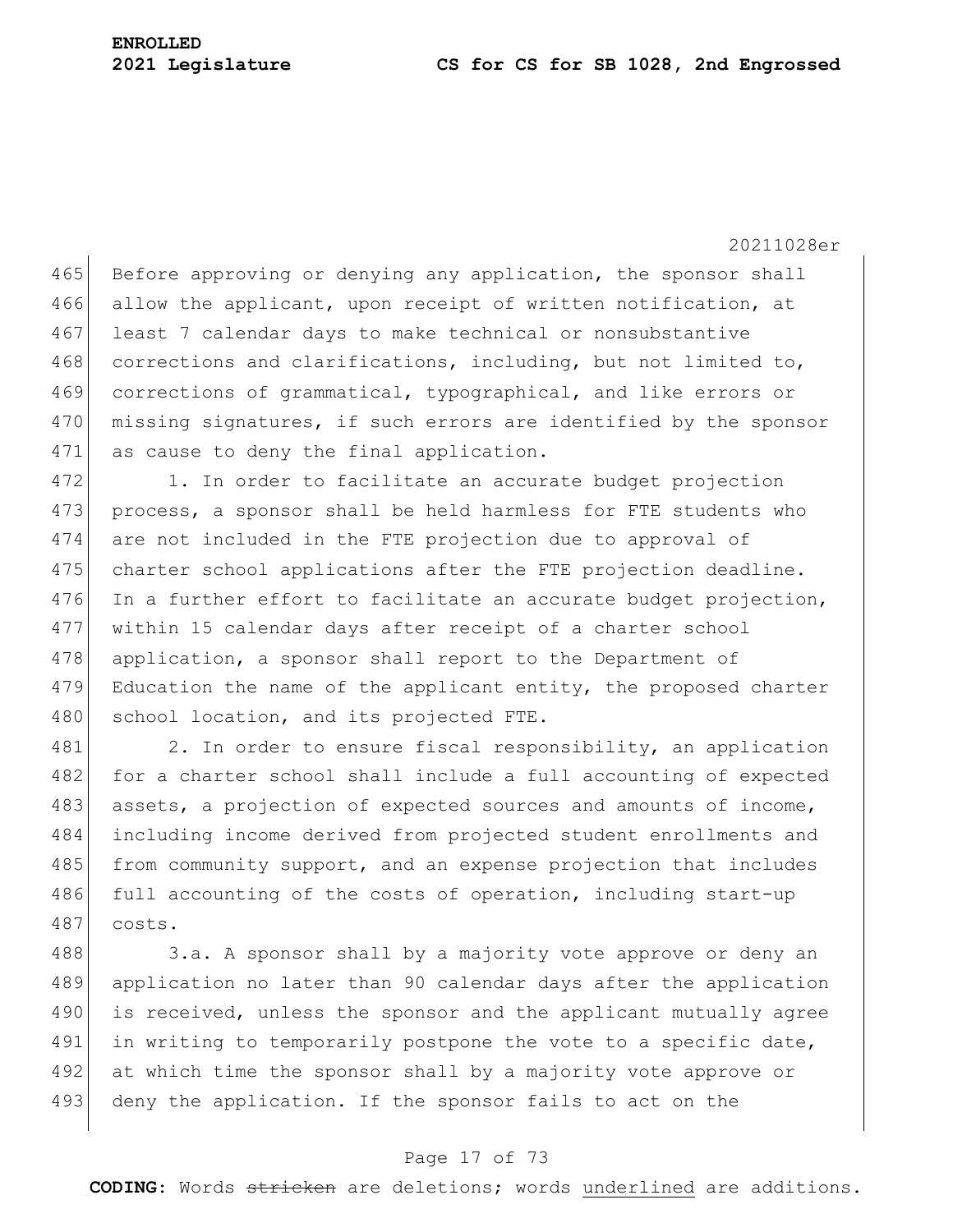522

20211028er

494 application, an applicant may appeal to the State Board of 495 Education as provided in paragraph (c). If an application is 496 denied, the sponsor shall, within 10 calendar days after such 497 denial, articulate in writing the specific reasons, based upon 498 good cause, supporting its denial of the application and shall 499 provide the letter of denial and supporting documentation to the 500 applicant and to the Department of Education.

501 b. An application submitted by a high-performing charter 502 school identified pursuant to s. 1002.331 or a high-performing 503 charter school system identified pursuant to s. 1002.332 may be 504 denied by the sponsor only if the sponsor demonstrates by clear 505 and convincing evidence that:

506 (I) The application of a high-performing charter school 507 does not materially comply with the requirements in paragraph 508 (a) or, for a high-performing charter school system, the 509 application does not materially comply with s.  $1002.332(2)(b)$ ;

510 (II) The charter school proposed in the application does 511 not materially comply with the requirements in paragraphs 512 (9)(a) – (f);

513 (III) The proposed charter school's educational program 514 does not substantially replicate that of the applicant or one of 515 the applicant's high-performing charter schools;

516 (IV) The applicant has made a material misrepresentation or 517 false statement or concealed an essential or material fact 518 during the application process; or

519 (V) The proposed charter school's educational program and 520 financial management practices do not materially comply with the 521 requirements of this section.

# Page 18 of 73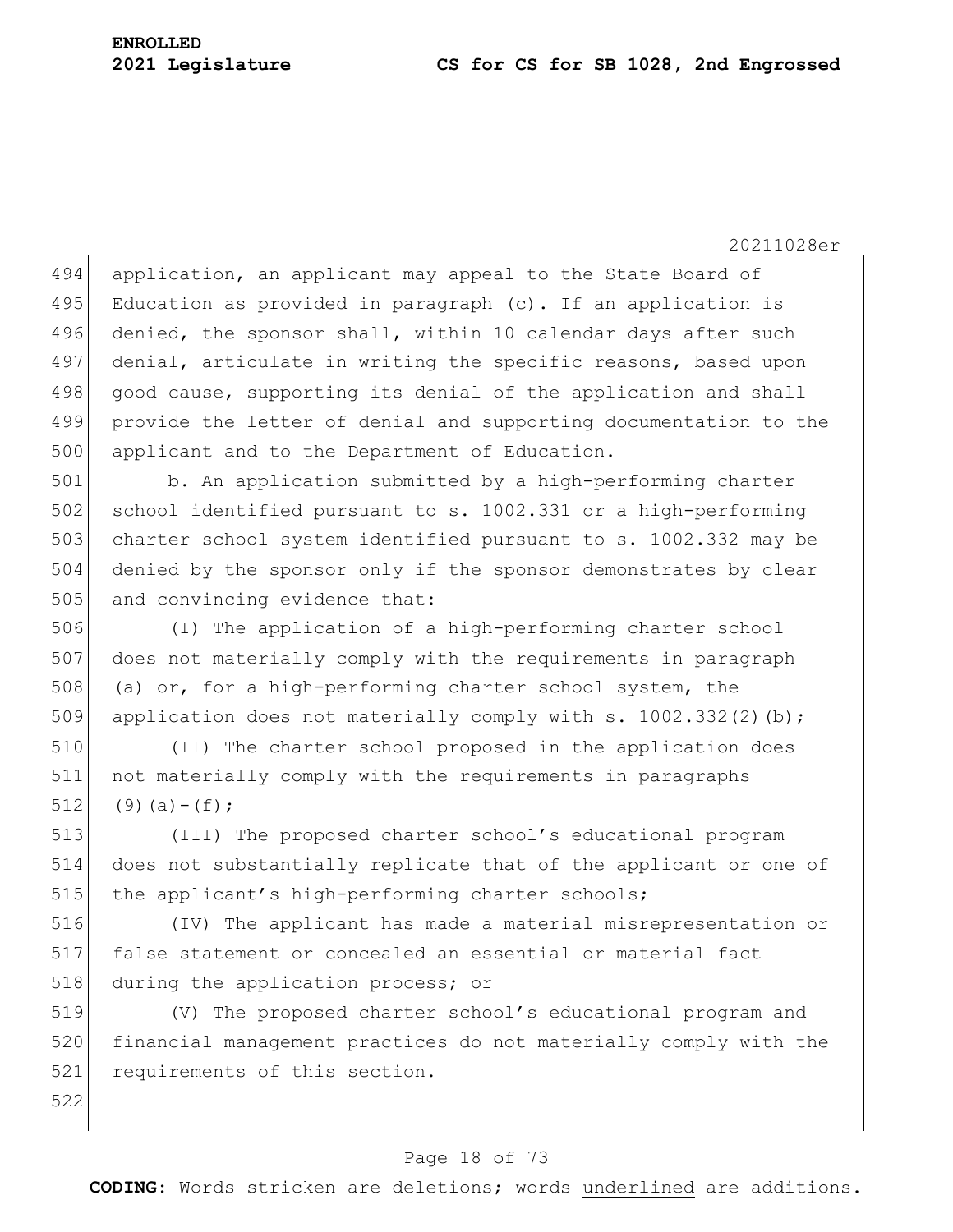523 Material noncompliance is a failure to follow requirements or a 524 violation of prohibitions applicable to charter school 525 applications, which failure is quantitatively or qualitatively 526 significant either individually or when aggregated with other 527 noncompliance. An applicant is considered to be replicating a 528 high-performing charter school if the proposed school is 529 substantially similar to at least one of the applicant's high-530 performing charter schools and the organization or individuals 531 involved in the establishment and operation of the proposed 532 school are significantly involved in the operation of replicated 533 schools.

534 c. If the sponsor denies an application submitted by a 535 high-performing charter school or a high-performing charter 536 school system, the sponsor must, within 10 calendar days after 537 such denial, state in writing the specific reasons, based upon 538 the criteria in sub-subparagraph b., supporting its denial of 539 the application and must provide the letter of denial and 540 supporting documentation to the applicant and to the Department 541 of Education. The applicant may appeal the sponsor's denial of 542 the application in accordance with paragraph  $(c)$ .

543 4. For budget projection purposes, the sponsor shall report 544 to the Department of Education the approval or denial of an 545 application within 10 calendar days after such approval or 546 denial. In the event of approval, the report to the Department 547 of Education shall include the final projected FTE for the 548 approved charter school.

549 5. Upon approval of an application, the initial startup 550 shall commence with the beginning of the public school calendar 551 for the district in which the charter is granted. A charter

# Page 19 of 73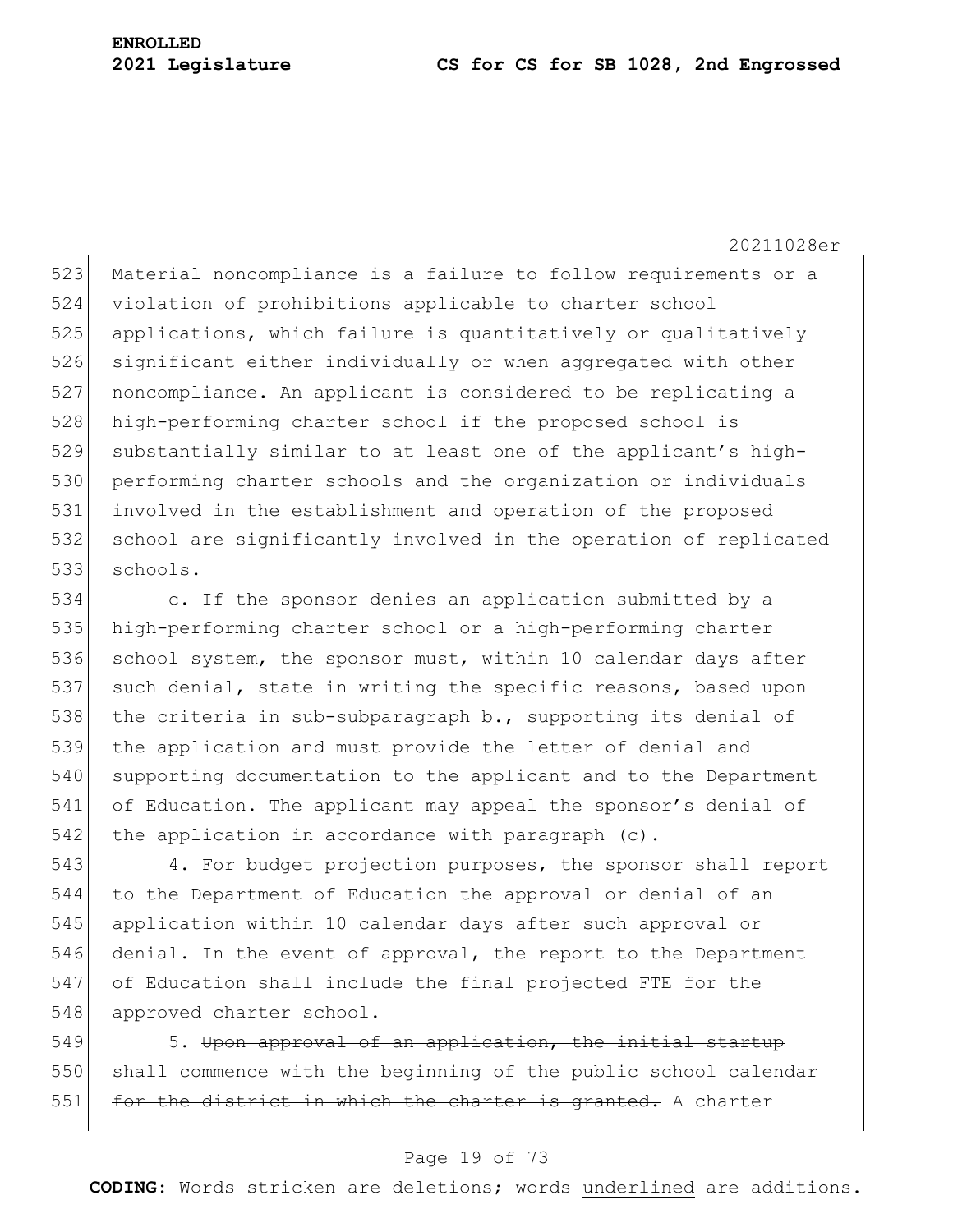20211028er 552 school may defer the opening of the school's operations for up 553 to 3 years to provide time for adequate facility planning. The 554 charter school must provide written notice of such intent to the 555 sponsor and the parents of enrolled students at least 30 556 calendar days before the first day of school. 557 (d)1. The sponsor shall act upon the decision of the State 558 Board of Education within 30 calendar days after it is received. 559 The State Board of Education's decision is a final action 560 subject to judicial review in the district court of appeal. A 561 prevailing party may file an action with the Division of 562 Administrative Hearings to recover reasonable attorney fees and 563 costs incurred during the denial of the application and any 564 appeals. 565 2. A school district that fails to implement the decision 566 affirmed by a district court of appeal shall reduce the 567 administrative fees withheld pursuant to subsection (20) to 1 568 percent for all charter schools operating in the school 569 district. Such school districts shall file a monthly report 570 detailing the reduction in the amount of administrative fees 571 withheld. Upon execution of the charter, the sponsor may resume 572 withholding the full amount of administrative fees but may not 573 recover any fees that would have otherwise accrued during the 574 period of noncompliance. Any charter school that had 575 administrative fees withheld in violation of this paragraph may 576 recover attorney fees and costs to enforce the requirements of 577 this paragraph. 578 (7) CHARTER.—The terms and conditions for the operation of 579 a charter school shall be set forth by the sponsor and the

# Page 20 of 73

580 applicant in a written contractual agreement, called a charter.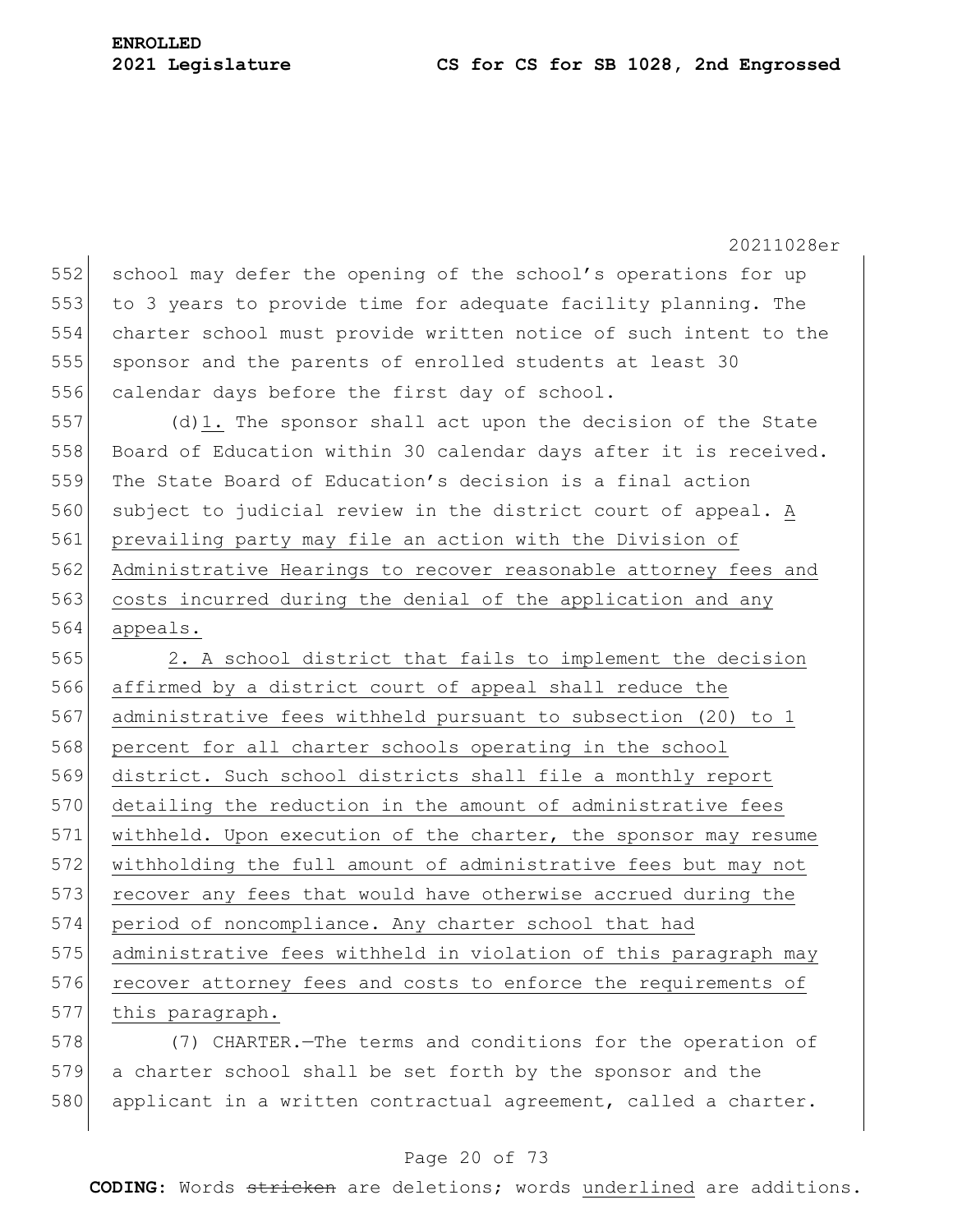581 The sponsor and the governing board of the charter school shall 582 use the standard charter contract pursuant to subsection  $(21)$ , 583 which shall incorporate the approved application and any addenda 584 approved with the application. Any term or condition of a 585 proposed charter contract that differs from the standard charter 586 contract adopted by rule of the State Board of Education shall 587 be presumed a limitation on charter school flexibility. The 588 sponsor may not impose unreasonable rules or regulations that 589 violate the intent of giving charter schools greater flexibility 590 to meet educational goals. The charter shall be signed by the 591 governing board of the charter school and the sponsor, following 592 a public hearing to ensure community input.

593 (a) The charter shall address and criteria for approval of 594 the charter shall be based on:

595 1. The school's mission, the students to be served, and the 596 ages and grades to be included.

597 2. The focus of the curriculum, the instructional methods  $598$  to be used, any distinctive instructional techniques to be 599 employed, and identification and acquisition of appropriate 600 technologies needed to improve educational and administrative 601 performance which include a means for promoting safe, ethical, 602 and appropriate uses of technology which comply with legal and 603 professional standards.

 a. The charter shall ensure that reading is a primary focus of the curriculum and that resources are provided to identify and provide specialized instruction for students who are reading below grade level. The curriculum and instructional strategies 608 for reading must be consistent with the Next Generation Sunshine State Standards and grounded in scientifically based reading

# Page 21 of 73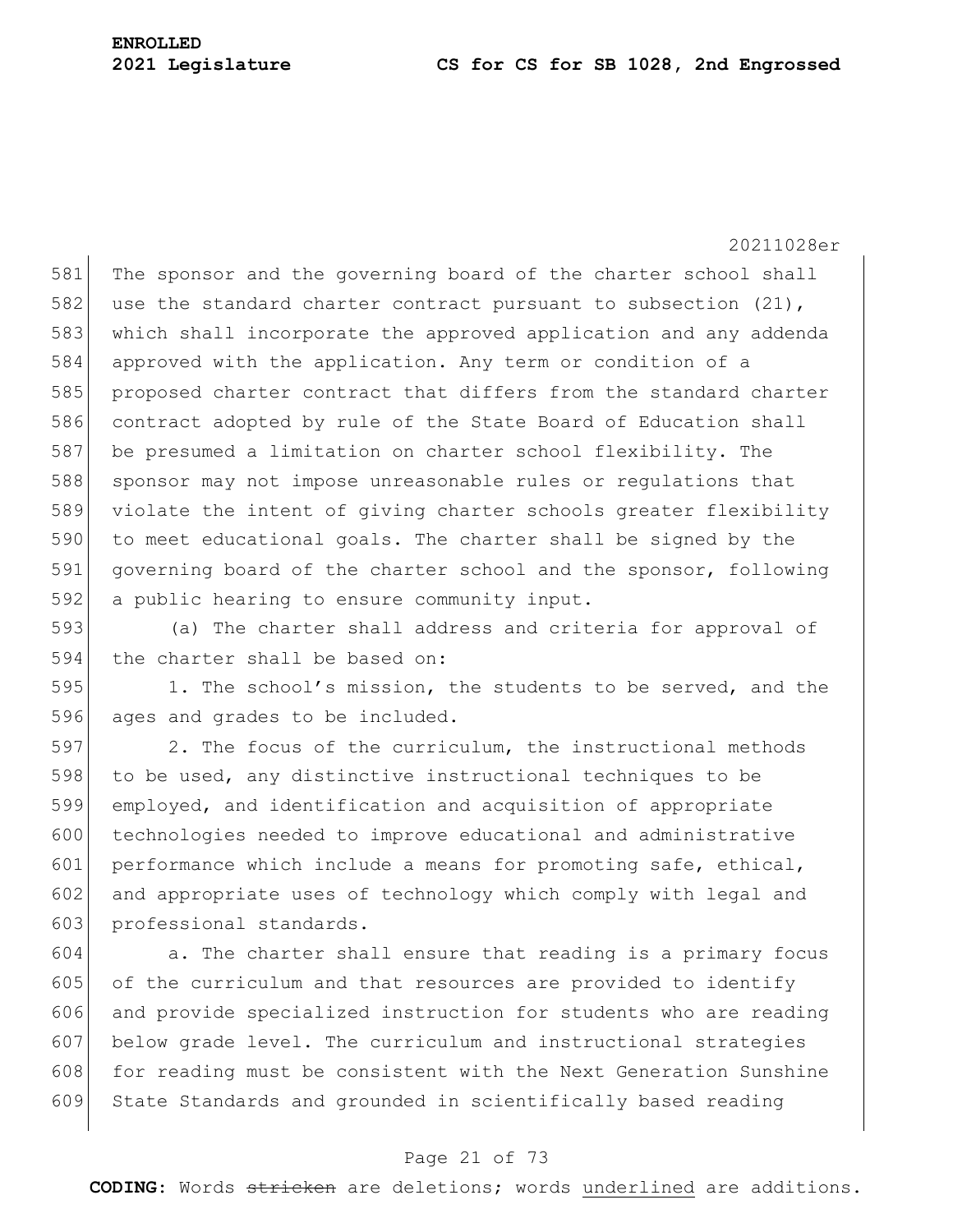610 research.

20211028er

611 b. In order to provide students with access to diverse 612 instructional delivery models, to facilitate the integration of 613 technology within traditional classroom instruction, and to 614 provide students with the skills they need to compete in the 615 21st century economy, the Legislature encourages instructional 616 methods for blended learning courses consisting of both 617 traditional classroom and online instructional techniques. 618 Charter schools may implement blended learning courses which 619 combine traditional classroom instruction and virtual 620 instruction. Students in a blended learning course must be full-621 time students of the charter school pursuant to s. 622 1011.61(1)(a)1. Instructional personnel certified pursuant to s. 623 1012.55 who provide virtual instruction for blended learning 624 courses may be employees of the charter school or may be under 625 contract to provide instructional services to charter school 626 students. At a minimum, such instructional personnel must hold 627 an active state or school district adjunct certification under 628 s. 1012.57 for the subject area of the blended learning course. 629 The funding and performance accountability requirements for 630 blended learning courses are the same as those for traditional 631 courses. 632 3. The current incoming baseline standard of student

633 academic achievement, the outcomes to be achieved, and the 634 method of measurement that will be used. The criteria listed in 635 this subparagraph shall include a detailed description of:

636 636 636 a. How the baseline student academic achievement levels and 637 prior rates of academic progress will be established. 638 b. How these baseline rates will be compared to rates of

# Page 22 of 73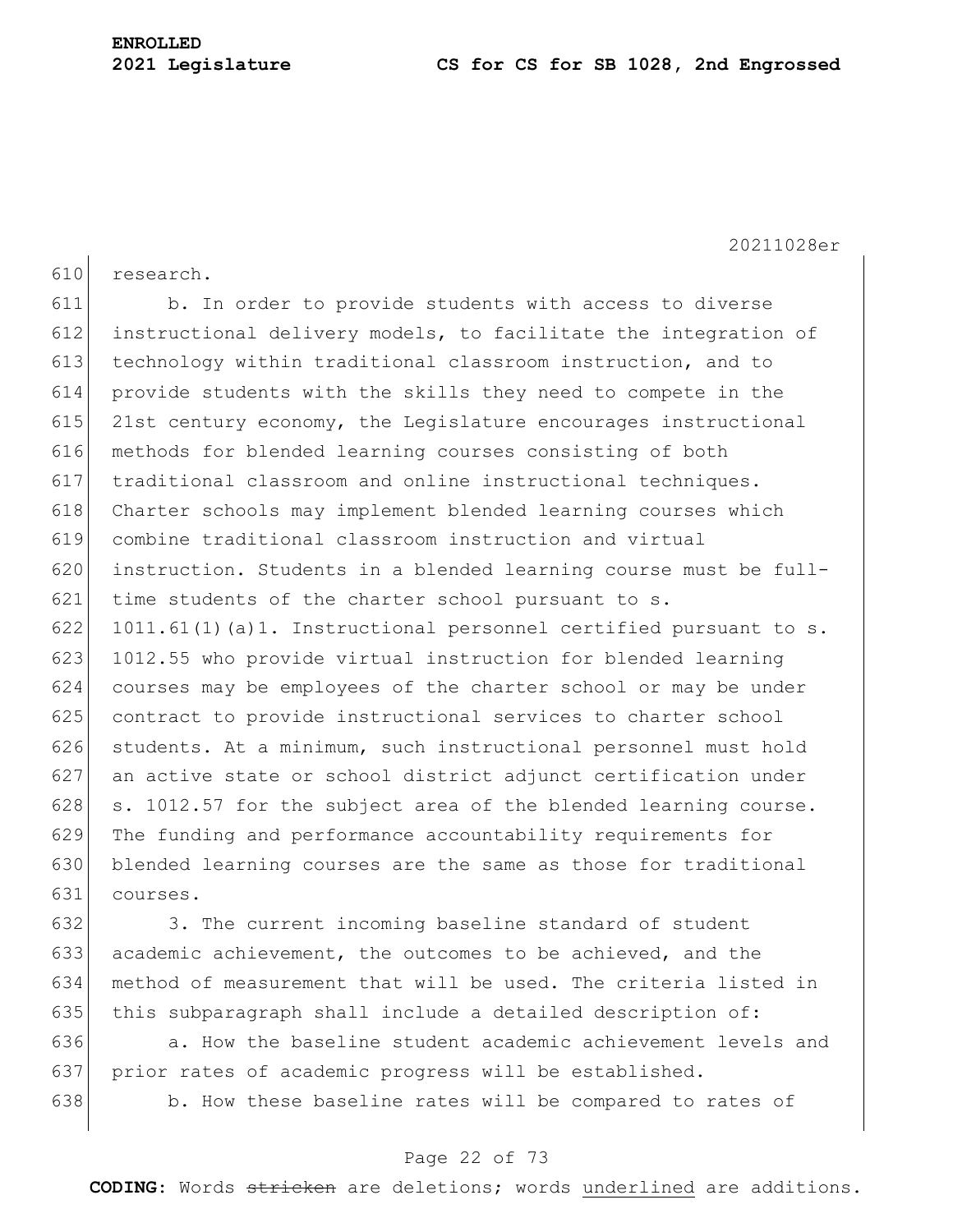644

20211028er

639 academic progress achieved by these same students while 640 attending the charter school.

641 c. To the extent possible, how these rates of progress will 642 be evaluated and compared with rates of progress of other 643 closely comparable student populations.

 $645$  A The district school board is required to provide academic 646 student performance data to charter schools for each of their 647 students coming from the district school system, as well as 648 rates of academic progress of comparable student populations in 649 the district school system.

 4. The methods used to identify the educational strengths and needs of students and how well educational goals and performance standards are met by students attending the charter 653 school. The methods shall provide a means for the charter school to ensure accountability to its constituents by analyzing student performance data and by evaluating the effectiveness and efficiency of its major educational programs. Students in charter schools shall, at a minimum, participate in the 658 statewide assessment program created under s. 1008.22.

659  $\vert$  5. In secondary charter schools, a method for determining 660 that a student has satisfied the requirements for graduation in 661 s. 1002.3105(5), s. 1003.4281, or s. 1003.4282.

662 6. A method for resolving conflicts between the governing 663 board of the charter school and the sponsor.

 7. The admissions procedures and dismissal procedures, including the school's code of student conduct. Admission or dismissal must not be based on a student's academic performance. 8. The ways by which the school will achieve a

# Page 23 of 73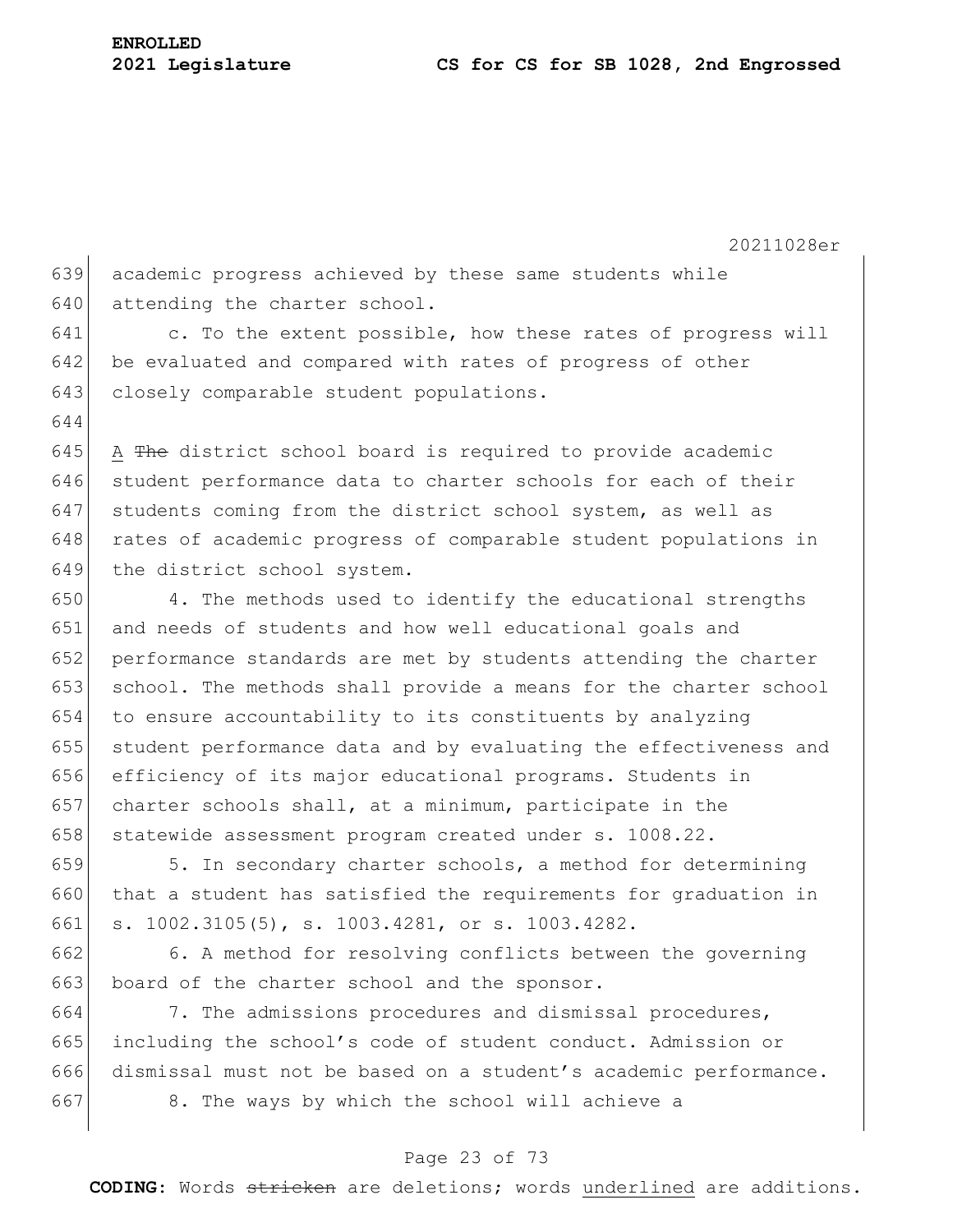668 racial/ethnic balance reflective of the community it serves or 669 within the racial/ethnic range of other nearby public schools  $\pm n$ 670 the same school district.

671 9. The financial and administrative management of the 672 school, including a reasonable demonstration of the professional 673 experience or competence of those individuals or organizations 674 applying to operate the charter school or those hired or 675 retained to perform such professional services and the 676 description of clearly delineated responsibilities and the 677 policies and practices needed to effectively manage the charter 678 school. A description of internal audit procedures and 679 establishment of controls to ensure that financial resources are 680 properly managed must be included. Both public sector and 681 private sector professional experience shall be equally valid in 682 such a consideration.

683 10. The asset and liability projections required in the application which are incorporated into the charter and shall be compared with information provided in the annual report of the charter school.

687 11. A description of procedures that identify various risks 688 and provide for a comprehensive approach to reduce the impact of 689 losses; plans to ensure the safety and security of students and 690 staff; plans to identify, minimize, and protect others from 691 violent or disruptive student behavior; and the manner in which 692 the school will be insured, including whether or not the school 693 will be required to have liability insurance, and, if so, the 694 terms and conditions thereof and the amounts of coverage.

695 12. The term of the charter which shall provide for 696 cancellation of the charter if insufficient progress has been

# Page 24 of 73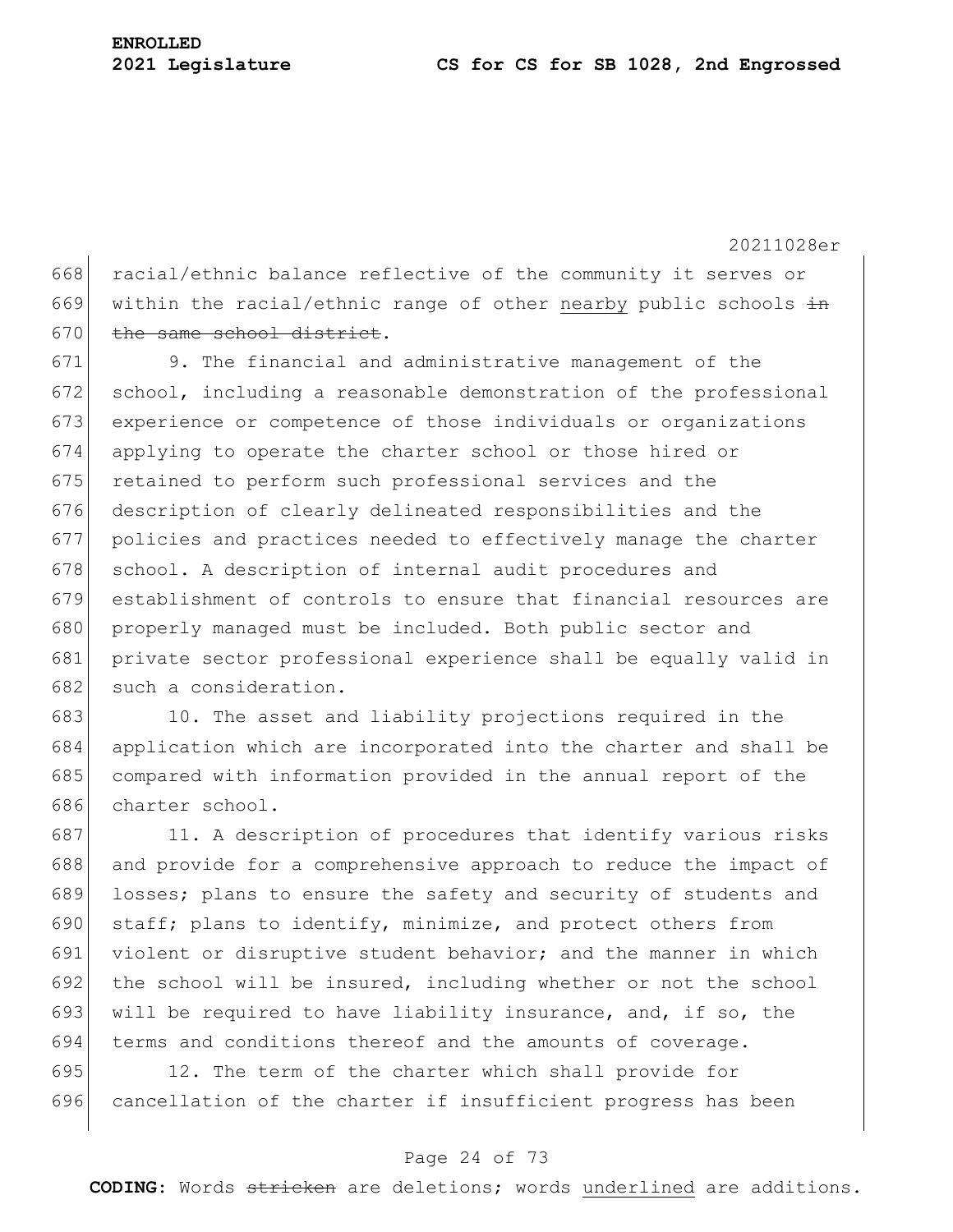697 made in attaining the student achievement objectives of the 698 charter and if it is not likely that such objectives can be 699 achieved before expiration of the charter. The initial term of a 700 charter shall be for 5 years, excluding 2 planning years. In 701 order to facilitate access to long-term financial resources for 702 charter school construction, charter schools that are operated 703 by a municipality or other public entity as provided by law are 704 eligible for up to a 15-year charter, subject to approval by the 705 sponsor district school board. A charter lab school is eligible 706 for a charter for a term of up to 15 years. In addition, to 707 facilitate access to long-term financial resources for charter 708 school construction, charter schools that are operated by a 709 private, not-for-profit, s.  $501(c)$  (3) status corporation are 710 eligible for up to a 15-year charter, subject to approval by the 711 sponsor district school board. Such long-term charters remain 712 subject to annual review and may be terminated during the term 713 of the charter, but only according to the provisions set forth 714 in subsection (8).

715 13. The facilities to be used and their location. The 716 sponsor may not require a charter school to have a certificate 717 of occupancy or a temporary certificate of occupancy for such a 718 facility earlier than 15 calendar days before the first day of 719 school.

720 14. The qualifications to be required of the teachers and 721 the potential strategies used to recruit, hire, train, and 722 retain qualified staff to achieve best value.

723 15. The governance structure of the school, including the 724 status of the charter school as a public or private employer as 725 required in paragraph  $(12)(i)$ .

# Page 25 of 73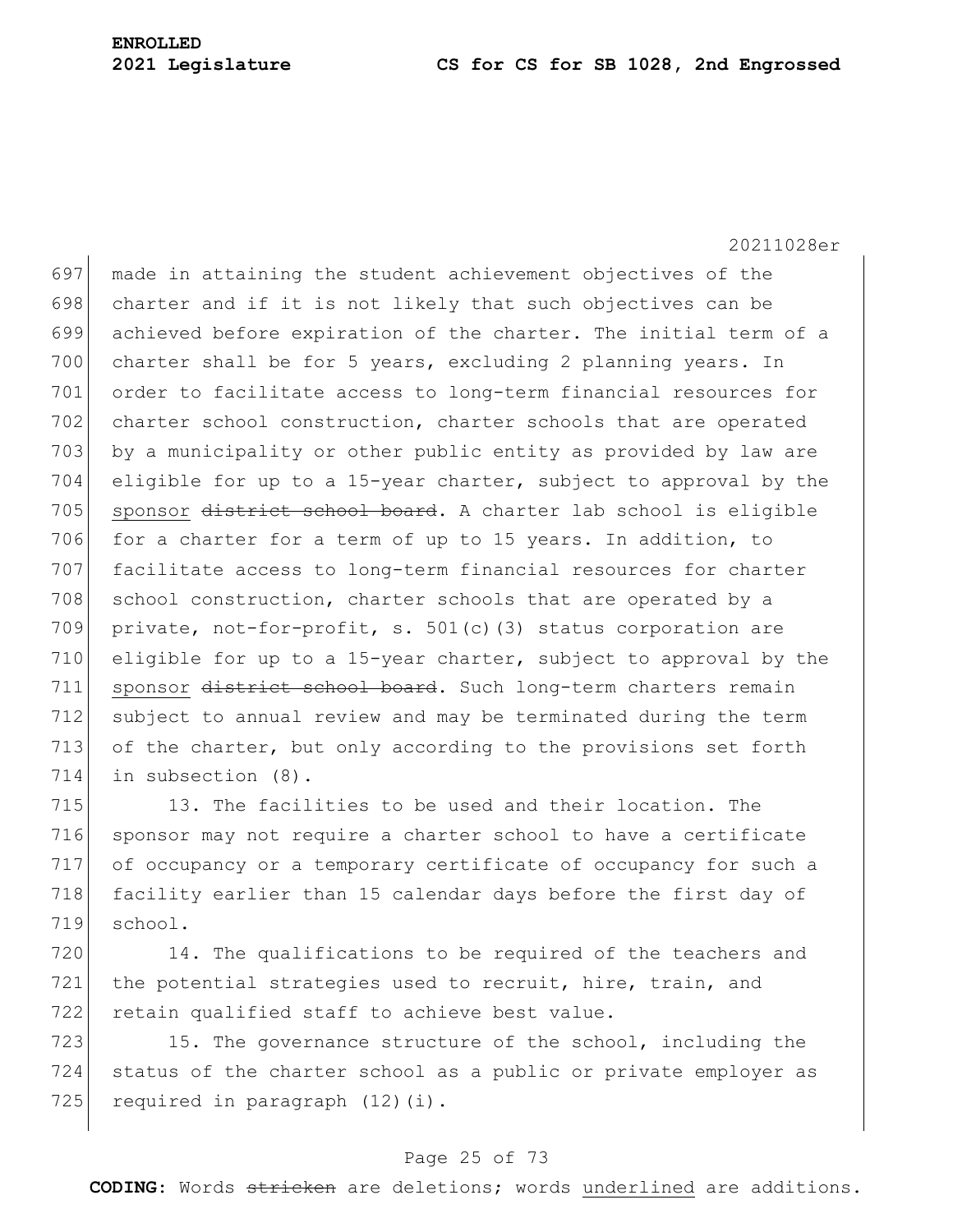**ENROLLED**

20211028er

726 16. A timetable for implementing the charter which 727 addresses the implementation of each element thereof and the 728 date by which the charter shall be awarded in order to meet this 729 timetable.

730 17. In the case of an existing public school that is being converted to charter status, alternative arrangements for current students who choose not to attend the charter school and for current teachers who choose not to teach in the charter school after conversion in accordance with the existing collective bargaining agreement or district school board rule in the absence of a collective bargaining agreement. However, alternative arrangements shall not be required for current teachers who choose not to teach in a charter lab school, except as authorized by the employment policies of the state university 740 which grants the charter to the lab school.

741 18. Full disclosure of the identity of all relatives 742 employed by the charter school who are related to the charter 743 school owner, president, chairperson of the governing board of 744 directors, superintendent, governing board member, principal, 745 assistant principal, or any other person employed by the charter 746 school who has equivalent decisionmaking authority. For the 747 purpose of this subparagraph, the term "relative" means father, 748 mother, son, daughter, brother, sister, uncle, aunt, first 749 cousin, nephew, niece, husband, wife, father-in-law, mother-in-750 law, son-in-law, daughter-in-law, brother-in-law, sister-in-law, 751 stepfather, stepmother, stepson, stepdaughter, stepbrother, 752 stepsister, half brother, or half sister.

753 19. Implementation of the activities authorized under s. 754 1002.331 by the charter school when it satisfies the eligibility

# Page 26 of 73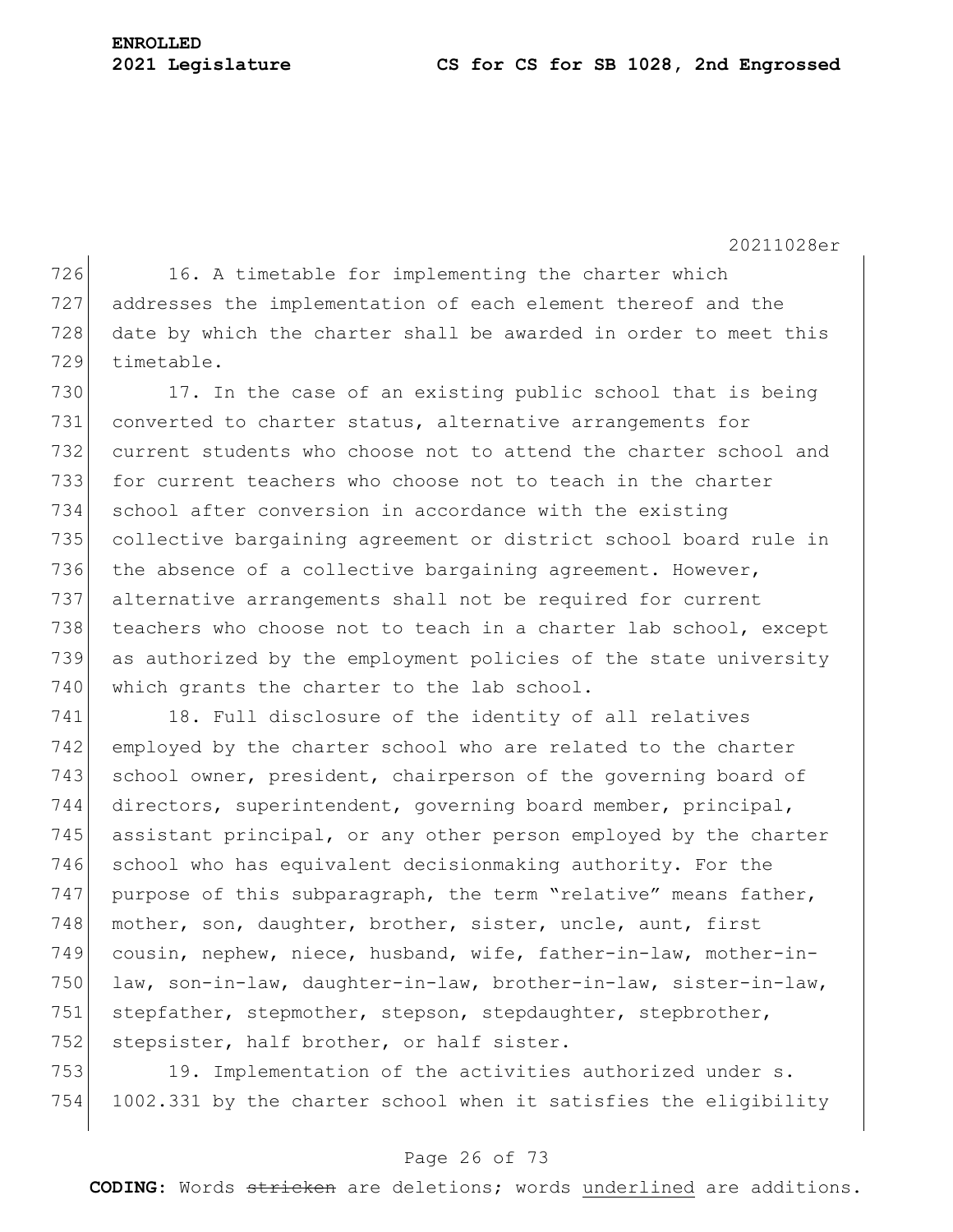755 requirements for a high-performing charter school. A high-756 performing charter school shall notify its sponsor in writing by 757 March 1 if it intends to increase enrollment or expand grade 758 levels the following school year. The written notice shall 759 specify the amount of the enrollment increase and the grade 760 levels that will be added, as applicable. 761 (b) The sponsor has 30 days after approval of the 762 application to provide an initial proposed charter contract to 763 the charter school. The applicant and the sponsor have 40 days 764 thereafter to negotiate and notice the charter contract for 765 final approval by the sponsor unless both parties agree to an 766 extension. The proposed charter contract shall be provided to 767 the charter school at least 7 calendar days before the date of 768 the meeting at which the charter is scheduled to be voted upon 769 by the sponsor. The Department of Education shall provide 770 mediation services for any dispute regarding this section 771 subsequent to the approval of a charter application and for any 772 dispute relating to the approved charter, except a dispute 773 regarding a charter school application denial. If either the 774 charter school or the sponsor indicates in writing that the 775 party does not desire to settle any dispute arising under this 776 section through mediation procedures offered by the Department 777 of Education, a charter school may immediately appeal any formal 778 or informal decision by the sponsor to an administrative law 779 judge appointed by the Division of Administrative Hearings. If 780 the Commissioner of Education determines that the dispute cannot 781 be settled through mediation, the dispute may also be appealed 782 to an administrative law judge appointed by the Division of 783 Administrative Hearings. The administrative law judge has final

#### Page 27 of 73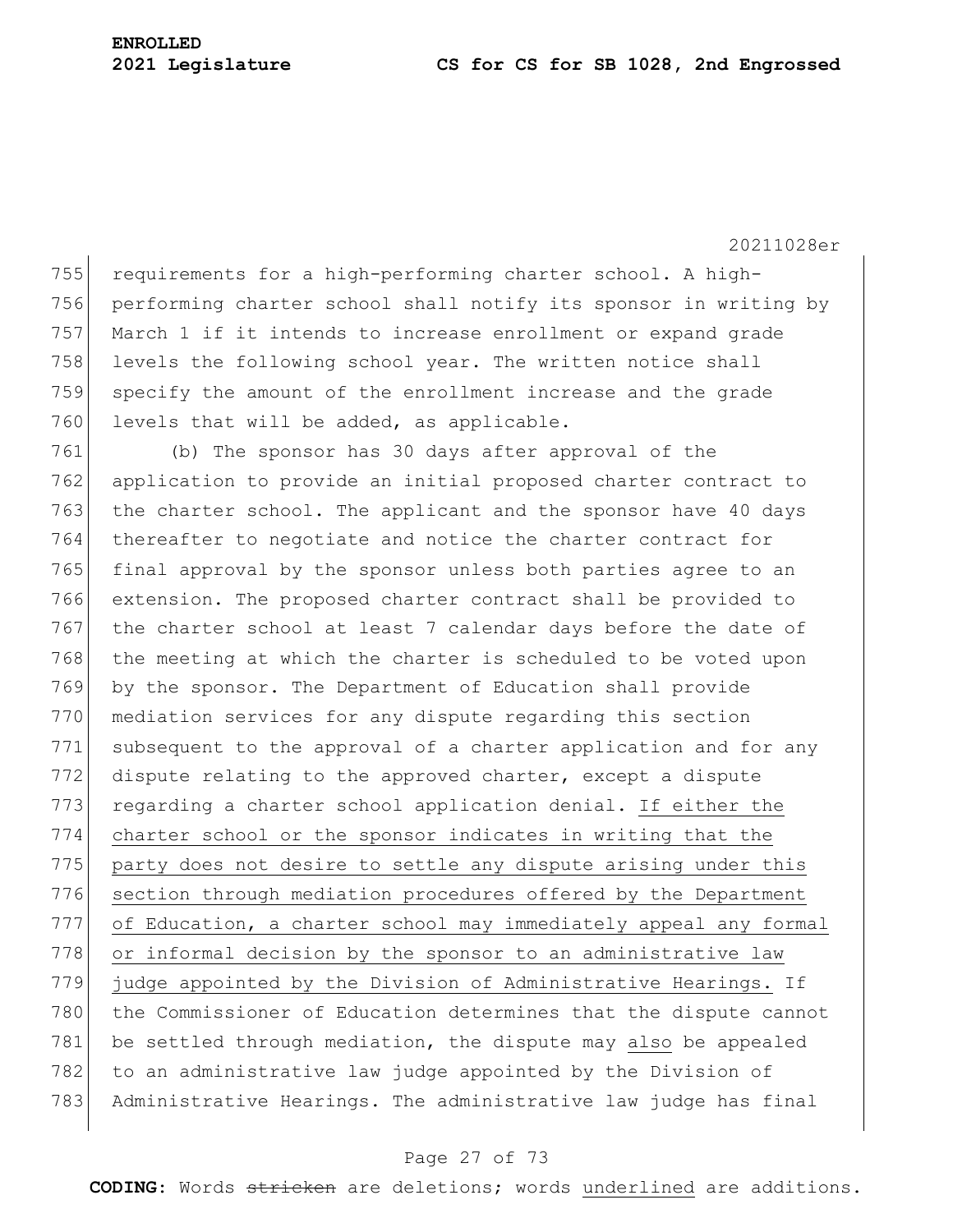784 order authority to rule on issues of equitable treatment of the 785 charter school as a public school, whether proposed provisions 786 of the charter violate the intended flexibility granted charter 787 schools by statute, or any other matter regarding this section, 788 except a dispute regarding charter school application denial, a 789 charter termination, or a charter nonrenewal. The administrative 790 law judge shall award the prevailing party reasonable attorney 791 fees and costs incurred during the mediation process, 792 administrative proceeding, and any appeals, to be paid by the 793 party whom the administrative law judge rules against.

794 (d) A charter may be modified during its initial term or 795 any renewal term upon the recommendation of the sponsor or the 796 charter school's governing board and the approval of both 797 parties to the agreement. Changes to curriculum which are 798 consistent with state standards shall be deemed approved unless 799 the sponsor and the Department of Education determine in writing 800 that the curriculum is inconsistent with state standards. 801 Modification during any term may include, but is not limited to, 802 consolidation of multiple charters into a single charter if the 803 charters are operated under the same governing board, regardless 804 of the renewal cycle. A charter school that is not subject to a 805 school improvement plan and that closes as part of a 806 consolidation shall be reported by the sponsor school district 807 as a consolidation.

808 (8) CAUSES FOR NONRENEWAL OR TERMINATION OF CHARTER.

809 (c) A charter may be terminated immediately if the sponsor 810 sets forth in writing the particular facts and circumstances 811 demonstrating indicating that an immediate and serious danger to 812 the health, safety, or welfare of the charter school's students

# Page 28 of 73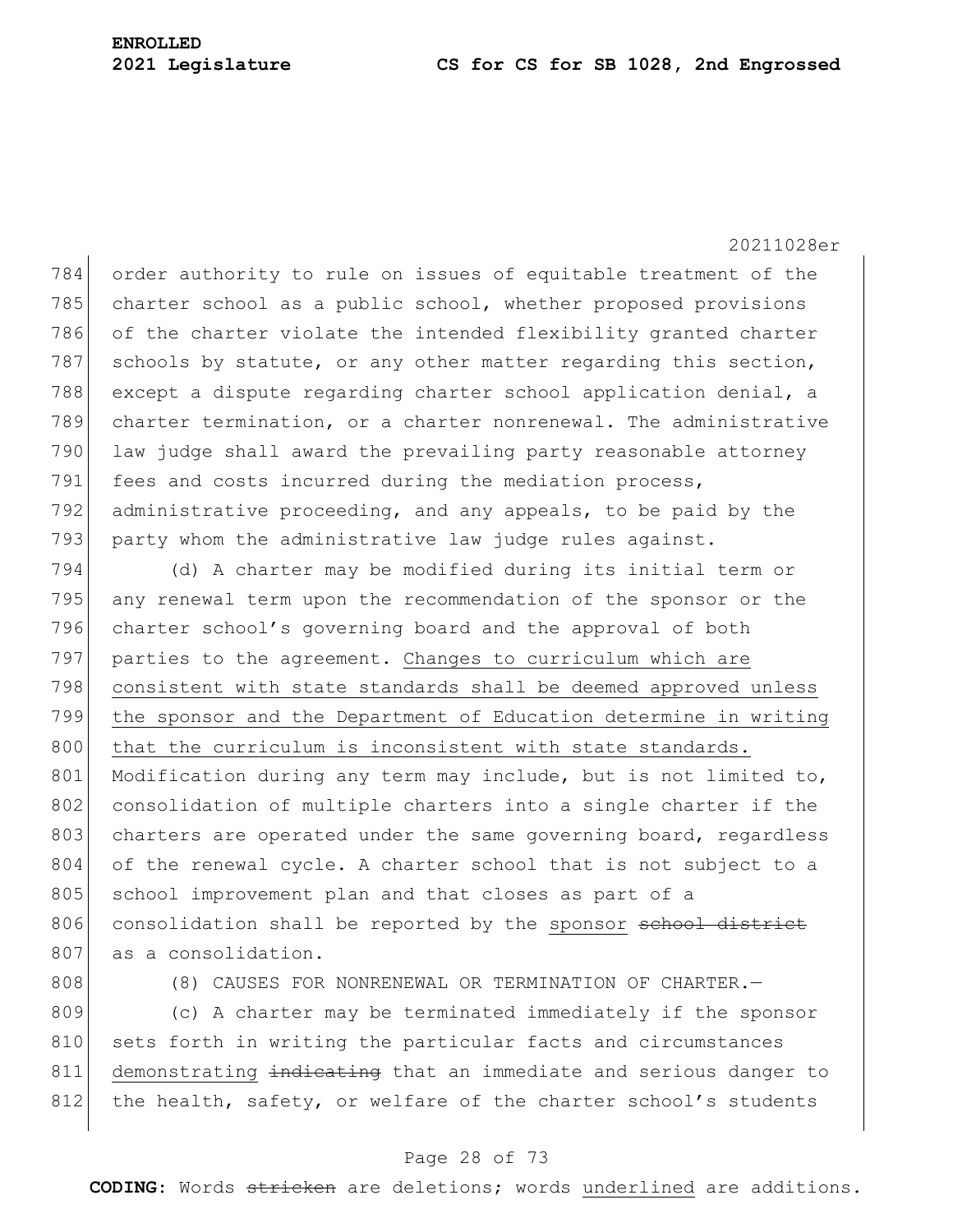813 exists, that the immediate and serious danger is likely to 814 continue, and that an immediate termination of the charter is 815 necessary. The sponsor's determination is subject to the 816 procedures set forth in paragraph  $(b)$ , except that the hearing 817 may take place after the charter has been terminated. The 818 sponsor shall notify in writing the charter school's governing 819 board, the charter school principal, and the department of the 820 facts and circumstances supporting the immediate termination  $\pm$  $821$  a charter is terminated immediately. The sponsor shall clearly 822 identify the specific issues that resulted in the immediate 823 termination and provide evidence of prior notification of issues 824 resulting in the immediate termination, if applicable when 825 appropriate. Upon receiving written notice from the sponsor, the 826 charter school's governing board has 10 calendar days to request 827 a hearing. A requested hearing must be expedited and the final 828 order must be issued within 60 days after the date of request. 829 The administrative law judge shall award reasonable attorney 830 fees and costs to the prevailing party of any injunction, 831 administrative proceeding, or appeal. The sponsor may seek an 832 injunction in the circuit court in which the charter school is 833 located to enjoin continued operation of the charter school if 834 shall assume operation of the charter school throughout the 835 pendency of the hearing under paragraph (b) unless the continued 836 operation of the charter school would materially threaten the 837 health, safety, or welfare of the students. Failure by the 838 sponsor to assume and continue operation of the charter school 839 shall result in the awarding of reasonable costs and attorney's 840 fees to the charter school if the charter school prevails on  $841$  appeal.

# Page 29 of 73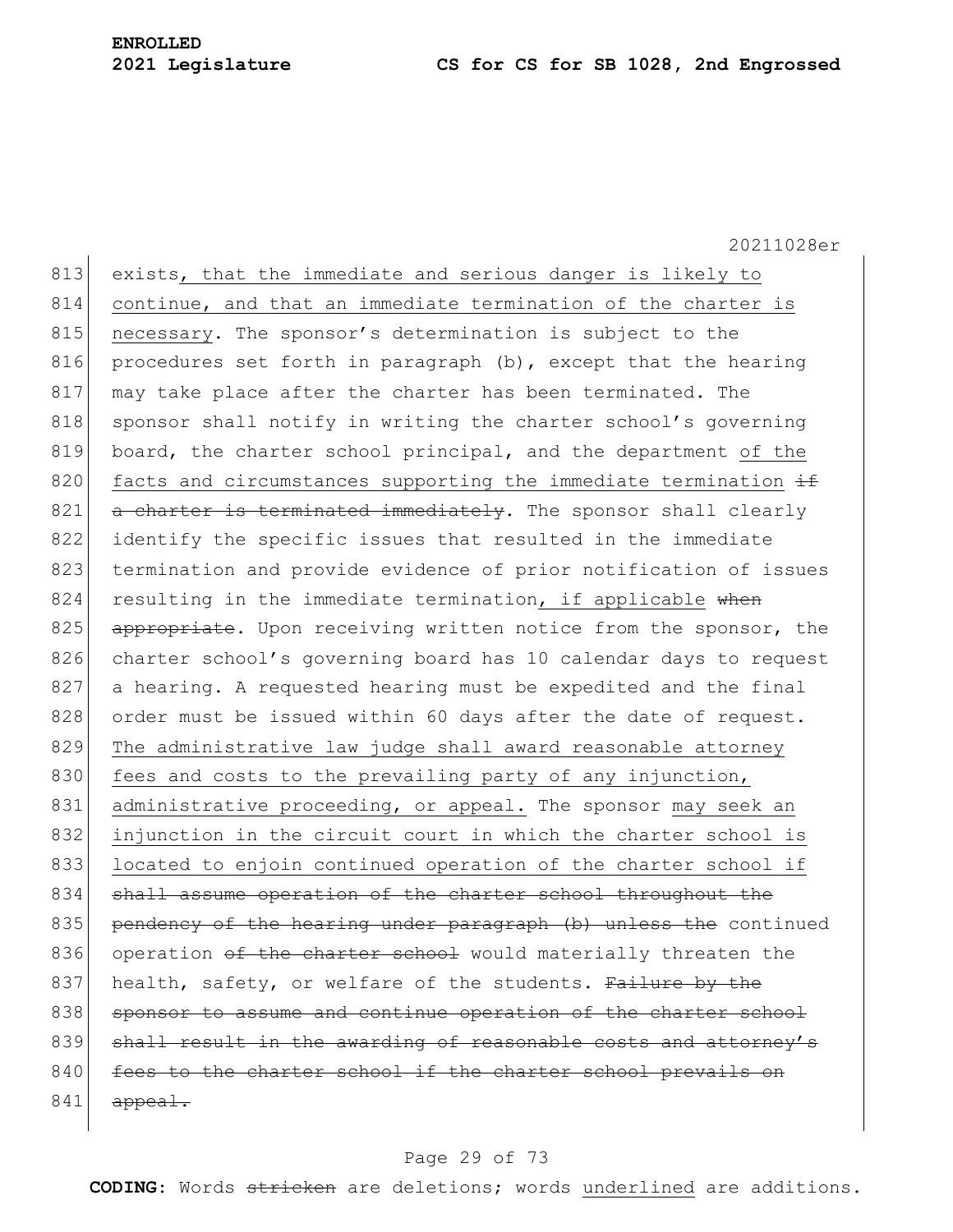# **ENROLLED**

20211028er  $842$  (d) When a charter is not renewed or is terminated, the 843 school shall be dissolved under the provisions of law under 844 which the school was organized, and any unencumbered public 845 funds, except for capital outlay funds and federal charter 846 school program grant funds, from the charter school shall revert  $847$  to the sponsor. Capital outlay funds provided pursuant to s. 848 1013.62 and federal charter school program grant funds that are 849 unencumbered shall revert to the department to be redistributed 850 among eligible charter schools. In the event a charter school is 851 dissolved or is otherwise terminated, all sponsor district 852 school board property and improvements, furnishings, and 853 equipment purchased with public funds shall automatically revert 854 to full ownership by the sponsor district school board, subject 855 to complete satisfaction of any lawful liens or encumbrances. 856 Any unencumbered public funds from the charter school, district 857 school board property and improvements, furnishings, and 858 equipment purchased with public funds, or financial or other 859 records pertaining to the charter school, in the possession of 860 any person, entity, or holding company, other than the charter 861 school, shall be held in trust upon the sponsor's district 862 school board's request, until any appeal status is resolved. 863 (e) If a charter is not renewed or is terminated, the

864 charter school is responsible for all debts of the charter 865 school. The sponsor  $d$ istrict may not assume the debt from any 866 contract made between the governing body of the school and a 867 | third party, except for a debt that is previously detailed and 868 agreed upon in writing by both the sponsor district and the 869 governing body of the school and that may not reasonably be 870 assumed to have been satisfied by the sponsor district.

# Page 30 of 73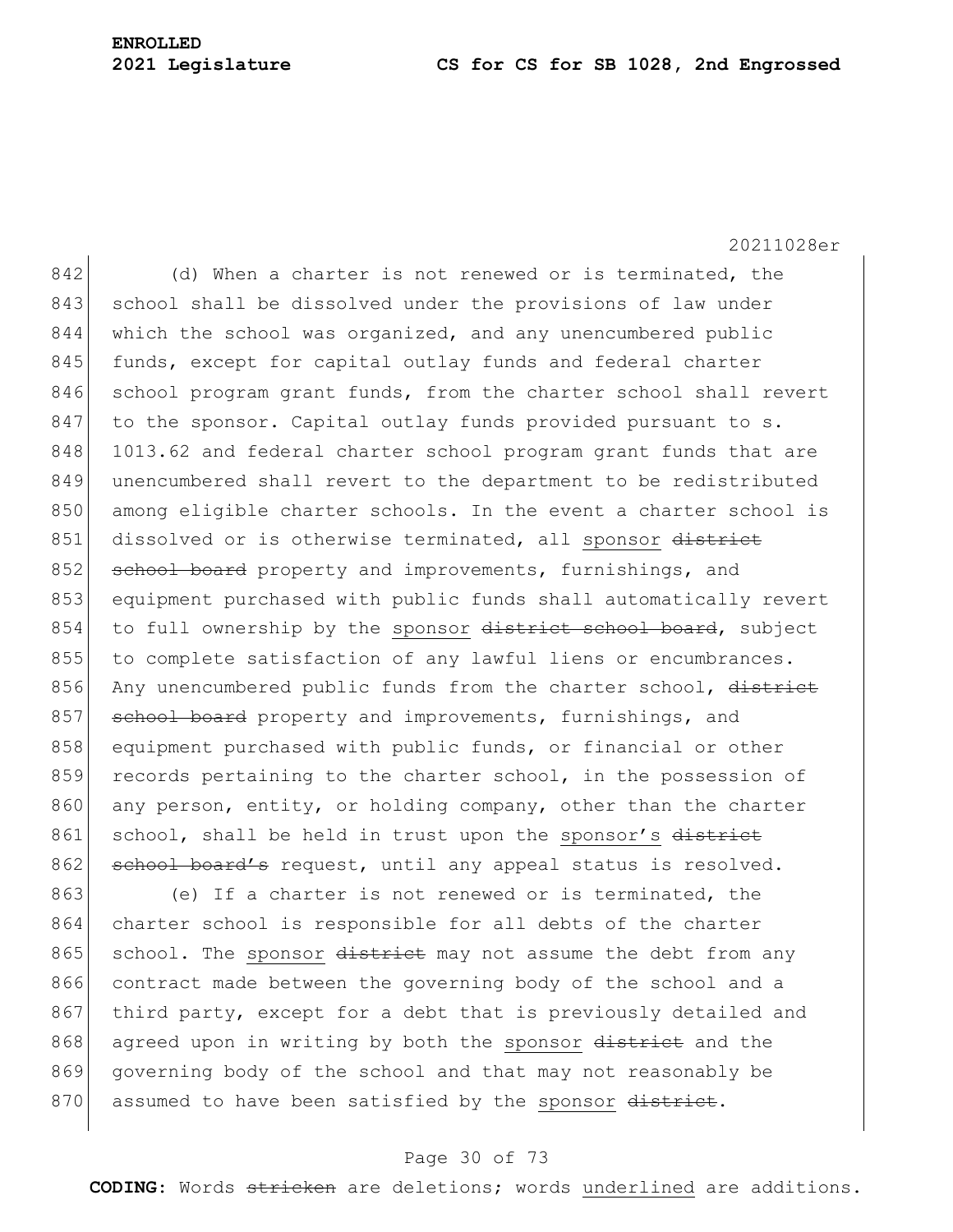871 (9) CHARTER SCHOOL REQUIREMENTS.

 $872$  (g)1. In order to provide financial information that is 873 comparable to that reported for other public schools, charter 874 schools are to maintain all financial records that constitute 875 their accounting system:

876 a. In accordance with the accounts and codes prescribed in 877 the most recent issuance of the publication titled "Financial 878 and Program Cost Accounting and Reporting for Florida Schools"; 879 or

880 b. At the discretion of the charter school's governing 881 board, a charter school may elect to follow generally accepted 882 accounting standards for not-for-profit organizations, but must 883 reformat this information for reporting according to this 884 paragraph.

885 2. Charter schools shall provide annual financial report 886 and program cost report information in the state-required 887 formats for inclusion in sponsor district reporting in 888 compliance with s. 1011.60(1). Charter schools that are operated 889 by a municipality or are a component unit of a parent nonprofit 890 organization may use the accounting system of the municipality 891 or the parent but must reformat this information for reporting 892 according to this paragraph.

 $893$  3. A charter school shall, upon approval of the charter 894 contract, provide the sponsor with a concise, uniform, monthly 895 financial statement summary sheet that contains a balance sheet 896 and a statement of revenue, expenditures, and changes in fund 897 balance. The balance sheet and the statement of revenue, 898 expenditures, and changes in fund balance shall be in the 899 governmental funds format prescribed by the Governmental

# Page 31 of 73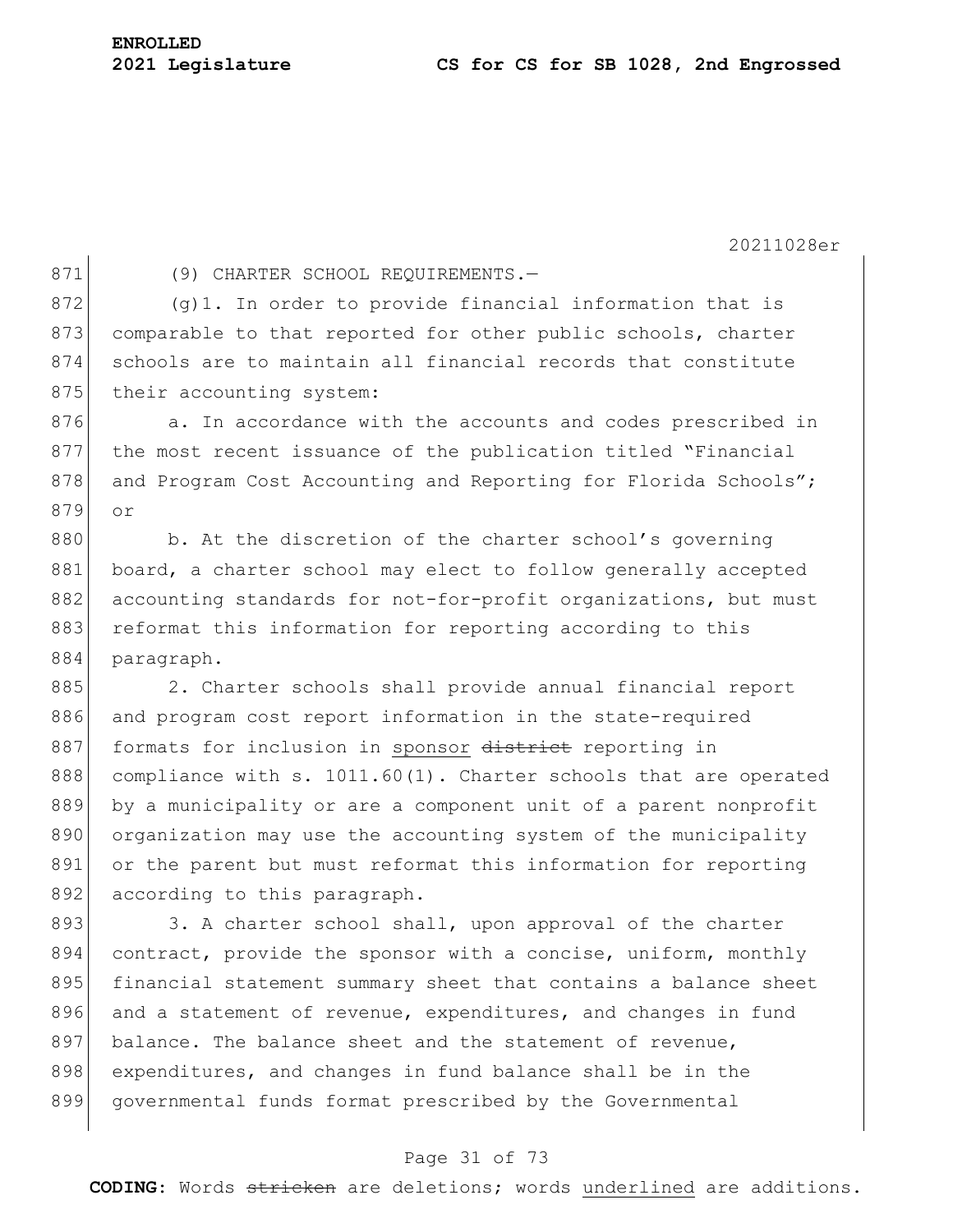20211028er

900 Accounting Standards Board. A high-performing charter school 901 pursuant to s. 1002.331 may provide a quarterly financial 902 statement in the same format and requirements as the uniform 903 monthly financial statement summary sheet. The sponsor shall 904 review each monthly or quarterly financial statement to identify 905 the existence of any conditions identified in s.  $1002.345(1)(a)$ .

906 4. A charter school shall maintain and provide financial 907 information as required in this paragraph. The financial 908 statement required in subparagraph 3. must be in a form 909 prescribed by the Department of Education.

910 (n)1. The director and a representative of the governing 911 board of a charter school that has earned a grade of "D" or "F" 912 pursuant to s. 1008.34 shall appear before the sponsor to 913 present information concerning each contract component having 914 noted deficiencies. The director and a representative of the 915 governing board shall submit to the sponsor for approval a 916 school improvement plan to raise student performance. Upon 917 approval by the sponsor, the charter school shall begin 918 implementation of the school improvement plan. The department 919 shall offer technical assistance and training to the charter 920 school and its governing board and establish guidelines for 921 developing, submitting, and approving such plans.

922 2.a. If a charter school earns three consecutive grades 923 below a "C," the charter school governing board shall choose one 924 of the following corrective actions:

925 (I) Contract for educational services to be provided 926 directly to students, instructional personnel, and school 927 administrators, as prescribed in state board rule; 928 (II) Contract with an outside entity that has a

# Page 32 of 73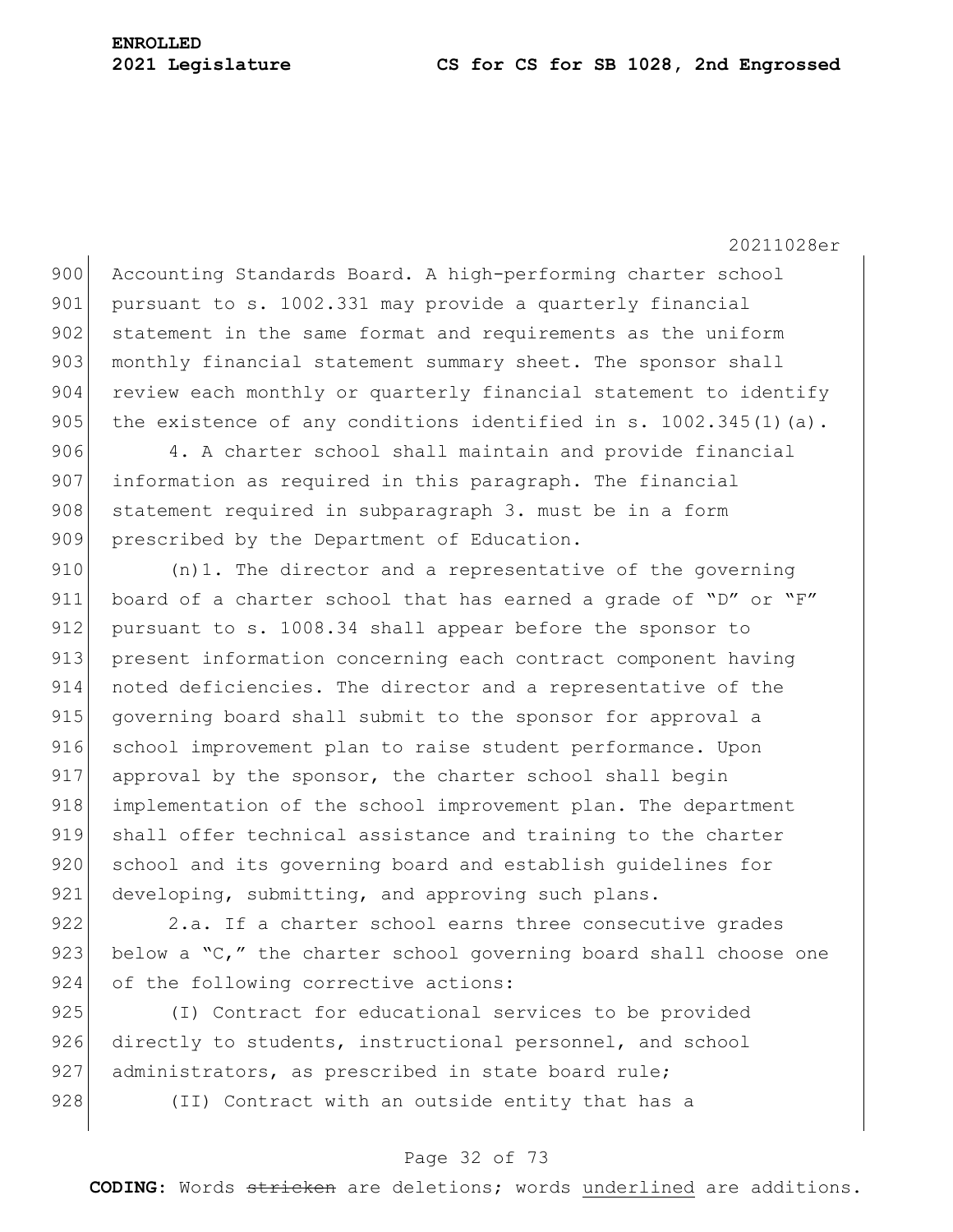20211028er 929 demonstrated record of effectiveness to operate the school; 930 (III) Reorganize the school under a new director or 931 principal who is authorized to hire new staff; or 932 (IV) Voluntarily close the charter school. 933 b. The charter school must implement the corrective action 934 in the school year following receipt of a third consecutive 935 grade below a "C." 936 c. The sponsor may annually waive a corrective action if it 937 determines that the charter school is likely to improve a letter 938 grade if additional time is provided to implement the 939 intervention and support strategies prescribed by the school 940 improvement plan. Notwithstanding this sub-subparagraph, a 941 charter school that earns a second consecutive grade of "F" is 942 subject to subparagraph 3. 943 d. A charter school is no longer required to implement a 944 corrective action if it improves to a "C" or higher. However, 945 the charter school must continue to implement strategies 946 identified in the school improvement plan. The sponsor must 947 annually review implementation of the school improvement plan to 948 monitor the school's continued improvement pursuant to 949 subparagraph 4. 950 e. A charter school implementing a corrective action that 951 does not improve to a "C" or higher after 2 full school years of 952 implementing the corrective action must select a different 953 corrective action. Implementation of the new corrective action 954 must begin in the school year following the implementation 955 period of the existing corrective action, unless the sponsor 956 determines that the charter school is likely to improve to a " $C''$ 957 or higher if additional time is provided to implement the

# Page 33 of 73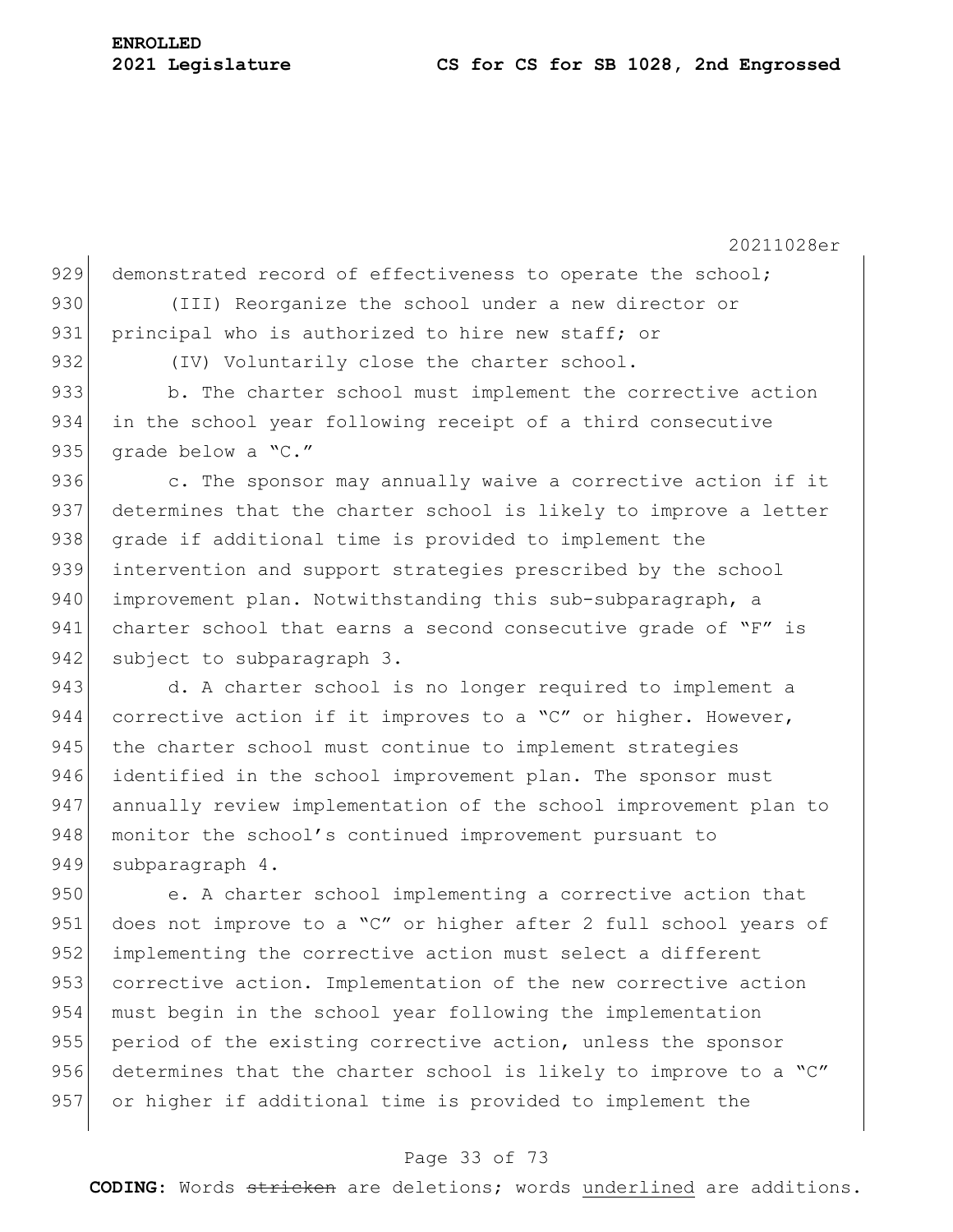958 existing corrective action. Notwithstanding this sub-959 subparagraph, a charter school that earns a second consecutive 960 grade of "F" while implementing a corrective action is subject 961 to subparagraph 3.

962 3. A charter school's charter contract is automatically 963 terminated if the school earns two consecutive grades of  $"F"$ 964 after all school grade appeals are final unless:

965 a. The charter school is established to turn around the 966 performance of a district public school pursuant to s. 967 1008.33(4)(b)2. Such charter schools shall be governed by s. 968 1008.33;

969 b. The charter school serves a student population the 970 majority of which resides in a school zone served by a district 971 public school subject to s. 1008.33(4) and the charter school 972 earns at least a grade of "D" in its third year of operation. 973 The exception provided under this sub-subparagraph does not 974 apply to a charter school in its fourth year of operation and 975 thereafter; or

 $976$  c. The state board grants the charter school a waiver of 977 termination. The charter school must request the waiver within 978 15 days after the department's official release of school 979 grades. The state board may waive termination if the charter 980 school demonstrates that the Learning Gains of its students on 981 statewide assessments are comparable to or better than the 982 Learning Gains of similarly situated students enrolled in nearby 983 district public schools. The waiver is valid for 1 year and may 984 only be granted once. Charter schools that have been in 985 operation for more than 5 years are not eligible for a waiver 986 under this sub-subparagraph.

# Page 34 of 73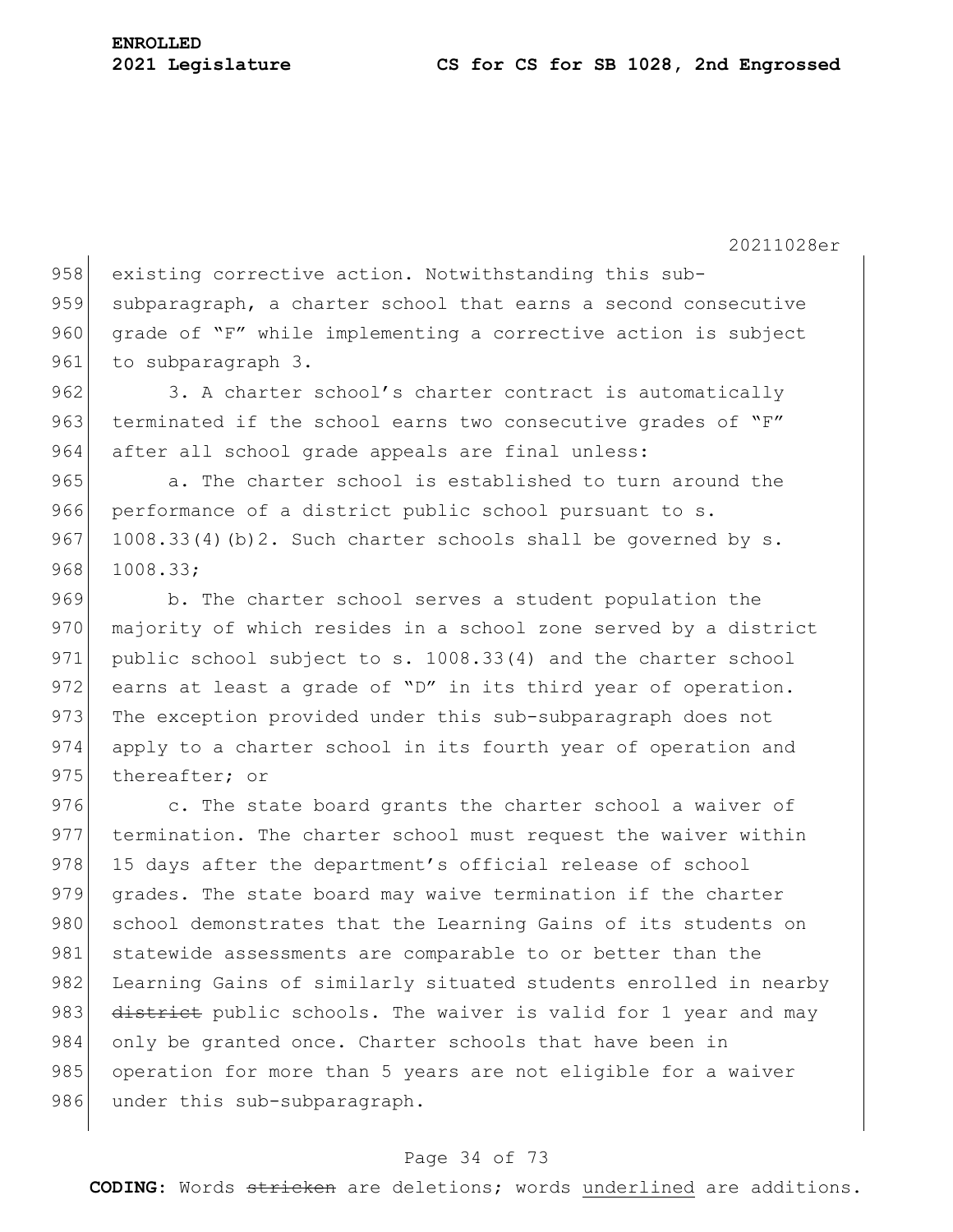20211028er 987 988 The sponsor shall notify the charter school's governing board, 989 the charter school principal, and the department in writing when 990 a charter contract is terminated under this subparagraph. A 991 charter terminated under this subparagraph must follow the 992 procedures for dissolution and reversion of public funds 993 pursuant to paragraphs  $(8)(d)-(f)$  and  $(9)(o)$ . 994 4. The director and a representative of the governing board 995 of a graded charter school that has implemented a school 996 improvement plan under this paragraph shall appear before the 997 sponsor at least once a year to present information regarding 998 | the progress of intervention and support strategies implemented 999 by the school pursuant to the school improvement plan and 1000 corrective actions, if applicable. The sponsor shall communicate 1001 at the meeting, and in writing to the director, the services 1002 provided to the school to help the school address its 1003 deficiencies. 1004 5. Notwithstanding any provision of this paragraph except 1005 sub-subparagraphs  $3.a.-c.,$  the sponsor may terminate the charter 1006 at any time pursuant to subsection (8). 1007 (10) ELIGIBLE STUDENTS.-1008 (d) A charter school may give enrollment preference to the 1009 following student populations: 1010 1. Students who are siblings of a student enrolled in the 1011 charter school. 1012 2. Students who are the children of a member of the 1013 governing board of the charter school. 1014 3. Students who are the children of an employee of the 1015 charter school.

# Page 35 of 73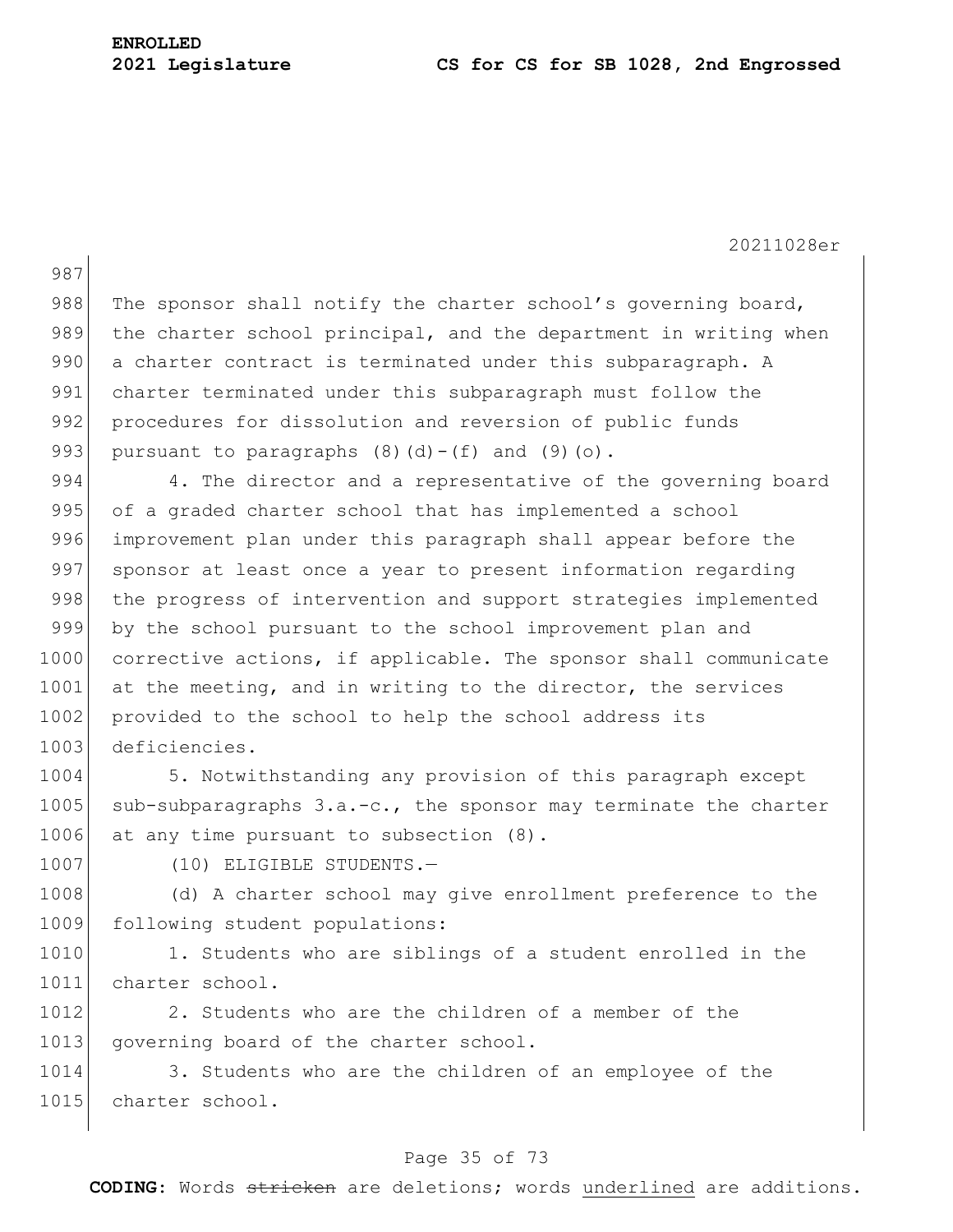20211028er 1016 4. Students who are the children of: 1017 a. An employee of the business partner of a charter 1018 school-in-the-workplace established under paragraph (15) (b) or a 1019 resident of the municipality in which such charter school is 1020 located; or 1021 b. A resident or employee of a municipality that operates a 1022 charter school-in-a-municipality pursuant to paragraph (15)(c) 1023 or allows a charter school to use a school facility or portion 1024 of land provided by the municipality for the operation of the 1025 charter school. 1026 5. Students who have successfully completed, during the 1027 previous year, a voluntary prekindergarten education program 1028 under ss. 1002.51-1002.79 provided by the charter school,  $\Theta$ r the 1029 charter school's governing board, or a voluntary prekindergarten 1030 provider that has a written agreement with the governing board 1031 during the previous year. 1032 6. Students who are the children of an active duty member 1033 of any branch of the United States Armed Forces. 1034 7. Students who attended or are assigned to failing schools 1035 pursuant to s. 1002.38(2). 1036 (e) A charter school may limit the enrollment process only 1037 to target the following student populations: 1038 1. Students within specific age groups or grade levels. 1039 2. Students considered at risk of dropping out of school or 1040 academic failure. Such students shall include exceptional 1041 education students. 1042 3. Students enrolling in a charter school-in-the-workplace 1043 or charter school-in-a-municipality established pursuant to 1044 subsection (15).

# Page 36 of 73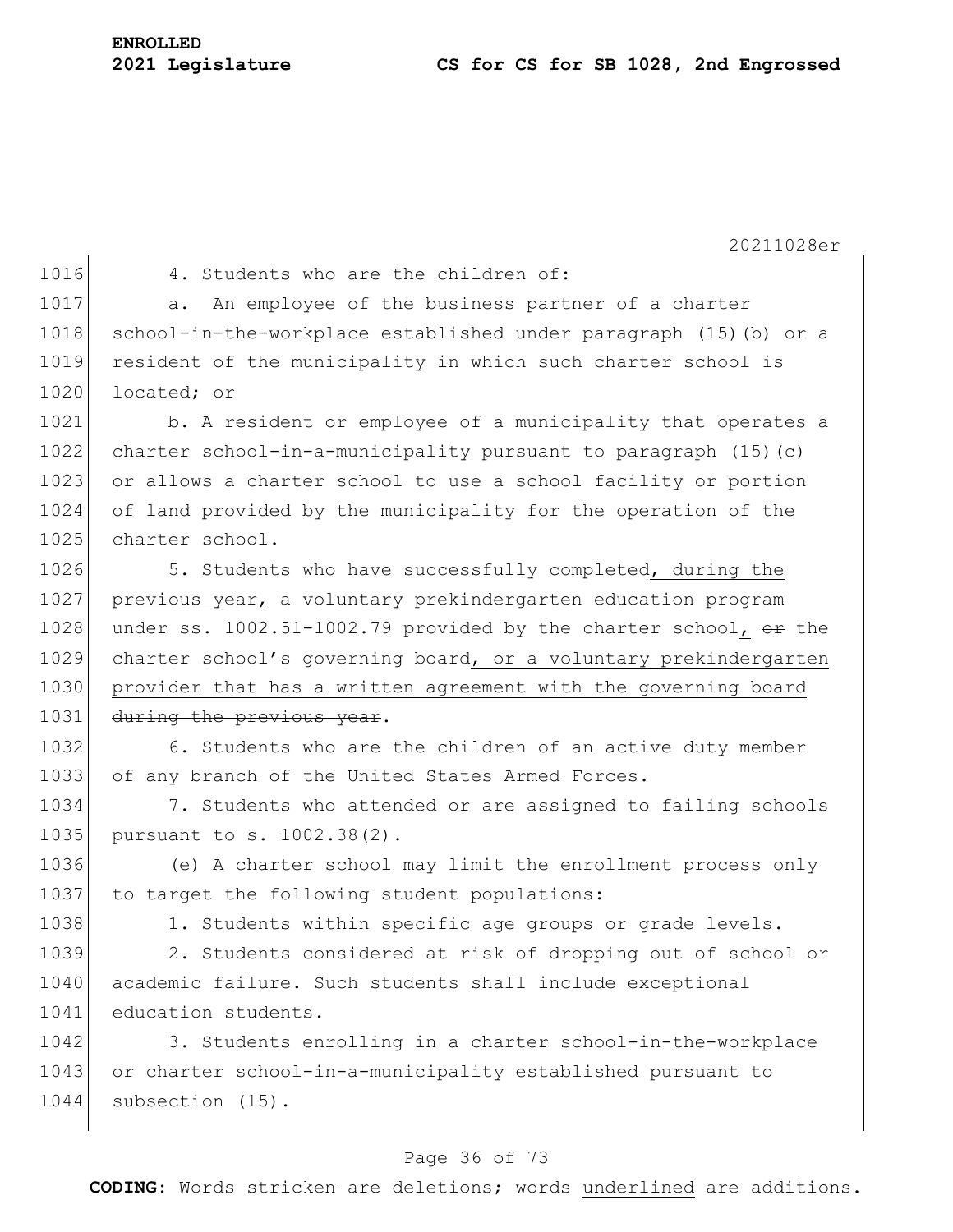20211028er 1045 4. Students residing within a reasonable distance of the 1046 charter school, as described in paragraph  $(20)(c)$ . Such students 1047 shall be subject to a random lottery and to the racial/ethnic 1048 balance provisions described in subparagraph  $(7)$  (a)8. or any 1049 federal provisions that require a school to achieve a 1050 racial/ethnic balance reflective of the community it serves or 1051 within the racial/ethnic range of other nearby public schools in 1052 the same school district. 1053 5. Students who meet reasonable academic, artistic, or 1054 other eligibility standards established by the charter school 1055 and included in the charter school application and charter or, 1056 in the case of existing charter schools, standards that are 1057 consistent with the school's mission and purpose. Such standards 1058 shall be in accordance with current state law and practice in 1059 public schools and may not discriminate against otherwise 1060 qualified individuals. 1061 6. Students articulating from one charter school to another 1062 pursuant to an articulation agreement between the charter 1063 schools that has been approved by the sponsor. 1064 7. Students living in a development in which a developer, 1065 including any affiliated business entity or charitable 1066 foundation, contributes to the formation, acquisition, 1067 construction, or operation of one or more charter schools or 1068 charter provides the school facilities facility and related 1069 property in an amount equal to or having a total an appraised 1070 value of at least \$5 million to be used as  $a$  charter schools 1071 school to mitigate the educational impact created by the

1072 development of new residential dwelling units. Students living 1073 in the development are shall be entitled to no more than 50

## Page 37 of 73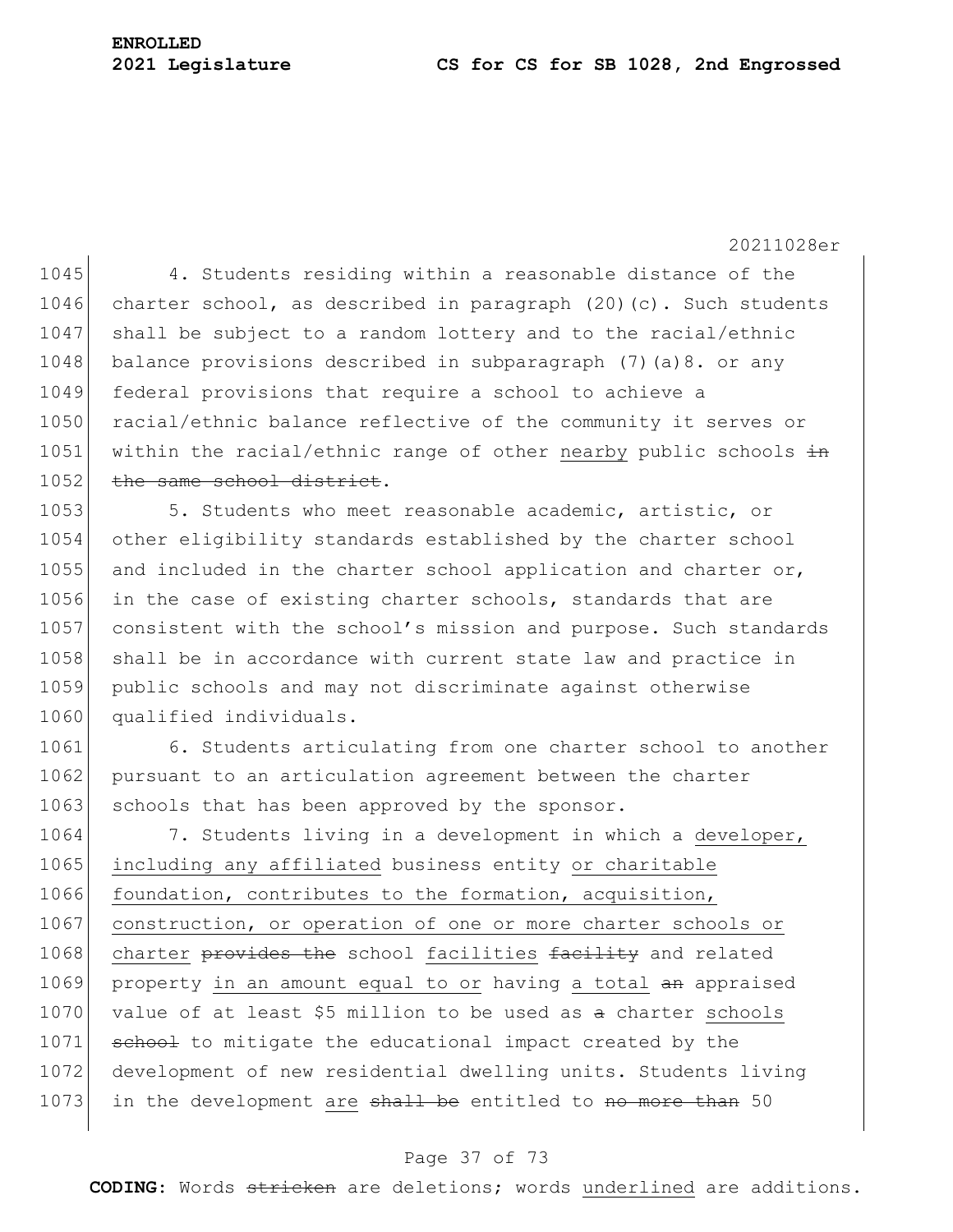1074 percent of the student stations in the charter schools school. 1075 The students who are eligible for enrollment are subject to a 1076 random lottery, the racial/ethnic balance provisions, or any 1077 federal provisions, as described in subparagraph 4. The 1078 remainder of the student stations must shall be filled in 1079 accordance with subparagraph 4.

1080 (14) CHARTER SCHOOL FINANCIAL ARRANGEMENTS; INDEMNIFICATION 1081 OF THE STATE AND SPONSOR SCHOOL DISTRICT; CREDIT OR TAXING POWER 1082 NOT TO BE PLEDGED. Any arrangement entered into to borrow or 1083 otherwise secure funds for a charter school authorized in this 1084 section from a source other than the state or a sponsor school 1085 district shall indemnify the state and the sponsor school 1086 district from any and all liability, including, but not limited 1087 to, financial responsibility for the payment of the principal or 1088 interest. Any loans, bonds, or other financial agreements are 1089 not obligations of the state or the sponsor school district but 1090 are obligations of the charter school authority and are payable 1091 solely from the sources of funds pledged by such agreement. The 1092 credit or taxing power of the state or the sponsor school 1093 district shall not be pledged and no debts shall be payable out 1094 of any moneys except those of the legal entity in possession of 1095 a valid charter approved by a sponsor district school board 1096 pursuant to this section.

1097 (15) CHARTER SCHOOLS-IN-THE-WORKPLACE; CHARTER SCHOOLS-IN-1098 A-MUNICIPALITY.—

1099 (c) A charter school-in-a-municipality designation may be 1100 granted to a municipality that possesses a charter; enrolls 1101 students based upon a random lottery that involves all of the 1102 children of the residents of that municipality who are seeking

## Page 38 of 73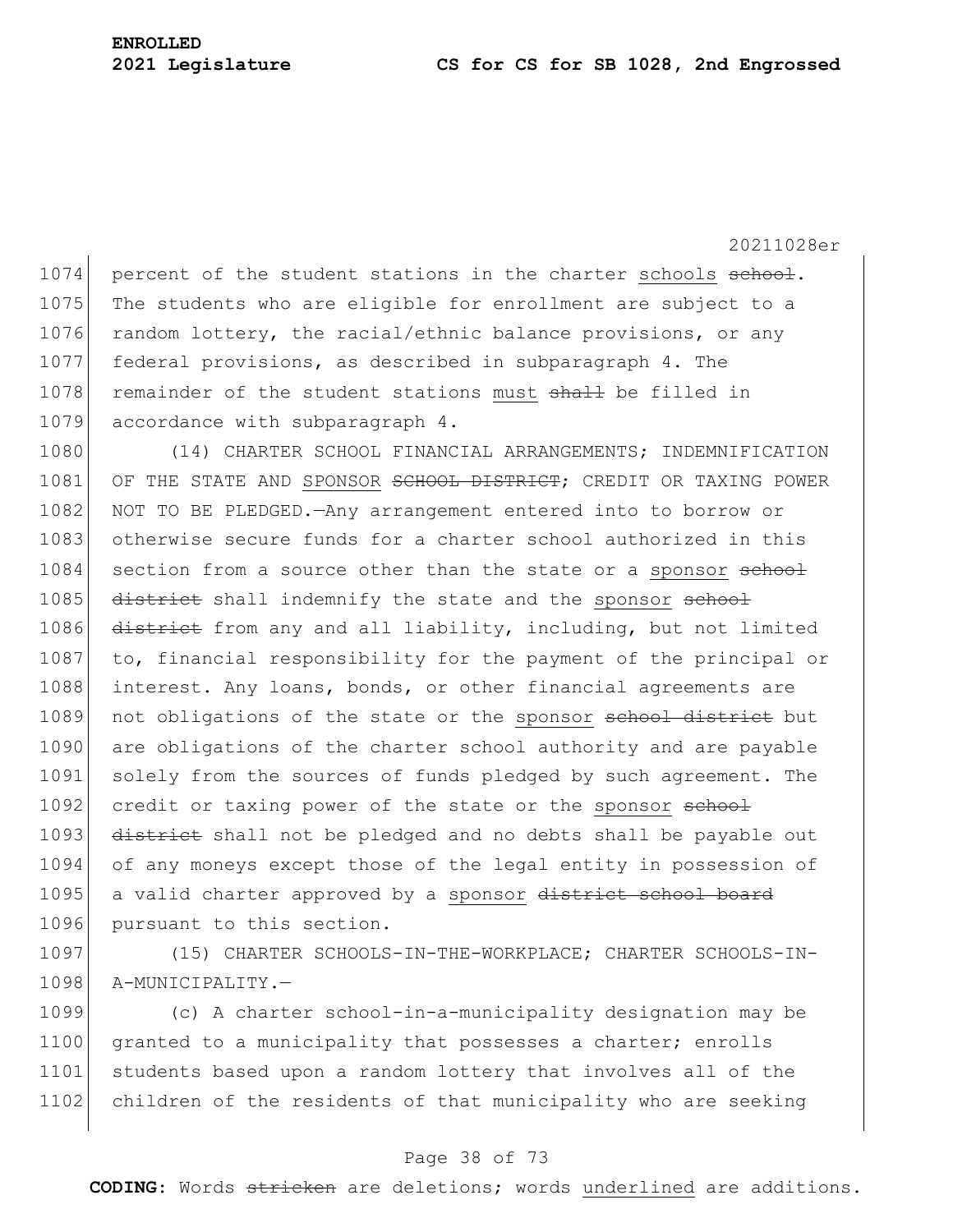1103 enrollment, as provided for in subsection  $(10)$ ; and enrolls 1104 students according to the racial/ethnic balance provisions 1105 described in subparagraph  $(7)$  (a)8. When a municipality has 1106 submitted charter applications for the establishment of a 1107 charter school feeder pattern, consisting of elementary, middle, 1108 and senior high schools, and each individual charter application 1109 is approved by the sponsor district school board, such schools 1110 shall then be designated as one charter school for all purposes 1111 listed pursuant to this section. Any portion of the land and 1112 facility used for a public charter school shall be exempt from 1113 ad valorem taxes, as provided for in s. 1013.54, for the 1114 duration of its use as a public school.

1115 (17) FUNDING.-Students enrolled in a charter school, 1116 regardless of the sponsorship, shall be funded as if they are in 1117 a basic program or a special program, the same as students 1118 enrolled in other public schools in a the school district. 1119 Funding for a charter lab school shall be as provided in s. 1120 1002.32.

1121 (a) Each charter school shall report its student enrollment 1122 to the sponsor as required in s. 1011.62, and in accordance with 1123 the definitions in s. 1011.61. The sponsor shall include each 1124 charter school's enrollment in the sponsor's district's report 1125 of student enrollment. All charter schools submitting student 1126 record information required by the Department of Education shall 1127 comply with the Department of Education's guidelines for 1128 electronic data formats for such data, and all sponsors 1129 districts shall accept electronic data that complies with the 1130 Department of Education's electronic format.

1131 (b) 1. The basis for the agreement for funding students

# Page 39 of 73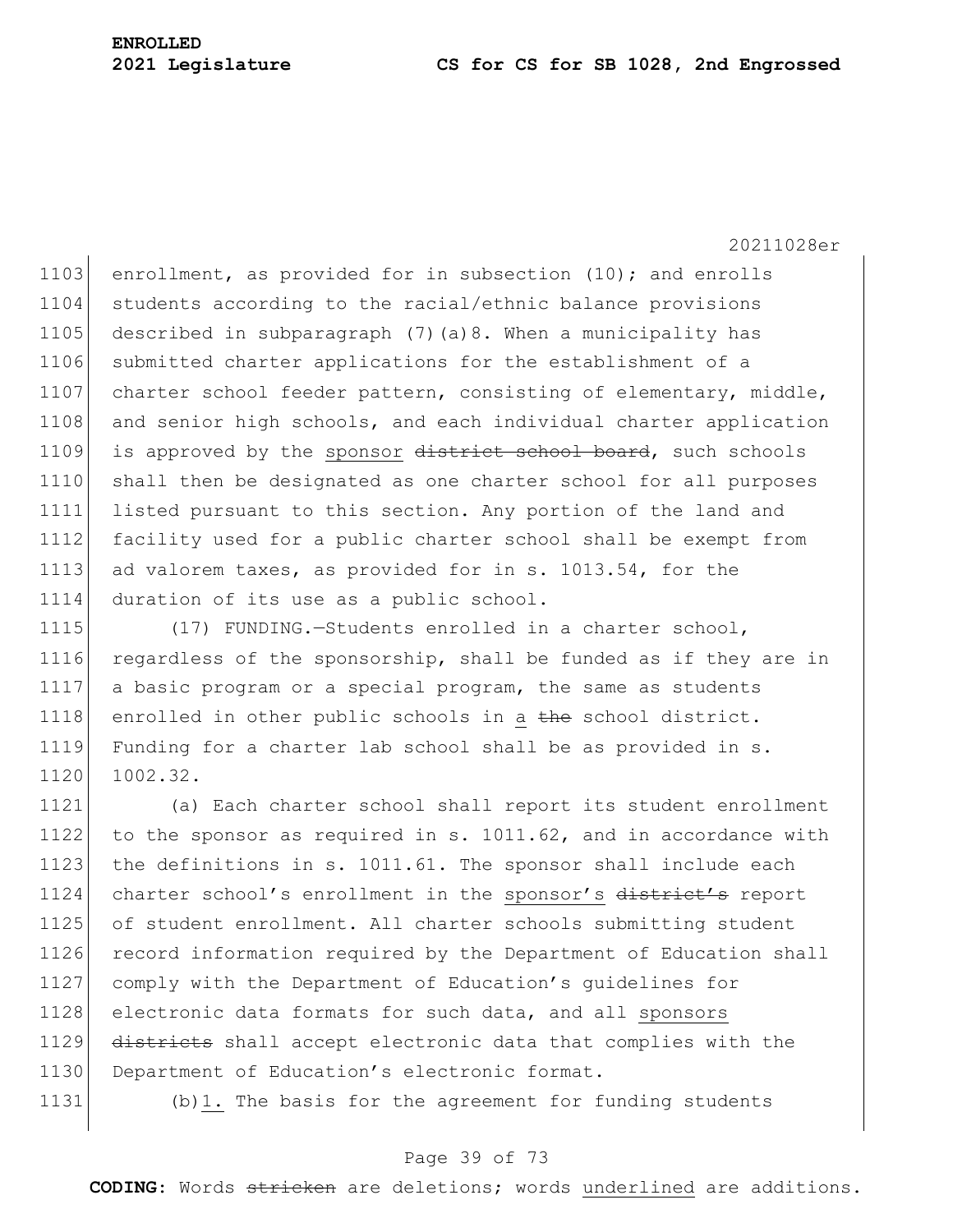20211028er enrolled in a charter school shall be the sum of the school district's operating funds from the Florida Education Finance Program as provided in s. 1011.62 and the General Appropriations 1135 Act, including gross state and local funds, discretionary lottery funds, and funds from the school district's current operating discretionary millage levy; divided by total funded 1138 weighted full-time equivalent students in the school district; and multiplied by the weighted full-time equivalent students for 1140 the charter school. Charter schools whose students or programs meet the eligibility criteria in law are entitled to their proportionate share of categorical program funds included in the total funds available in the Florida Education Finance Program by the Legislature, including transportation, the research-based 1145 reading allocation, and the Florida digital classrooms allocation. Total funding for each charter school shall be recalculated during the year to reflect the revised calculations 1148 under the Florida Education Finance Program by the state and the actual weighted full-time equivalent students reported by the charter school during the full-time equivalent student survey periods designated by the Commissioner of Education. For charter 1152 schools operated by a not-for-profit or municipal entity, any unrestricted current and capital assets identified in the charter school's annual financial audit may be used for other charter schools operated by the not-for-profit or municipal entity within the school district. Unrestricted current assets 1157 shall be used in accordance with s.  $1011.62$ , and any 1158 unrestricted capital assets shall be used in accordance with s. 1013.62(2).

1160 2.a. Students enrolled in a charter school sponsored by a

## Page 40 of 73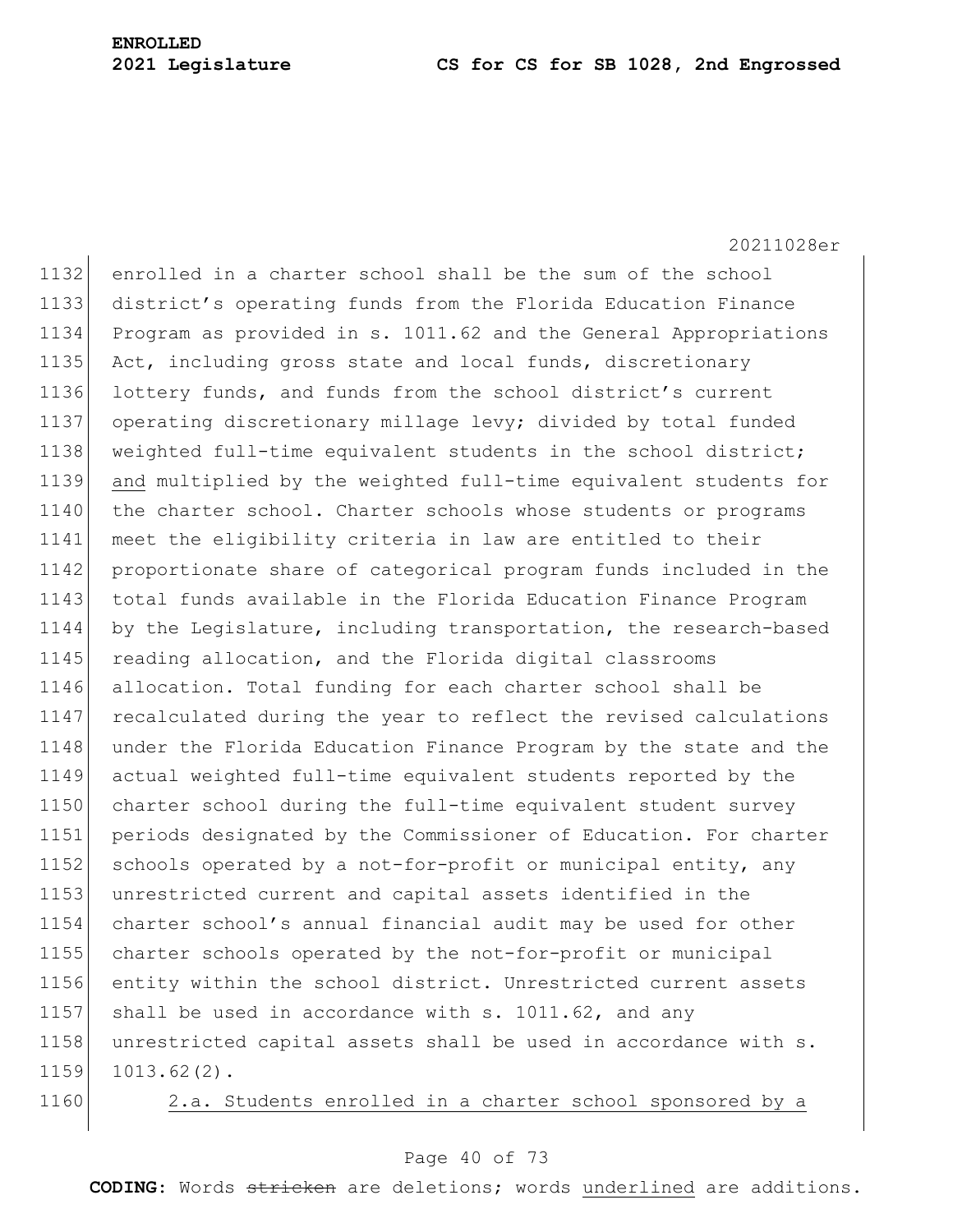20211028er 1161 state university or Florida College System institution pursuant 1162 to paragraph (5) (a) shall be funded as if they are in a basic 1163 program or a special program in the school district. The basis 1164 for funding these students is the sum of the total operating 1165 funds from the Florida Education Finance Program for the school 1166 district in which the school is located as provided in s. 1167 1011.62 and the General Appropriations Act, including gross 1168 state and local funds, discretionary lottery funds, and funds 1169 from each school district's current operating discretionary 1170 millage levy, divided by total funded weighted full-time 1171 equivalent students in the district, and multiplied by the full-1172 time equivalent membership of the charter school. The Department 1173 of Education shall develop a tool that each state university or 1174 Florida College System institution sponsoring a charter school 1175 shall use for purposes of calculating the funding amount for 1176 each eligible charter school student. The total amount obtained 1177 from the calculation must be appropriated from state funds in 1178 the General Appropriations Act to the charter school. 1179 b. Capital outlay funding for a charter school sponsored by 1180 a state university or Florida College System institution 1181 pursuant to paragraph (5) (a) is determined pursuant to s. 1182 1013.62 and the General Appropriations Act.

1183 (c) Pursuant to 20 U.S.C. 8061 s. 10306, all charter 1184 schools shall receive all federal funding for which the school 1185 is otherwise eligible, including Title I funding, not later than 1186 5 months after the charter school first opens and within 5 1187 months after any subsequent expansion of enrollment. Unless 1188 otherwise mutually agreed to by the charter school and its 1189 sponsor, and consistent with state and federal rules and

## Page 41 of 73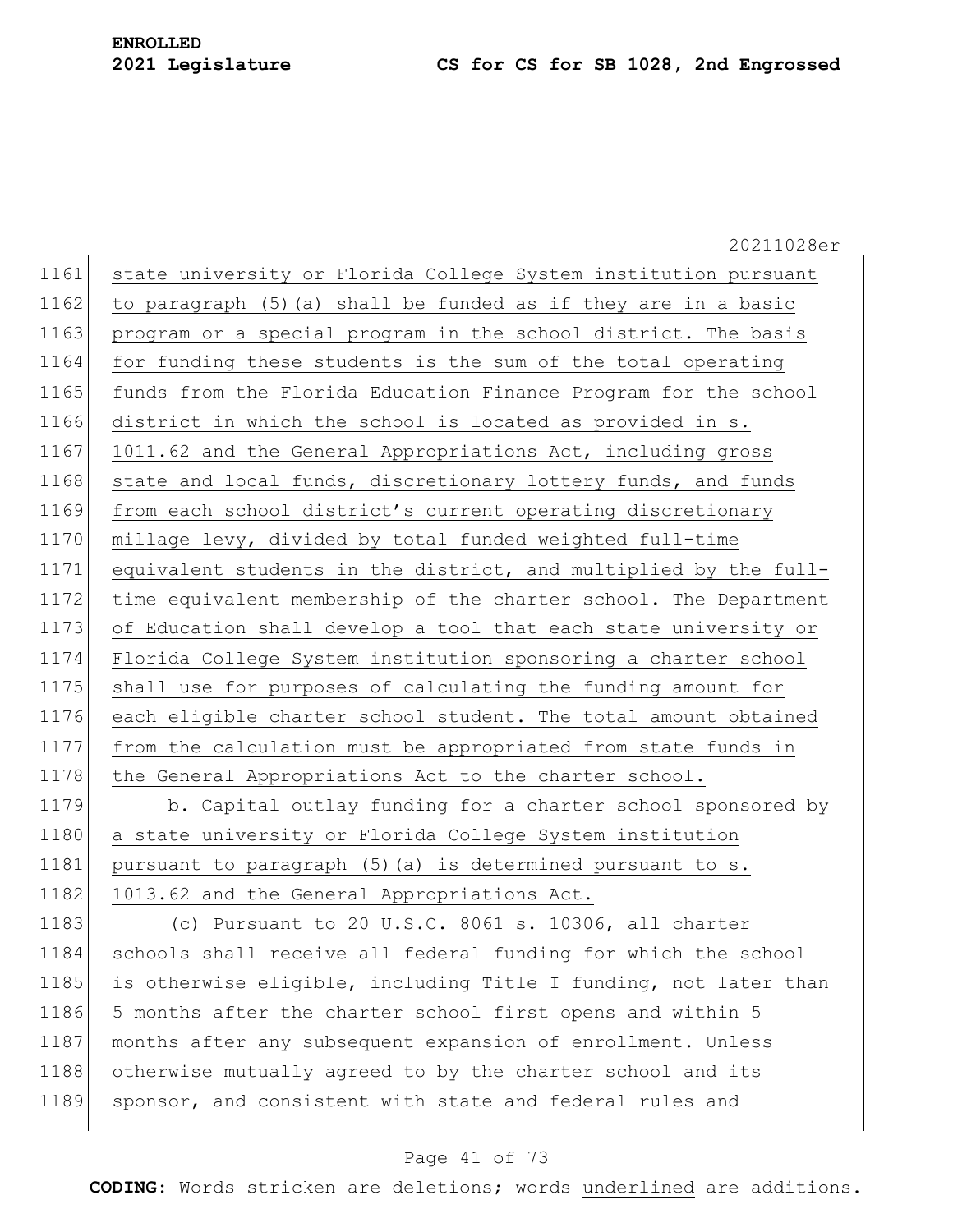20211028er 1190 regulations governing the use and disbursement of federal funds, 1191 the sponsor shall reimburse the charter school on a monthly 1192 basis for all invoices submitted by the charter school for 1193 federal funds available to the sponsor for the benefit of the 1194 charter school, the charter school's students, and the charter 1195 school's students as public school students in the school 1196 district. Such federal funds include, but are not limited to, 1197 Title I, Title II, and Individuals with Disabilities Education 1198 Act (IDEA) funds. To receive timely reimbursement for an 1199 invoice, the charter school must submit the invoice to the 1200 sponsor at least 30 days before the monthly date of 1201 reimbursement set by the sponsor. In order to be reimbursed, any 1202 expenditures made by the charter school must comply with all 1203 applicable state rules and federal regulations, including, but 1204 not limited to, the applicable federal Office of Management and 1205 Budget Circulars; the federal Education Department General 1206 Administrative Regulations; and program-specific statutes, 1207 rules, and regulations. Such funds may not be made available to 1208 the charter school until a plan is submitted to the sponsor for 1209 approval of the use of the funds in accordance with applicable 1210 federal requirements. The sponsor has 30 days to review and 1211 approve any plan submitted pursuant to this paragraph.

1212 (d) Charter schools shall be included by the Department of 1213 Education and the district school board in requests for federal 1214 stimulus funds in the same manner as district school board-1215 operated public schools, including Title I and IDEA funds and 1216 shall be entitled to receive such funds. Charter schools are 1217 eligible to participate in federal competitive grants that are 1218 available as part of the federal stimulus funds.

## Page 42 of 73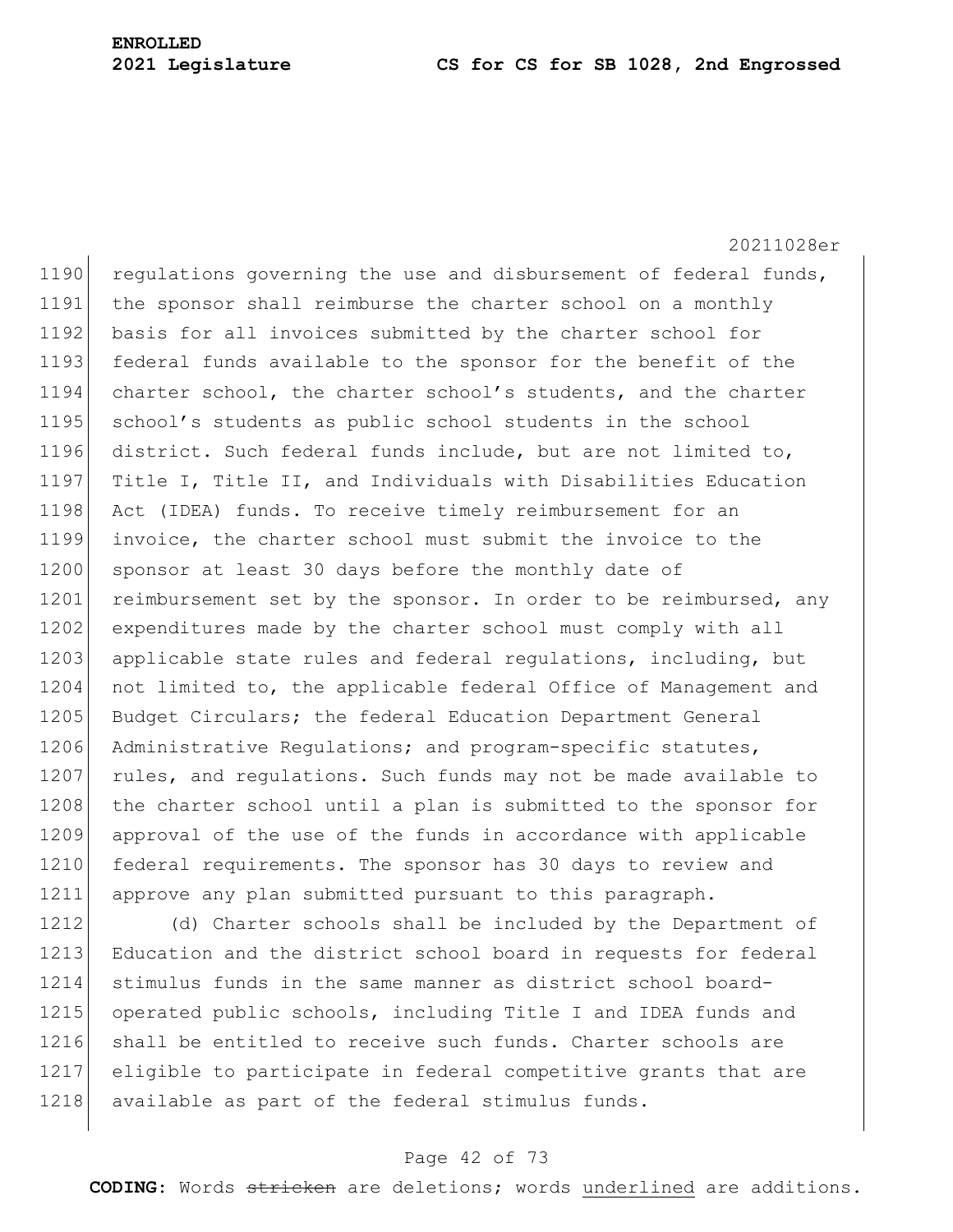20211028er 1219 (e) Sponsors District school boards shall make timely and 1220 efficient payment and reimbursement to charter schools, 1221 including processing paperwork required to access special state 1222 and federal funding for which they may be eligible. Payments of 1223 funds under paragraph (b) shall be made monthly or twice a 1224 month, beginning with the start of the sponsor's district school 1225 board's fiscal year. Each payment shall be one-twelfth, or one 1226 twenty-fourth, as applicable, of the total state and local funds 1227 described in paragraph (b) and adjusted as set forth therein. 1228 For the first 2 years of a charter school's operation, if a 1229 minimum of 75 percent of the projected enrollment is entered 1230 into the sponsor's student information system by the first day 1231 of the current month, the sponsor district school board shall 1232 distribute funds to the school for the months of July through 1233 October based on the projected full-time equivalent student 1234 membership of the charter school as submitted in the approved 1235 application. If less than 75 percent of the projected enrollment 1236 is entered into the sponsor's student information system by the 1237 first day of the current month, the sponsor shall base payments 1238 on the actual number of student enrollment entered into the 1239 sponsor's student information system. Thereafter, the results of 1240 full-time equivalent student membership surveys shall be used in 1241 adjusting the amount of funds distributed monthly to the charter 1242 school for the remainder of the fiscal year. The payments shall 1243 be issued no later than 10 working days after the sponsor 1244 district school board receives a distribution of state or 1245 federal funds or the date the payment is due pursuant to this 1246 subsection. If a warrant for payment is not issued within 10 1247 working days after receipt of funding by the sponsor district

## Page 43 of 73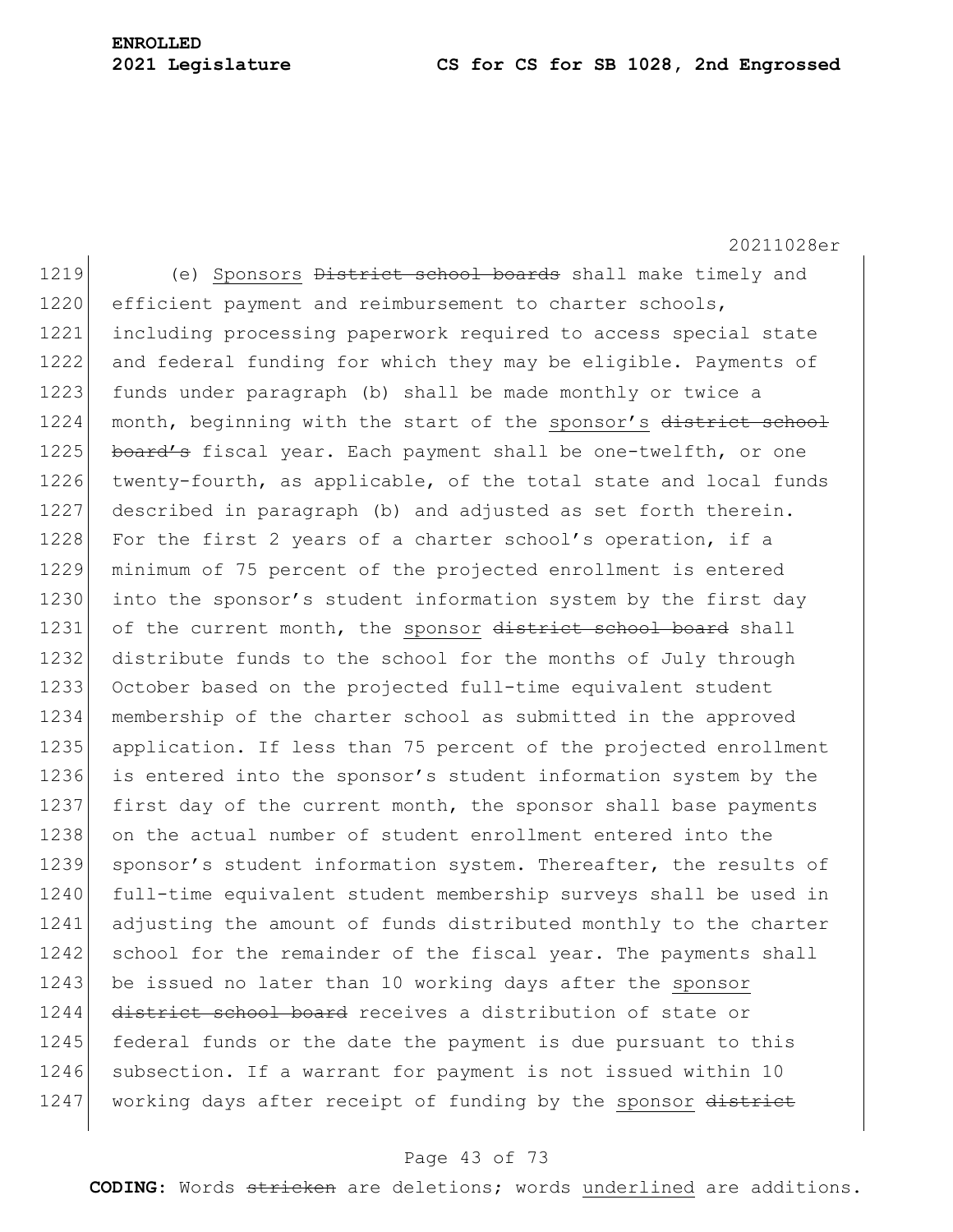20211028er 1248 school board, the sponsor school district shall pay to the 1249 charter school, in addition to the amount of the scheduled 1250 disbursement, interest at a rate of 1 percent per month 1251 calculated on a daily basis on the unpaid balance from the 1252 expiration of the 10 working days until such time as the warrant 1253 is issued. The district school board may not delay payment to a 1254 charter school of any portion of the funds provided in paragraph 1255 (b) based on the timing of receipt of local funds by the 1256 district school board. 1257 (f) Funding for a virtual charter school shall be as 1258 provided in s. 1002.45(7). 1259 (g) To be eligible for public education capital outlay 1260 (PECO) funds, a charter school must be located in the State of 1261 Florida. 1262 (h) A charter school that implements a schoolwide standard 1263 student attire policy pursuant to  $s$ . 1011.78 is eligible to 1264 receive incentive payments. 1265 (18) FACILITIES. 1266 (e) If a district school board facility or property is 1267 available because it is surplus, marked for disposal, or 1268 otherwise unused, it shall be provided for a charter school's 1269 use on the same basis as it is made available to other public 1270 schools in the district. A charter school receiving property 1271 from the sponsor school district may not sell or dispose of such 1272 property without written permission of the sponsor school 1273 district. Similarly, for an existing public school converting to 1274 charter status, no rental or leasing fee for the existing 1275 facility or for the property normally inventoried to the 1276 conversion school may be charged by the district school board to

## Page 44 of 73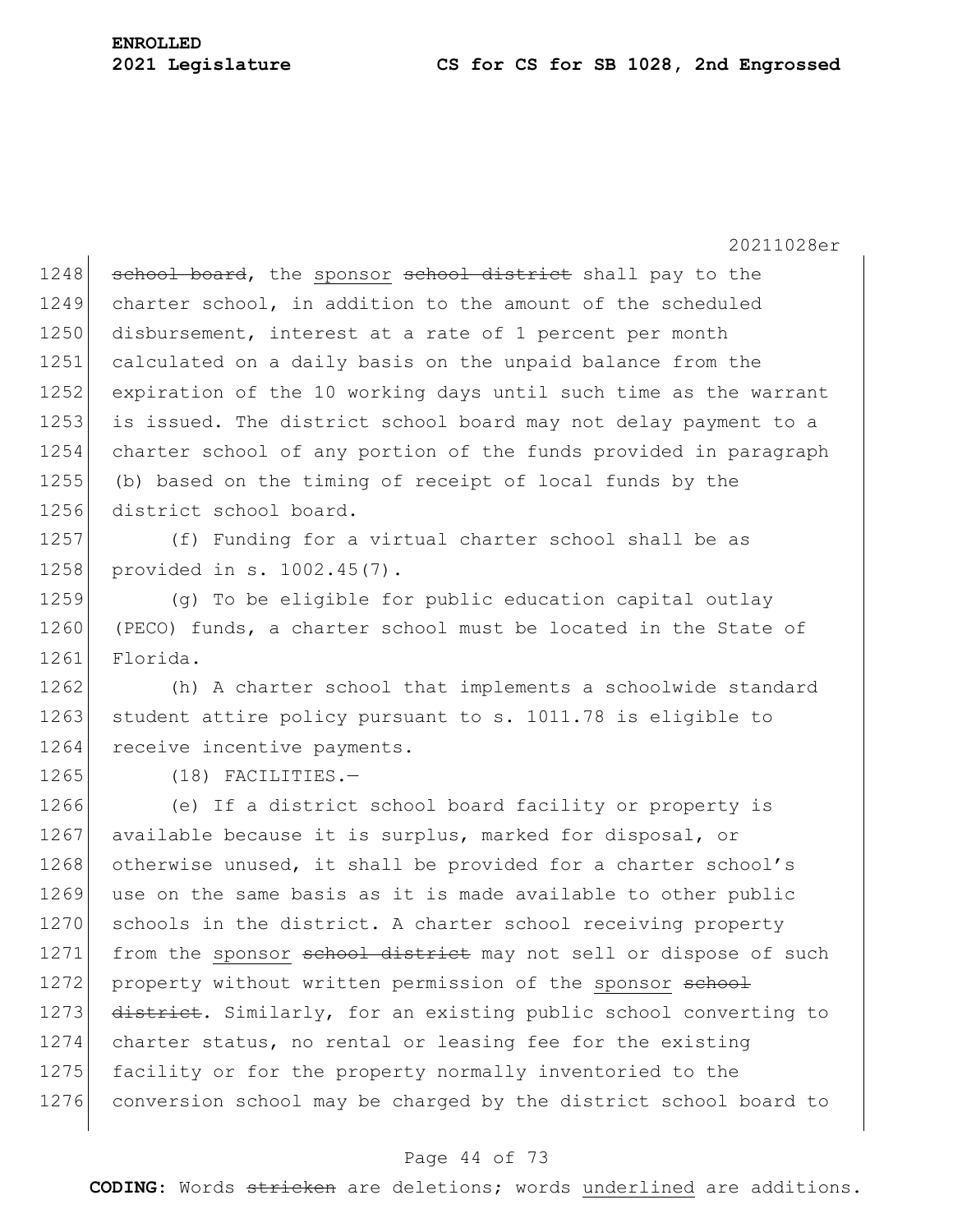1277 the parents and teachers organizing the charter school. The 1278 charter school shall agree to reasonable maintenance provisions 1279 in order to maintain the facility in a manner similar to 1280 district school board standards. The Public Education Capital 1281 Outlay maintenance funds or any other maintenance funds 1282 generated by the facility operated as a conversion school shall 1283 remain with the conversion school.

1284 (20) SERVICES.—

1285 (a)1. A sponsor shall provide certain administrative and 1286 educational services to charter schools. These services shall 1287 include contract management services; full-time equivalent and 1288 data reporting services; exceptional student education 1289 administration services; services related to eligibility and 1290 reporting duties required to ensure that school lunch services 1291 under the National School Lunch Program, consistent with the 1292 needs of the charter school, are provided by the sponsor school 1293 district at the request of the charter school, that any funds 1294 due to the charter school under the National School Lunch 1295 Program be paid to the charter school as soon as the charter 1296 school begins serving food under the National School Lunch 1297 Program, and that the charter school is paid at the same time 1298 and in the same manner under the National School Lunch Program 1299 as other public schools serviced by the sponsor or the school 1300 district; test administration services, including payment of the 1301 costs of state-required or district-required student 1302 assessments; processing of teacher certificate data services; 1303 and information services, including equal access to the 1304 sponsor's student information systems that are used by public 1305 schools in the district in which the charter school is located

## Page 45 of 73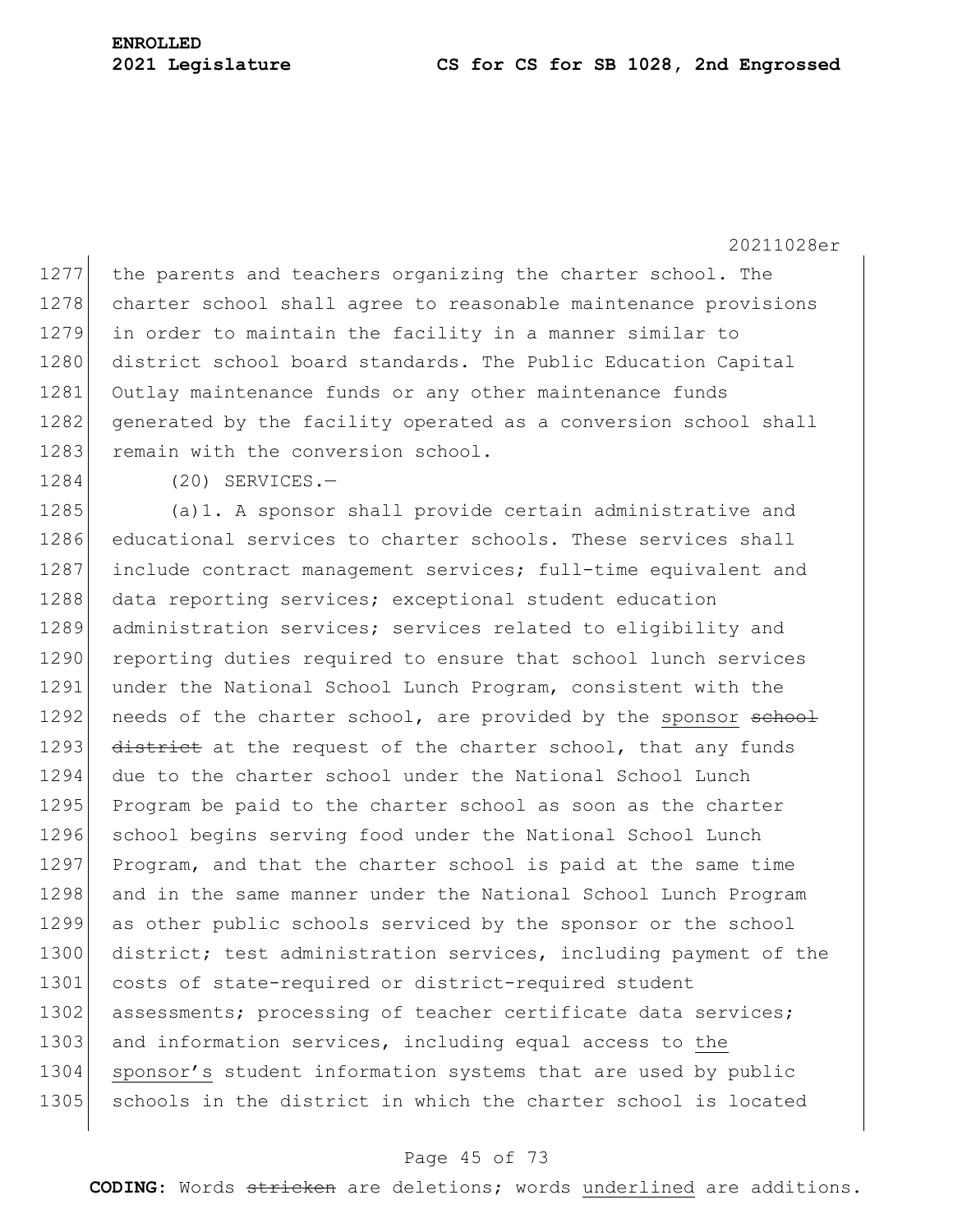1306 or by schools in the sponsor's portfolio of charter schools if 1307 the sponsor is not a school district. Student performance data 1308 for each student in a charter school, including, but not limited 1309 to, FCAT scores, standardized test scores, previous public 1310 school student report cards, and student performance measures, 1311 shall be provided by the sponsor to a charter school in the same 1312 manner provided to other public schools in the district or by 1313 schools in the sponsor's portfolio of charter schools if the 1314 sponsor is not a school district.

1315 2. A sponsor may withhold an administrative fee for the provision of such services which shall be a percentage of the available funds defined in paragraph (17)(b) calculated based on weighted full-time equivalent students. If the charter school serves 75 percent or more exceptional education students as defined in s. 1003.01(3), the percentage shall be calculated based on unweighted full-time equivalent students. The administrative fee shall be calculated as follows:

1323 a. Up to 5 percent for:

1324 (I) Enrollment of up to and including 250 students in a 1325 charter school as defined in this section.

1326 (II) Enrollment of up to and including 500 students within 1327 a charter school system which meets all of the following:

1328 (A) Includes conversion charter schools and nonconversion 1329 charter schools.

1330 (B) Has all of its schools located in the same county. 1331 (C) Has a total enrollment exceeding the total enrollment 1332 of at least one school district in this the state.

1333 (D) Has the same governing board for all of its schools. 1334 (E) Does not contract with a for-profit service provider

## Page 46 of 73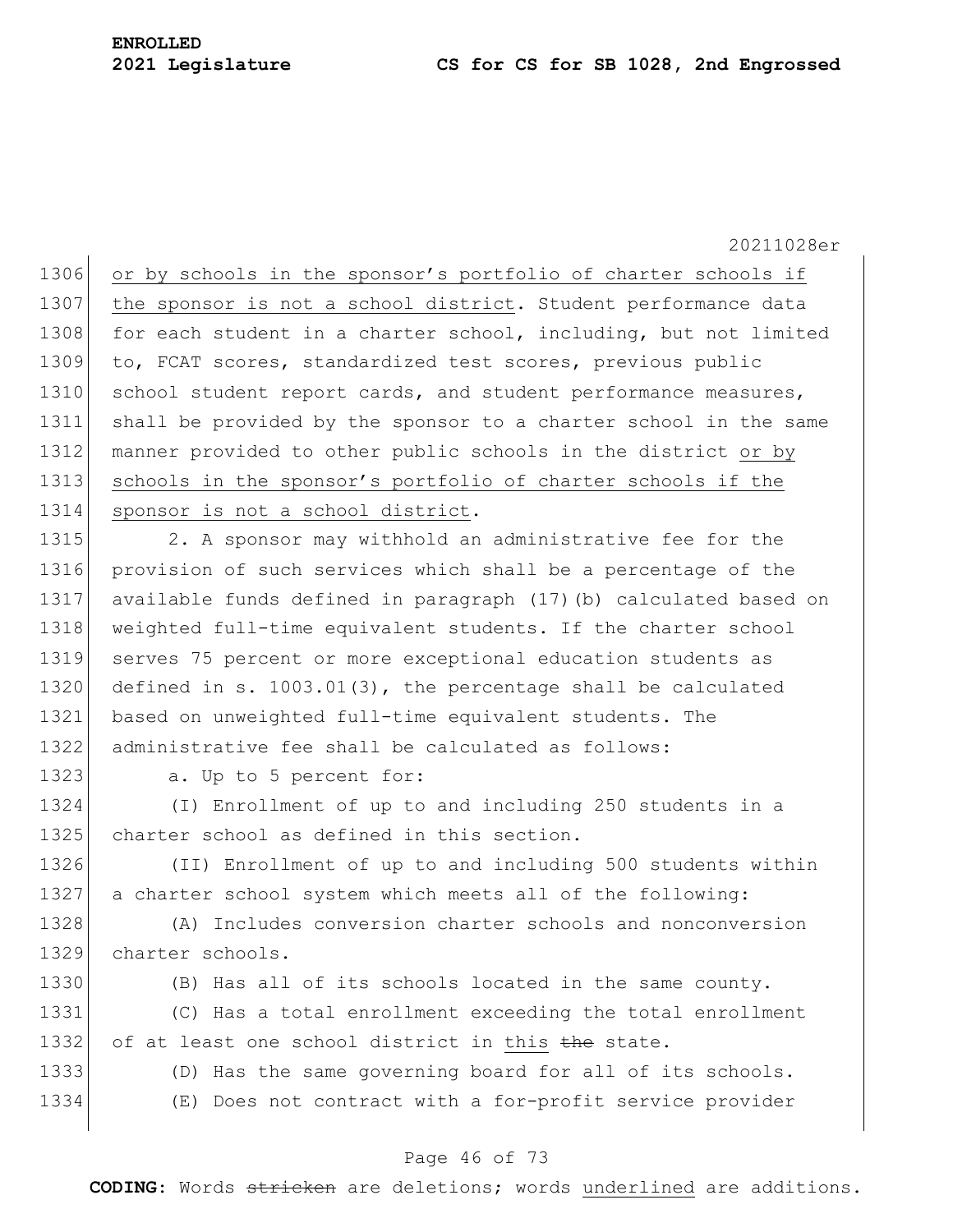20211028er 1335 for management of school operations. 1336 (III) Enrollment of up to and including 250 students in a 1337 virtual charter school. 1338 b. Up to 2 percent for enrollment of up to and including 1339 250 students in a high-performing charter school as defined in 1340 s. 1002.331. 1341 c. Up to 2 percent for enrollment of up to and including 1342 250 students in an exceptional student education center that 1343 meets the requirements of the rules adopted by the State Board 1344 of Education pursuant to s. 1008.3415(3). 1345 3. A sponsor may not charge charter schools any additional 1346 fees or surcharges for administrative and educational services 1347 in addition to the maximum percentage of administrative fees 1348 withheld pursuant to this paragraph. 1349 4. A sponsor shall provide to the department by September 1350 15 of each year the total amount of funding withheld from 1351 charter schools pursuant to this subsection for the prior fiscal 1352 year. The department must include the information in the report 1353 required under sub-sub-subparagraph (5)(b)1.k.(III). 1354 (b) If goods and services are made available to the charter 1355 school through the contract with the sponsor school district, 1356 they shall be provided to the charter school at a rate no 1357 greater than the sponsor's district's actual cost unless 1358 mutually agreed upon by the charter school and the sponsor in a 1359 contract negotiated separately from the charter. When mediation 1360 has failed to resolve disputes over contracted services or 1361 contractual matters not included in the charter, an appeal may 1362 be made to an administrative law judge appointed by the Division 1363 of Administrative Hearings. The administrative law judge has

## Page 47 of 73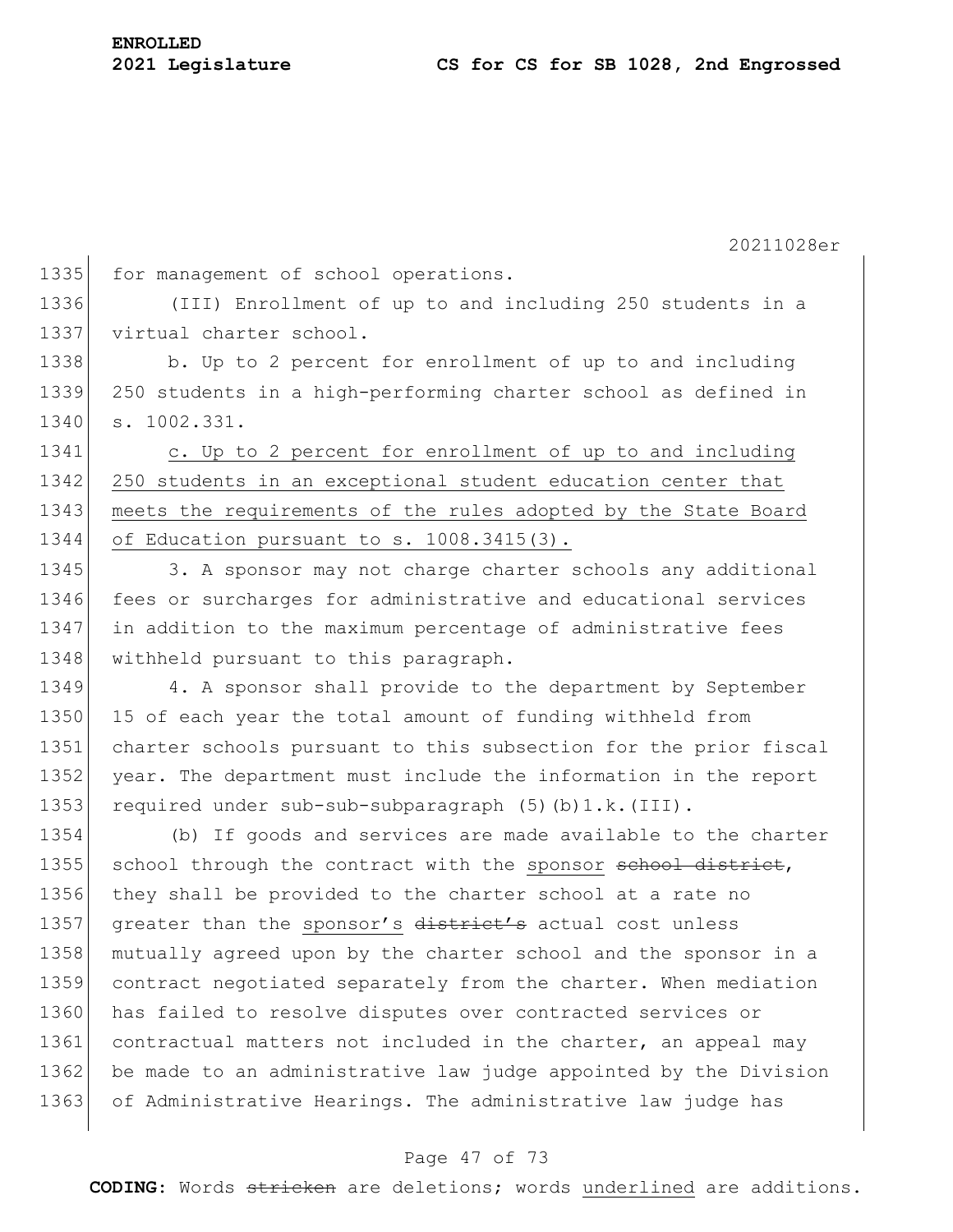1364 final order authority to rule on the dispute. The administrative 1365 law judge shall award the prevailing party reasonable attorney 1366 fees and costs incurred during the mediation process, 1367 administrative proceeding, and any appeals, to be paid by the 1368 party whom the administrative law judge rules against. To 1369 maximize the use of state funds, sponsors school districts shall 1370 allow charter schools to participate in the sponsor's bulk 1371 purchasing program if applicable.

1372 (c) Transportation of charter school students shall be 1373 provided by the charter school consistent with the requirements 1374 of subpart I.E. of chapter 1006 and s. 1012.45. The governing 1375 body of the charter school may provide transportation through an 1376 agreement or contract with the sponsor district school board, a 1377 private provider, or parents. The charter school and the sponsor 1378 shall cooperate in making arrangements that ensure that 1379 transportation is not a barrier to equal access for all students 1380 residing within a reasonable distance of the charter school as 1381 determined in its charter.

1382 (d) Each charter school shall annually complete and submit 1383 a survey, provided in a format specified by the Department of 1384 Education, to rate the timeliness and quality of services 1385 provided by the sponsor district in accordance with this 1386 section. The department shall compile the results, by sponsor 1387 district, and include the results in the report required under 1388 sub-sub-subparagraph (5)(b)1.k.(III).

1389 (21) PUBLIC INFORMATION ON CHARTER SCHOOLS.

1390 (a) The Department of Education shall provide information 1391 to the public, directly and through sponsors, on how to form and 1392 operate a charter school and how to enroll in a charter school

## Page 48 of 73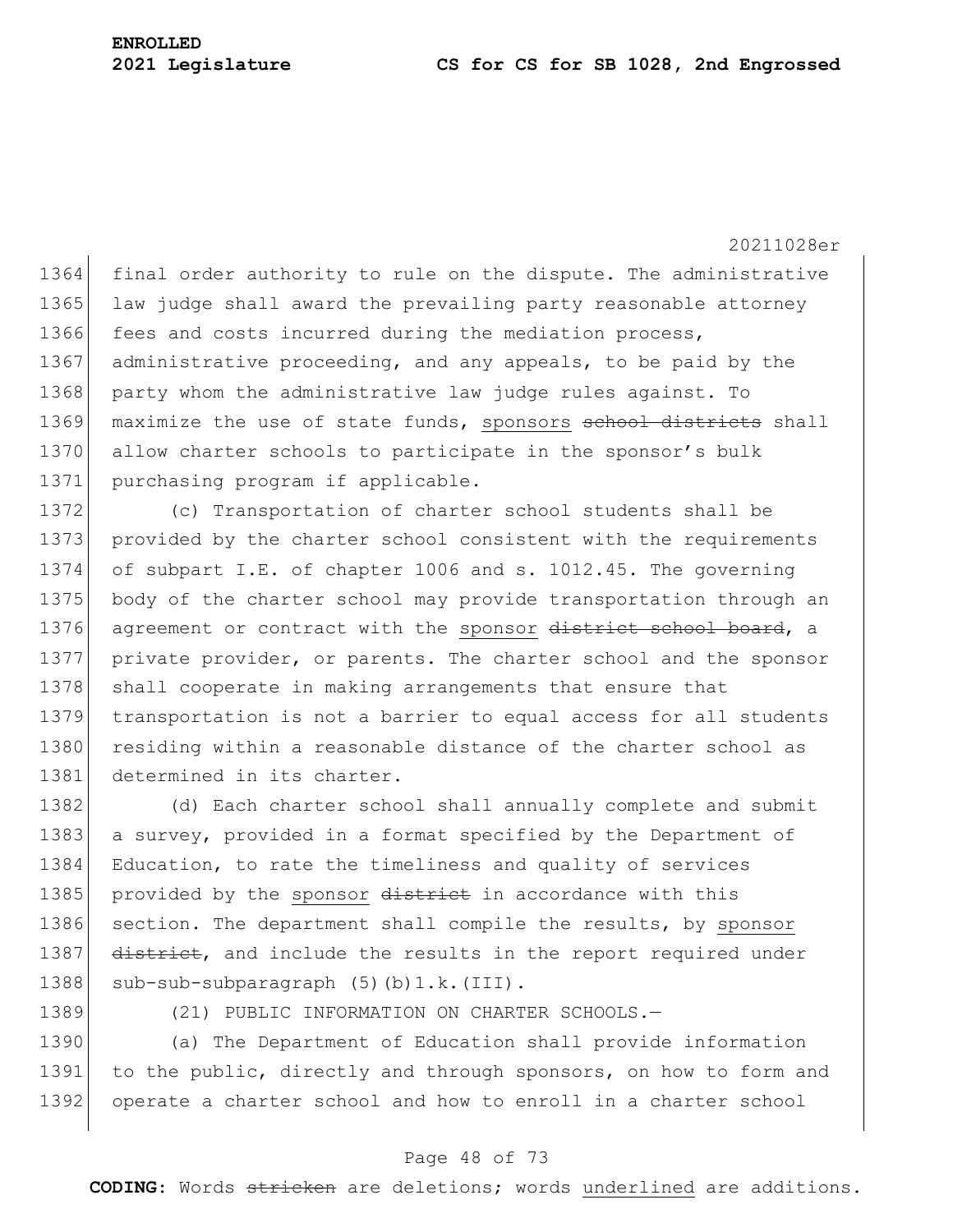1393 once it is created. This information shall include the standard 1394 application form, standard charter contract, standard evaluation 1395 instrument, and standard charter renewal contract, which shall 1396 include the information specified in subsection (7) and shall be 1397 developed by consulting and negotiating with both sponsors 1398 school districts and charter schools before implementation. The 1399 charter and charter renewal contracts shall be used by charter 1400 school sponsors.

1401 (b)1. The Department of Education shall report to each 1402 charter school receiving a school grade pursuant to s. 1008.34 1403 or a school improvement rating pursuant to s. 1008.341 the 1404 school's student assessment data.

1405 2. The charter school shall report the information in 1406 subparagraph 1. to each parent of a student at the charter 1407 school, the parent of a child on a waiting list for the charter 1408 school, the sponsor district in which the charter school is 1409 <del>located</del>, and the governing board of the charter school. This 1410 paragraph does not abrogate the provisions of s. 1002.22, 1411 relating to student records, or the requirements of 20 U.S.C. s. 1412 1232g, the Family Educational Rights and Privacy Act.

1413 (25) LOCAL EDUCATIONAL AGENCY STATUS FOR CERTAIN CHARTER 1414 SCHOOL SYSTEMS.—

1415 (a) A charter school system's governing board shall be 1416 designated a local educational agency for the purpose of 1417 receiving federal funds, the same as though the charter school 1418 system were a school district, if the governing board of the 1419 charter school system has adopted and filed a resolution with 1420 its sponsor sponsoring district school board and the Department 1421 of Education in which the governing board of the charter school

## Page 49 of 73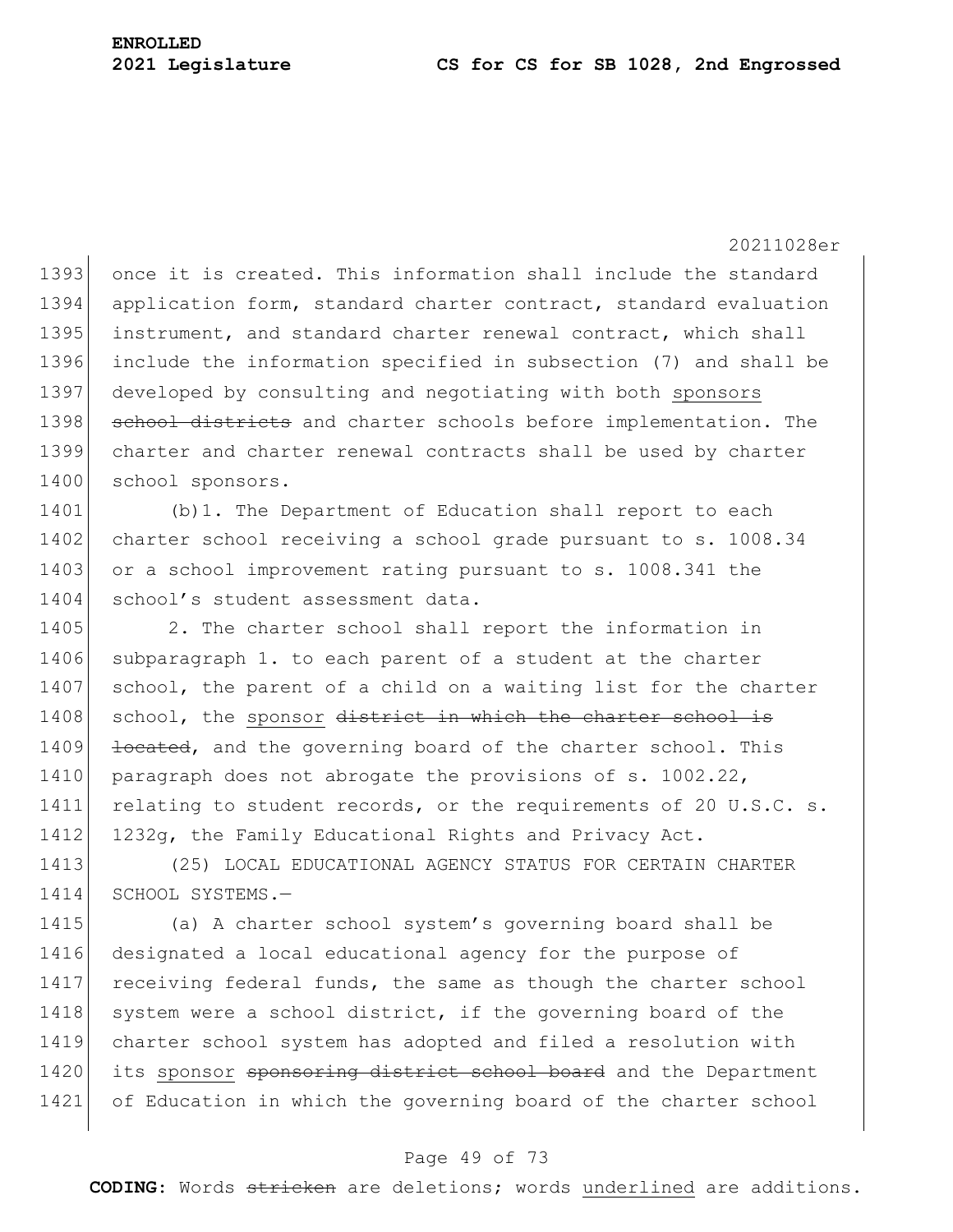20211028er 1422 system accepts the full responsibility for all local education 1423 agency requirements and the charter school system meets all of 1424 the following: 1425 1. Has all schools located in the same county; 1426 2. Has a total enrollment exceeding the total enrollment of 1427 at least one school district in this the state; and 1428 3. Has the same governing board. 1429 1430 Such designation does not apply to other provisions unless 1431 specifically provided in law. 1432 (28) RULEMAKING. The Department of Education, after 1433 consultation with sponsors school districts and charter school 1434 directors, shall recommend that the State Board of Education 1435 adopt rules to implement specific subsections of this section. 1436 Such rules shall require minimum paperwork and shall not limit 1437 charter school flexibility authorized by statute. The State 1438 Board of Education shall adopt rules, pursuant to ss. 120.536(1) 1439 and 120.54, to implement a standard charter application form, 1440 standard application form for the replication of charter schools 1441 in a high-performing charter school system, standard evaluation 1442 instrument, and standard charter and charter renewal contracts 1443 in accordance with this section. 1444 Section 5. Paragraph (a) of subsection (1), paragraph (a) 1445 of subsection (2), and paragraph (b) of subsection (3) of 1446 section 1002.331, Florida Statutes, are amended to read: 1447 1002.331 High-performing charter schools.— 1448 (1) A charter school is a high-performing charter school if 1449 it: 1450 (a)1. Received at least two school grades of "A" and no

## Page 50 of 73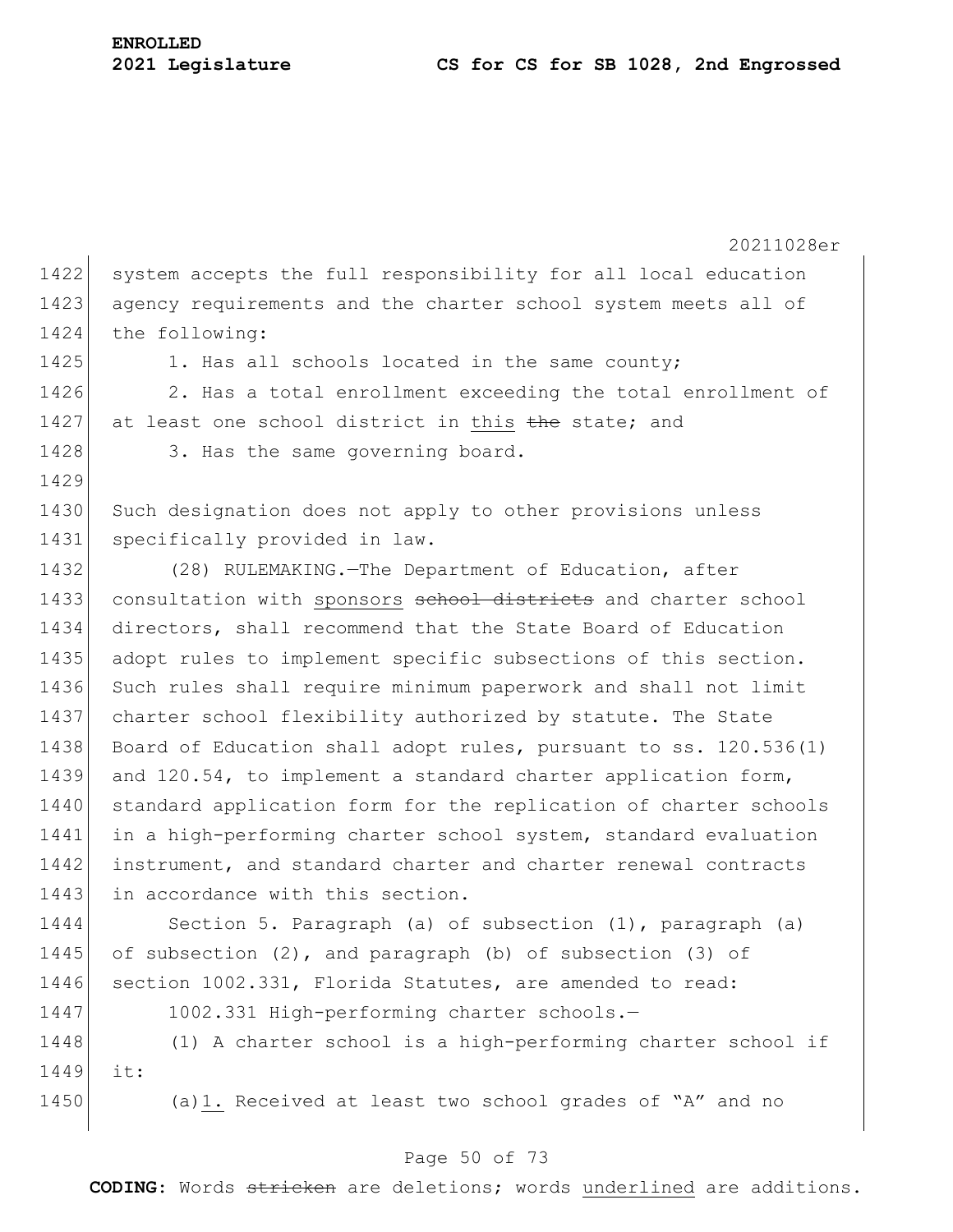20211028er 1451 school grade below "B," pursuant to s. 1008.34, during each of 1452 the previous 3 school years or received at least two consecutive 1453 school grades of "A" in the most recent 2 school years for the 1454 years that the school received a grade; or 1455 2. Receives, during its first 3 years of operation, funding 1456 through the National Fund of the Charter School Growth Fund, and 1457 has received no school grade lower than a "C," pursuant to s. 1458 1008.34, during each of the previous 3 school years for the 1459 years that the school received a grade. 1460 1461 For purposes of determining initial eligibility, the 1462 requirements of paragraphs (b) and (c) only apply for the most 1463 recent 2 fiscal years if the charter school earns two 1464 consecutive grades of "A." A virtual charter school established 1465 under s. 1002.33 is not eligible for designation as a high-1466 performing charter school. 1467 (2) A high-performing charter school is authorized to: 1468 (a) Increase its student enrollment once per school year to 1469 more than the capacity identified in the charter, but student 1470 enrollment may not exceed the capacity of the facility at the 1471 time the enrollment increase will take effect. Facility capacity 1472 for purposes of  $\frac{1}{4}$  expansion shall include any 1473 improvements to an existing facility or any new facility in 1474 which a majority of the students of the high-performing charter 1475 school will enroll. 1476 1477 A high-performing charter school shall notify its sponsor in 1478 writing by March 1 if it intends to increase enrollment or 1479 expand grade levels the following school year. The written

# Page 51 of 73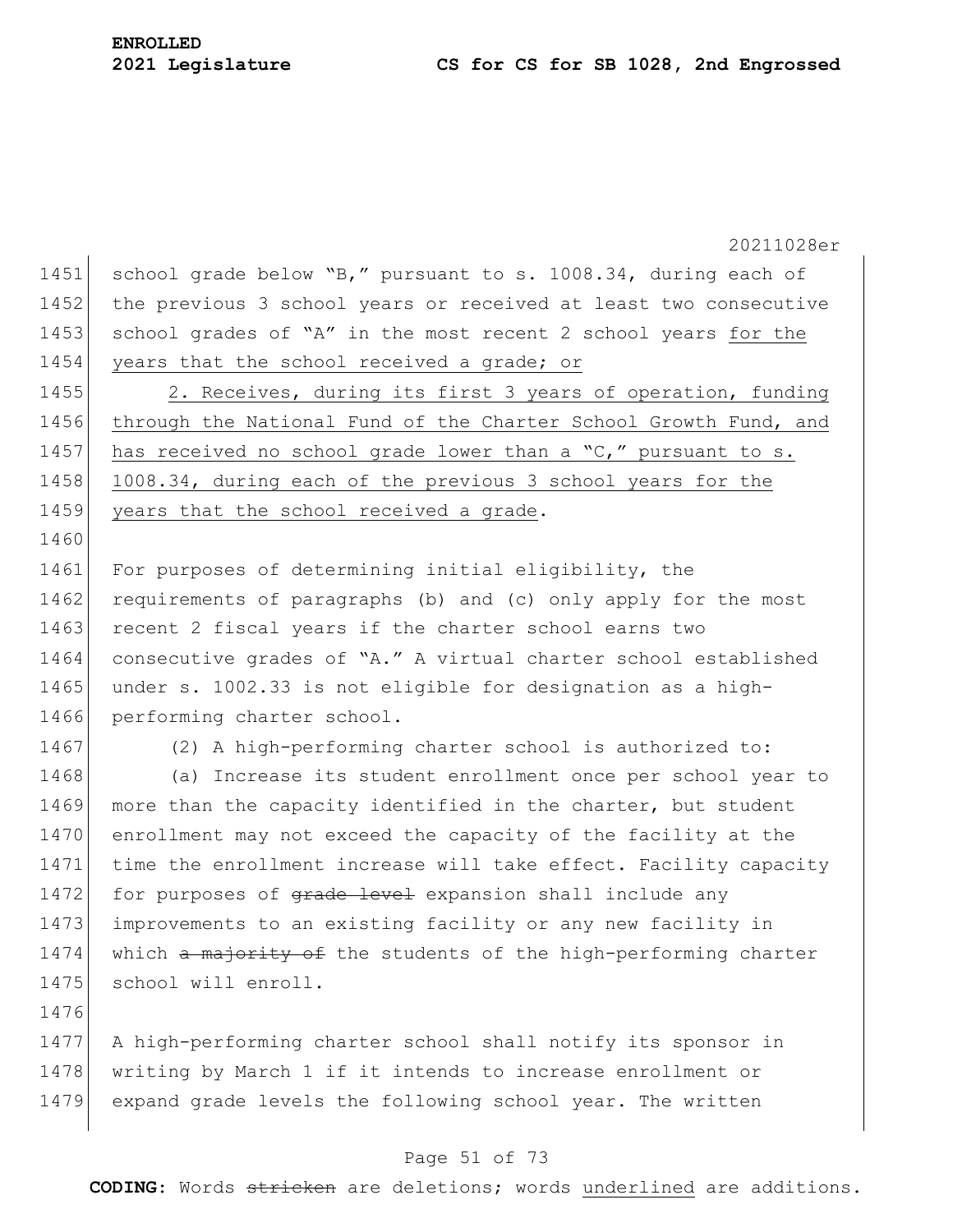20211028er 1480 notice shall specify the amount of the enrollment increase and 1481 the grade levels that will be added, as applicable. If a charter 1482 school notifies the sponsor of its intent to expand, the sponsor 1483 shall modify the charter within 90 days to include the new 1484 enrollment maximum and may not make any other changes. The 1485 sponsor may deny a request to increase the enrollment of a high-1486 performing charter school if the commissioner has declassified 1487 the charter school as high-performing. If a high-performing 1488 charter school requests to consolidate multiple charters, the 1489 sponsor shall have 40 days after receipt of that request to 1490 provide an initial draft charter to the charter school. The 1491 sponsor and charter school shall have 50 days thereafter to 1492 negotiate and notice the charter contract for final approval by 1493 the sponsor.

1494 (3)

1495 (b) A high-performing charter school may submit not 1496 establish more than two applications for a charter school to be 1497 opened schools within this the state under paragraph (a) at a 1498 time determined by the high-performing charter school in any 1499 <del>year</del>. A subsequent application to establish a charter school 1500 under paragraph (a) may not be submitted unless each charter 1501 school applicant commences operations or an application is 1502 otherwise withdrawn established in this manner achieves high-1503 performing charter school status. However, a high-performing 1504 charter school may establish more than one charter school within 1505 this the state under paragraph (a) in any year if it operates in 1506 the area of a persistently low-performing school and serves 1507 students from that school. This paragraph applies to any high-1508 performing charter school with an existing approved application.

## Page 52 of 73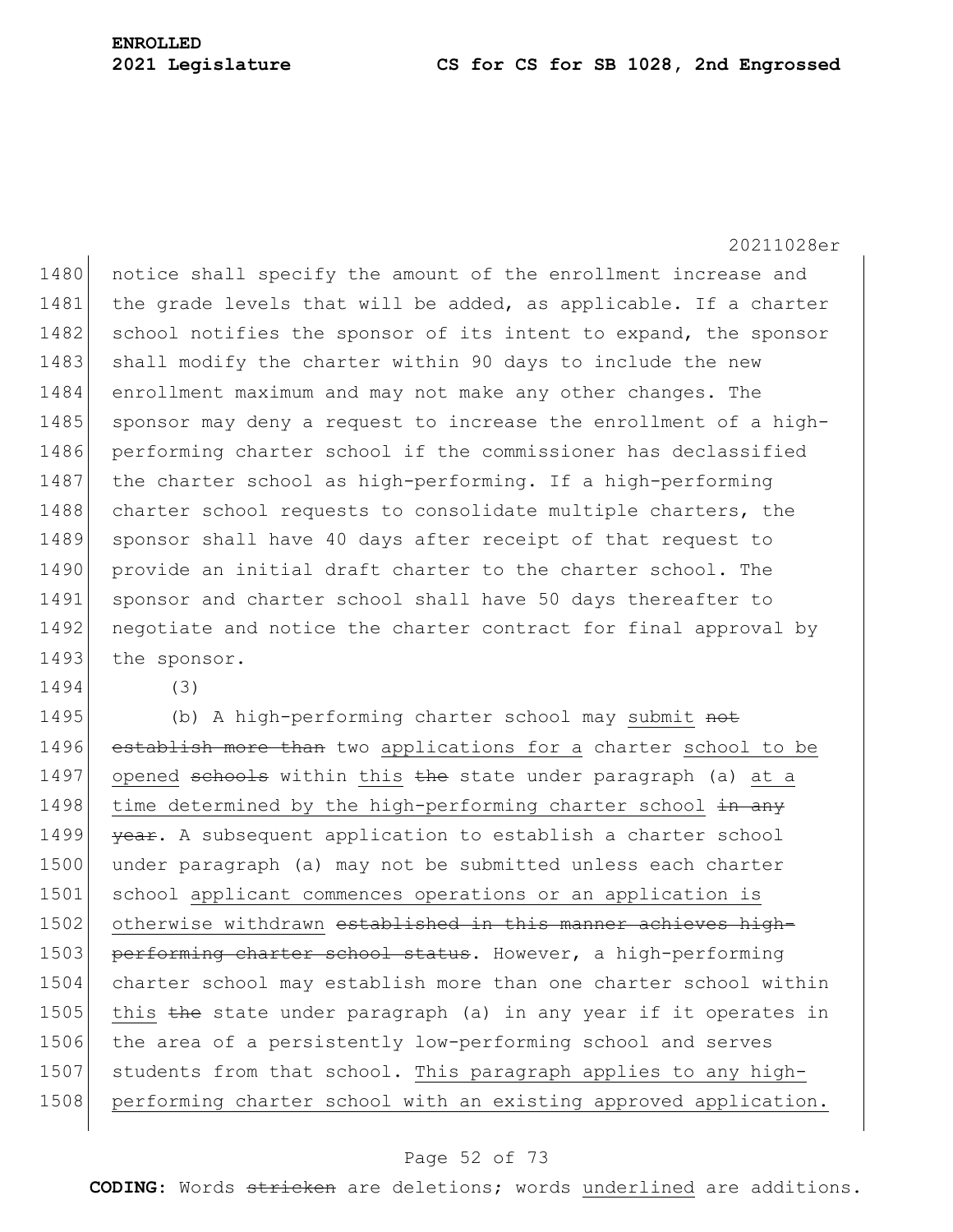|      | 20211028er                                                         |
|------|--------------------------------------------------------------------|
| 1509 | Section 6. Paragraph (c) of subsection $(1)$ , paragraphs $(a)$ ,  |
| 1510 | $(q)$ , and (h) of subsection (6), and paragraph (d) of subsection |
| 1511 | (7) of section 1002.333, Florida Statutes, are amended, and        |
| 1512 | paragraph (e) is added to subsection (9) of that section, to       |
| 1513 | read:                                                              |
| 1514 | 1002.333 Persistently low-performing schools.-                     |
| 1515 | (1) DEFINITIONS. - As used in this section, the term:              |
| 1516 | (c) "Persistently low-performing school" means a school            |
| 1517 | that has earned three grades lower than a "C," pursuant to s.      |
| 1518 | 1008.34, in at least 3 of the previous 5 years that the school     |
| 1519 | received a grade and has not earned a grade of "B" or higher in    |
| 1520 | the most recent 2 school years, and a school that was closed       |
| 1521 | pursuant to s. 1008.33(4) within 2 years after the submission of   |
| 1522 | a notice of intent.                                                |
| 1523 | (6) STATUTORY AUTHORITY.-                                          |
| 1524 | (a) A school of hope or a nonprofit entity that operates           |
| 1525 | more than one school of hope through a performance-based           |
| 1526 | agreement with a school district may be designated as a local      |
| 1527 | education agency by the department, if requested, for the          |
| 1528 | purposes of receiving federal funds and, in doing so, accepts      |
| 1529 | the full responsibility for all local education agency             |
| 1530 | requirements and the schools for which it will perform local       |
| 1531 | education agency responsibilities.                                 |
| 1532 | 1. A nonprofit entity designated as a local education              |
| 1533 | agency may report its students to the department in accordance     |
| 1534 | with the definitions in s. 1011.61 and pursuant to the             |
| 1535 | department's procedures and timelines.                             |
| 1536 | 2. Students enrolled in a school established by a hope             |
| 1537 | operator designated as a local educational agency are not          |

# Page 53 of 73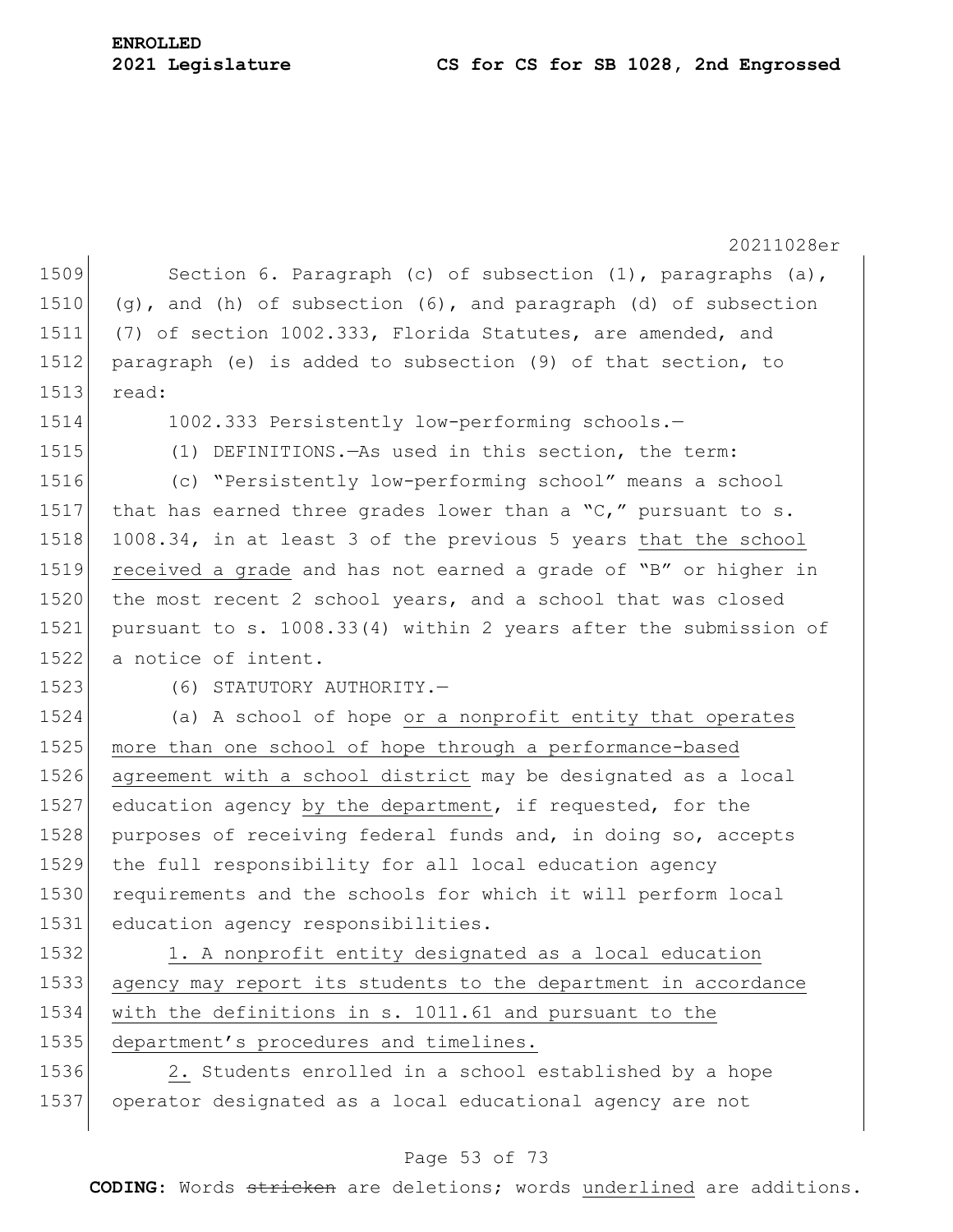1538 eligible students for purposes of calculating the district grade 1539 pursuant to s. 1008.34(5).

1540 (g) Each school of hope that has not been designated as a 1541 local education agency shall report its students to the school 1542 district as required in s. 1011.62, and in accordance with the 1543 definitions in s. 1011.61. The school district shall include 1544 each charter school's enrollment in the district's report of 1545 student enrollment. All charter schools submitting student 1546 record information required by the department shall comply with 1547 the department's quidelines for electronic data formats for such 1548 data, and all districts shall accept electronic data that 1549 complies with the department's electronic format.

1550 (h)1. A school of hope shall provide the school district 1551 with a concise, uniform, quarterly financial statement summary 1552 sheet that contains a balance sheet and a statement of revenue, 1553 expenditures, and changes in fund balance. The balance sheet and 1554 the statement of revenue, expenditures, and changes in fund 1555 balance shall be in the governmental fund format prescribed by 1556 the Governmental Accounting Standards Board. Additionally, a 1557 school of hope shall comply with the annual audit requirement 1558 for charter schools in s. 218.39.

 2. A school of hope is in compliance with subparagraph 1. if it is operated by a nonprofit entity designated as a local education agency and if the nonprofit submits to each school 1562 district in which it operates a school of hope:

1563 a. A concise, uniform, quarterly financial statement 1564 summary sheet that contains a balance sheet summarizing the 1565 revenue, expenditures, and changes in fund balance for the 1566 entity and for its schools of hope within the school district.

## Page 54 of 73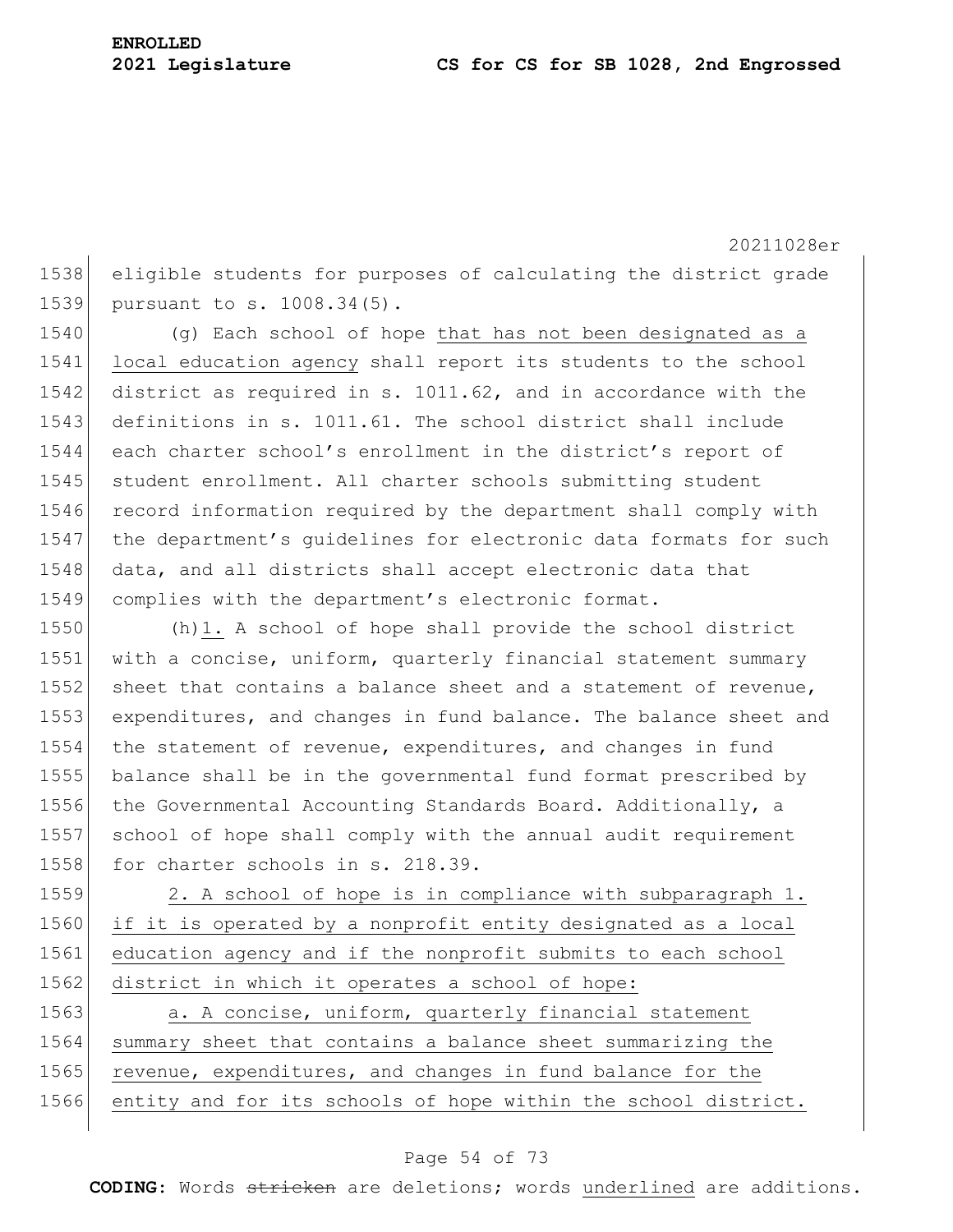| 1567 | b. An annual financial audit of the nonprofit which                 |
|------|---------------------------------------------------------------------|
|      | 1568 includes all schools of hope it operates within this state and |
|      | 1569 which complies with s. 218.39 regarding audits of a school     |
|      | 1570 board.                                                         |
|      |                                                                     |

1571 (7) FACILITIES.—

1572 (d) No later than January October 1, the department each 1573 school district shall annually provide to school districts the 1574 Department of Education a list of all underused, vacant, or 1575 surplus facilities owned or operated by the school district as 1576 reported in the Florida Inventory of School Houses. A school 1577 district may provide evidence to the department that the list 1578 contains errors or omissions within 30 days after receipt of the 1579 list. By each April 1, the department shall update and publish a 1580 final list of all underused, vacant, or surplus facilities owned 1581 or operated by each school district, based upon updated 1582 information provided by each school district. A hope operator 1583 establishing a school of hope may use an educational facility 1584 identified in this paragraph at no cost or at a mutually 1585 agreeable cost not to exceed \$600 per student. A hope operator 1586 using a facility pursuant to this paragraph may not sell or 1587 dispose of such facility without the written permission of the 1588 school district. For purposes of this paragraph, the term 1589 "underused, vacant, or surplus facility" means an entire 1590 facility or portion thereof which is not fully used or is used 1591 irregularly or intermittently by the school district for 1592 instructional or program use.

1593 (9) FUNDING.

1594 (e) For a nonprofit entity designated by the department as 1595 a local education agency pursuant to paragraph  $(6)$  (h), any

# Page 55 of 73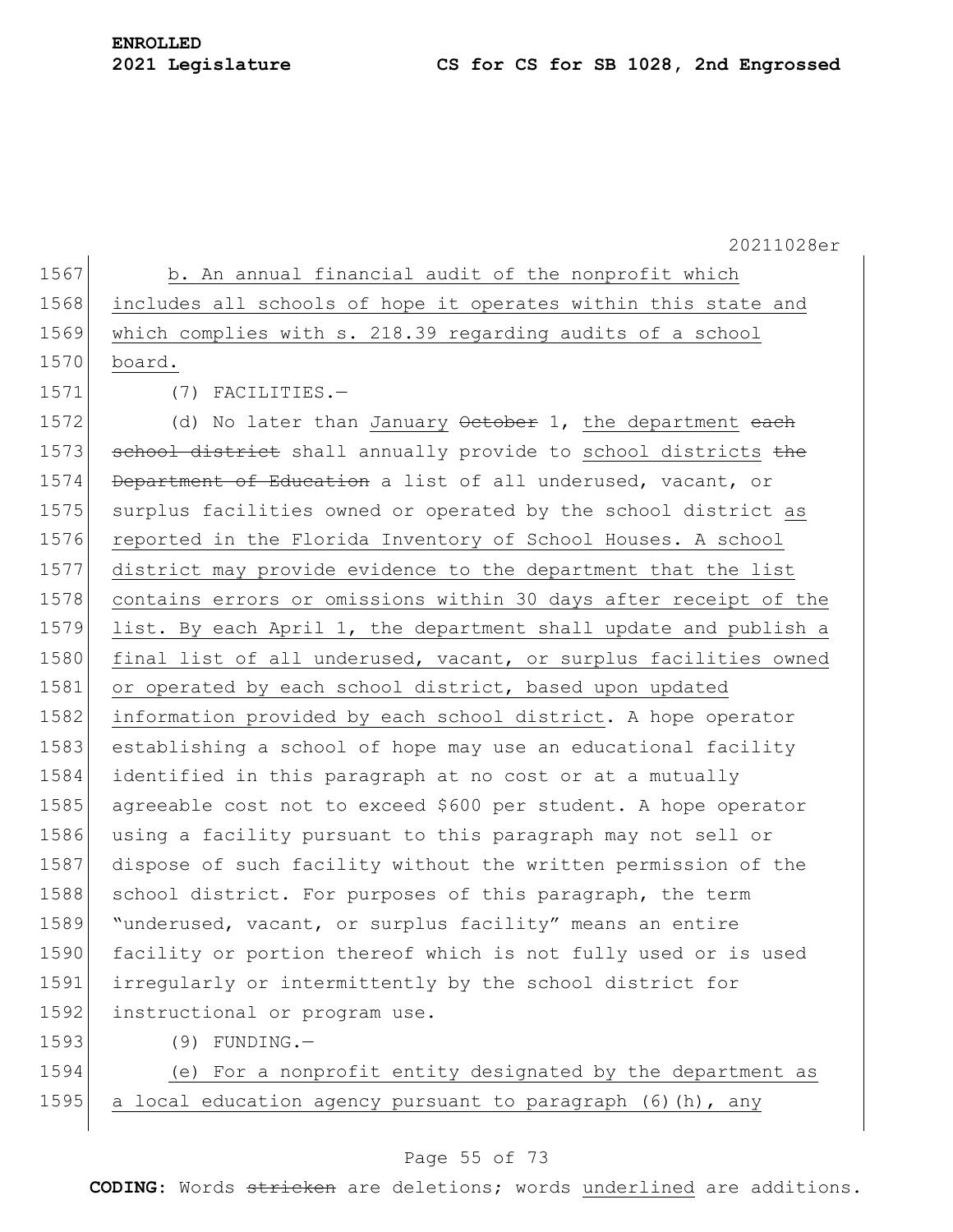|      | 20211028er                                                       |
|------|------------------------------------------------------------------|
| 1596 | unrestricted current and capital assets identified in the annual |
| 1597 | financial audit required by sub-subparagraph (6) (h) 2.b. may be |
| 1598 | used for any other school of hope operated by the local          |
| 1599 | education agency within the same district. Unrestricted current  |
| 1600 | assets shall be used in accordance with s. 1011.62, and any      |
| 1601 | unrestricted capital assets shall be used in accordance with s.  |
| 1602 | $1013.62(2)$ .                                                   |
| 1603 | Section 7. Paragraph (d) of subsection (1) and paragraph         |
| 1604 | (a) of subsection (2) of section 1002.45, Florida Statutes, are  |
| 1605 | amended to read:                                                 |
| 1606 | 1002.45 Virtual instruction programs.-                           |
| 1607 | $(1)$ PROGRAM.-                                                  |
| 1608 | (d) A virtual charter school may provide full-time or part-      |
| 1609 | time virtual instruction for students in kindergarten through    |
| 1610 | grade 12 if the virtual charter school has a charter approved    |
| 1611 | pursuant to s. 1002.33 authorizing full-time virtual             |
| 1612 | instruction. A virtual charter school may:                       |
| 1613 | 1. Contract with the Florida Virtual School.                     |
| 1614 | 2. Contract with an approved provider under subsection (2).      |
| 1615 | 3. Enter into an agreement with a school district to allow       |
| 1616 | the participation of the virtual charter school's students in    |
| 1617 | the school district's virtual instruction program. The agreement |
| 1618 | must indicate a process for reporting of student enrollment and  |
| 1619 | the transfer of funds required by paragraph (7) (e).             |
| 1620 | (2) PROVIDER QUALIFICATIONS.-                                    |
| 1621 | (a) The department shall annually publish online a list of       |
| 1622 | providers approved to offer virtual instruction programs. To be  |
| 1623 | approved by the department, a provider must document that it:    |
| 1624 | 1. Is nonsectarian in its programs, admission policies,          |
|      |                                                                  |

# Page 56 of 73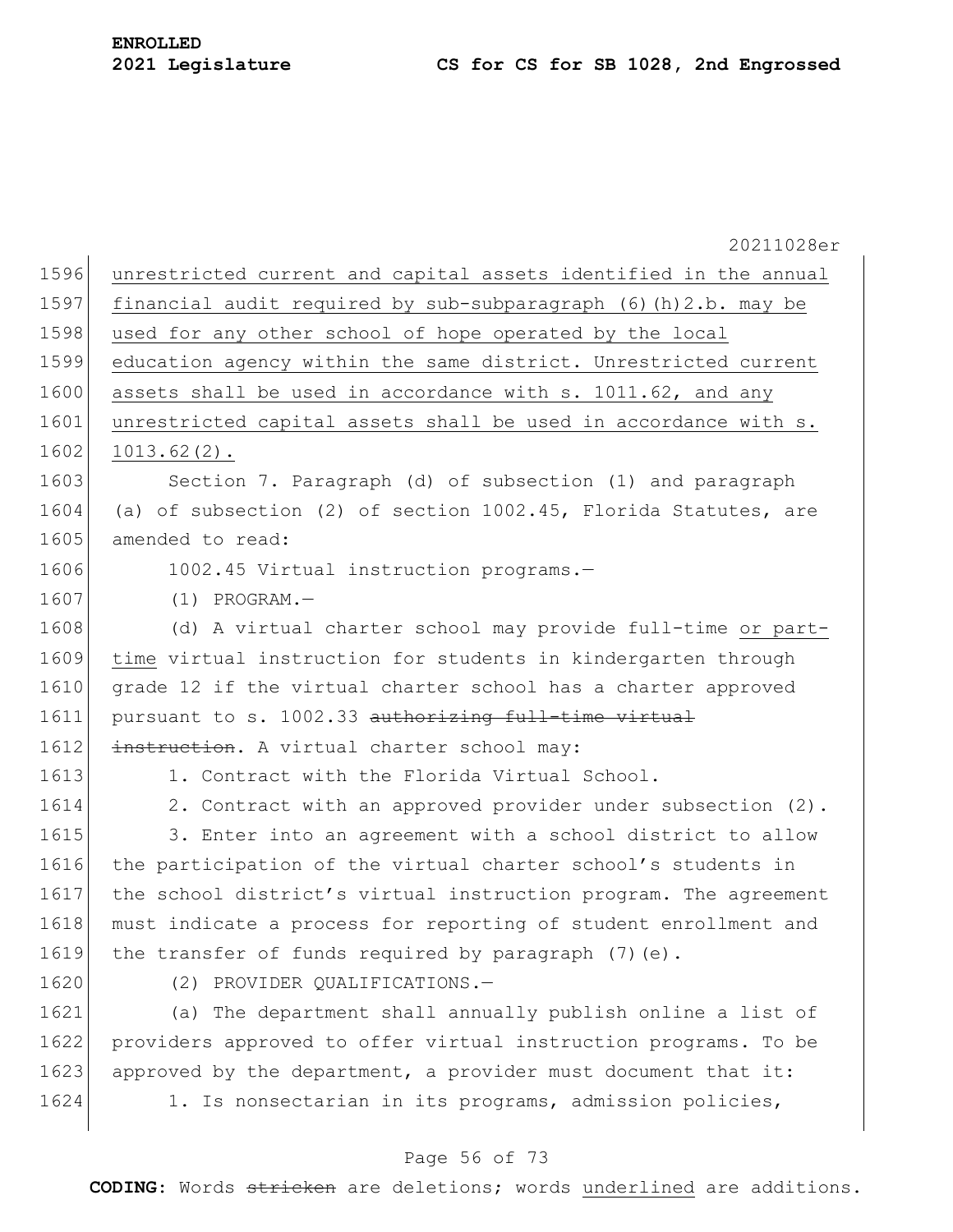20211028er 1625 employment practices, and operations; 1626 2. Complies with the antidiscrimination provisions of s. 1627 1000.05; 1628 3. Locates an administrative office or offices in this 1629 state, requires its administrative staff to be state residents, 1630 requires all instructional staff to be Florida-certified 1631 teachers under chapter 1012 and conducts background screenings 1632 for all employees or contracted personnel, as required by s. 1633 1012.32, using state and national criminal history records; 1634 4. Provides to parents and students specific information 1635 posted and accessible online that includes, but is not limited 1636 to, the following teacher-parent and teacher-student contact 1637 information for each course: 1638 a. How to contact the instructor via phone, e-mail, or 1639 online messaging tools. 1640 b. How to contact technical support via phone, e-mail, or 1641 online messaging tools. 1642 c. How to contact the administration office via phone, e-1643 mail, or online messaging tools. 1644 d. Any requirement for regular contact with the instructor 1645 for the course and clear expectations for meeting the 1646 requirement. 1647 e. The requirement that the instructor in each course must, 1648 at a minimum, conduct one contact  $\frac{1}{4}$  where with the parent and 1649 the student each month: 1650 5. Possesses prior, successful experience offering online 1651 courses to elementary, middle, or high school students as 1652 demonstrated by quantified student learning gains in each 1653 subject area and grade level provided for consideration as an

## Page 57 of 73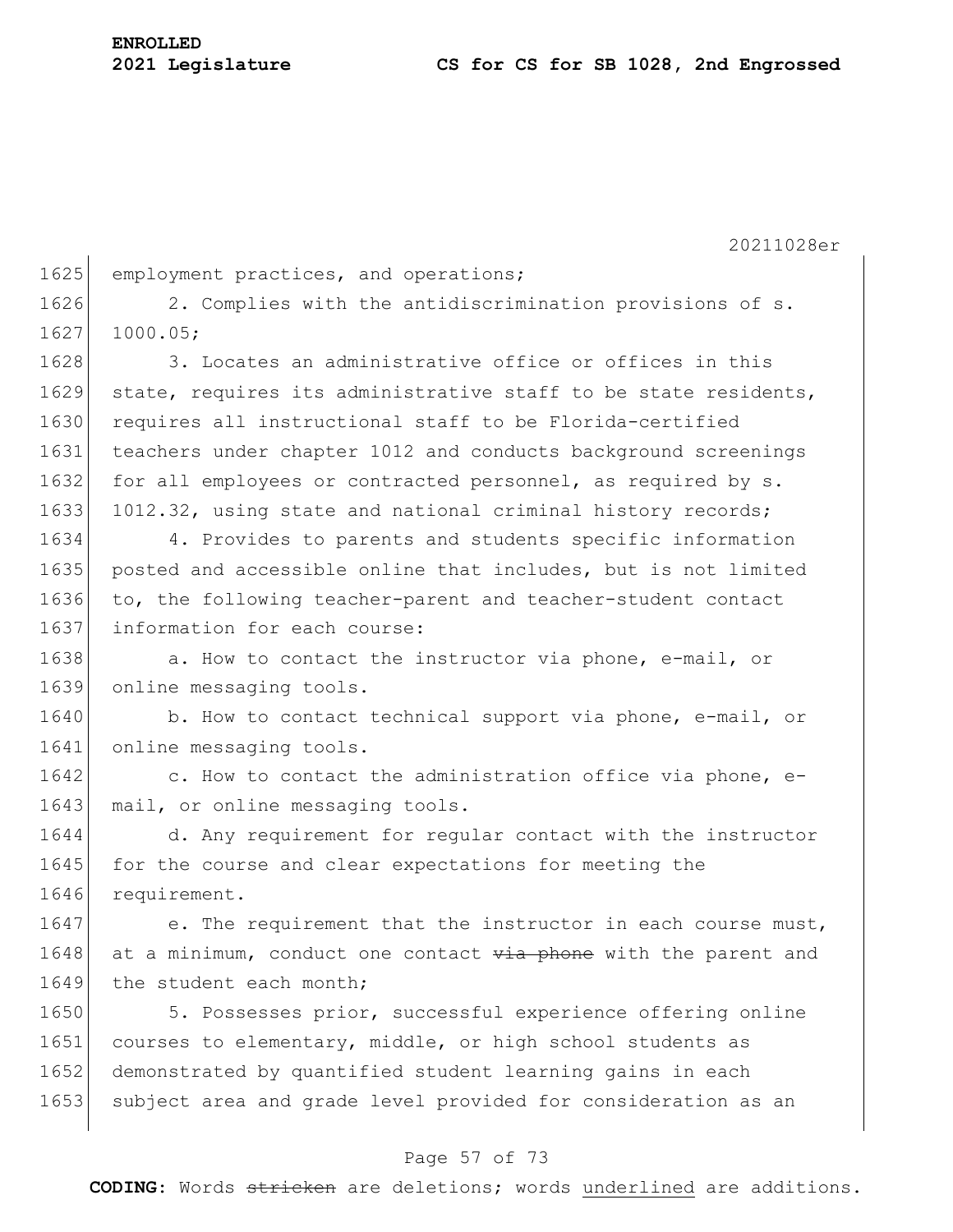1654 instructional program option. However, for a provider without 1655 sufficient prior, successful experience offering online courses, 1656 the department may conditionally approve the provider to offer 1657 courses measured pursuant to subparagraph (8)(a)2. Conditional 1658 approval shall be valid for 1 school year only and, based on the 1659 provider's experience in offering the courses, the department 1660 shall determine whether to grant approval to offer a virtual 1661 instruction program;

1662 6. Is accredited by a regional accrediting association as 1663 defined by State Board of Education rule;

 7. Ensures instructional and curricular quality through a detailed curriculum and student performance accountability plan that addresses every subject and grade level it intends to 1667 provide through contract with the school district, including:

1668 a. Courses and programs that meet the standards of the 1669 International Association for K-12 Online Learning and the 1670 Southern Regional Education Board.

1671 b. Instructional content and services that align with, and 1672 measure student attainment of, student proficiency in the Next 1673 Generation Sunshine State Standards.

1674 c. Mechanisms that determine and ensure that a student has 1675 satisfied requirements for grade level promotion and high school 1676 graduation with a standard diploma, as appropriate;

1677 8. Publishes for the general public, in accordance with 1678 disclosure requirements adopted in rule by the State Board of 1679 Education, as part of its application as a provider and in all 1680 contracts negotiated pursuant to this section:

1681 a. Information and data about the curriculum of each full-1682 time and part-time program.

### Page 58 of 73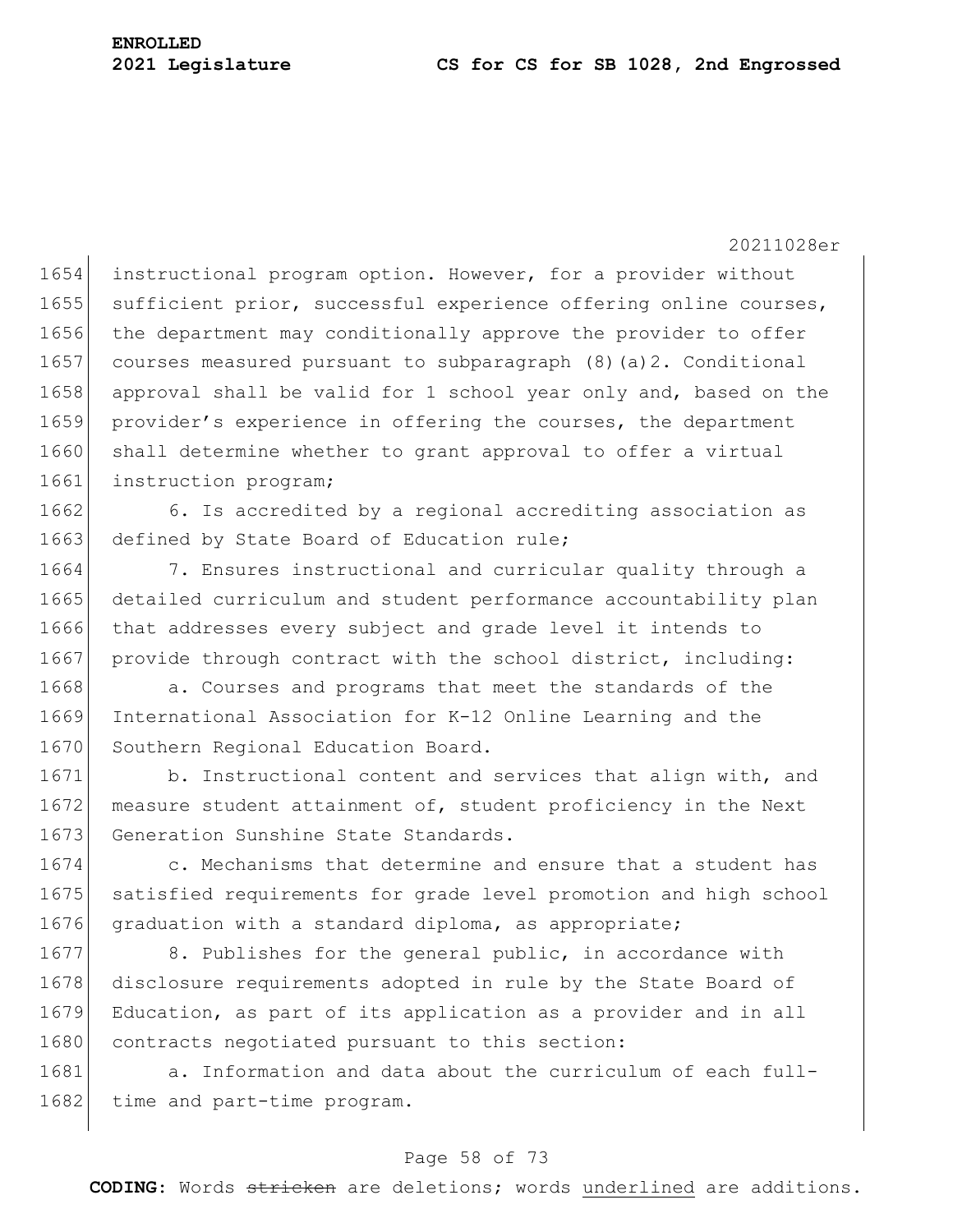| <b>ENROLLED</b> |                  |
|-----------------|------------------|
|                 | 2021 Legislature |

20211028er 1683 b. School policies and procedures. 1684 c. Certification status and physical location of all 1685 administrative and instructional personnel. 1686 d. Hours and times of availability of instructional 1687 personnel. 1688 e. Student-teacher ratios. 1689 f. Student completion and promotion rates. 1690 g. Student, educator, and school performance accountability 1691 outcomes; 1692 9. If the provider is a Florida College System institution, 1693 employs instructors who meet the certification requirements for 1694 instructional staff under chapter 1012; and 1695 10. Performs an annual financial audit of its accounts and 1696 records conducted by an independent certified public accountant 1697 which is in accordance with rules adopted by the Auditor 1698 General, is conducted in compliance with generally accepted 1699 auditing standards, and includes a report on financial 1700 statements presented in accordance with generally accepted 1701 accounting principles. 1702 Section 8. Subsection (2) of section 1002.455, Florida 1703 Statutes, is amended to read: 1704 1002.455 Student eligibility for K-12 virtual instruction.-1705 All students, including home education and private school 1706 students, are eligible to participate in any of the following 1707 virtual instruction options: 1708 (2) Part-time or full-time virtual charter school 1709 instruction authorized under s. 1002.33 to students within the 1710 school district or to students in other school districts 1711 throughout the state pursuant to s. 1002.31.

## Page 59 of 73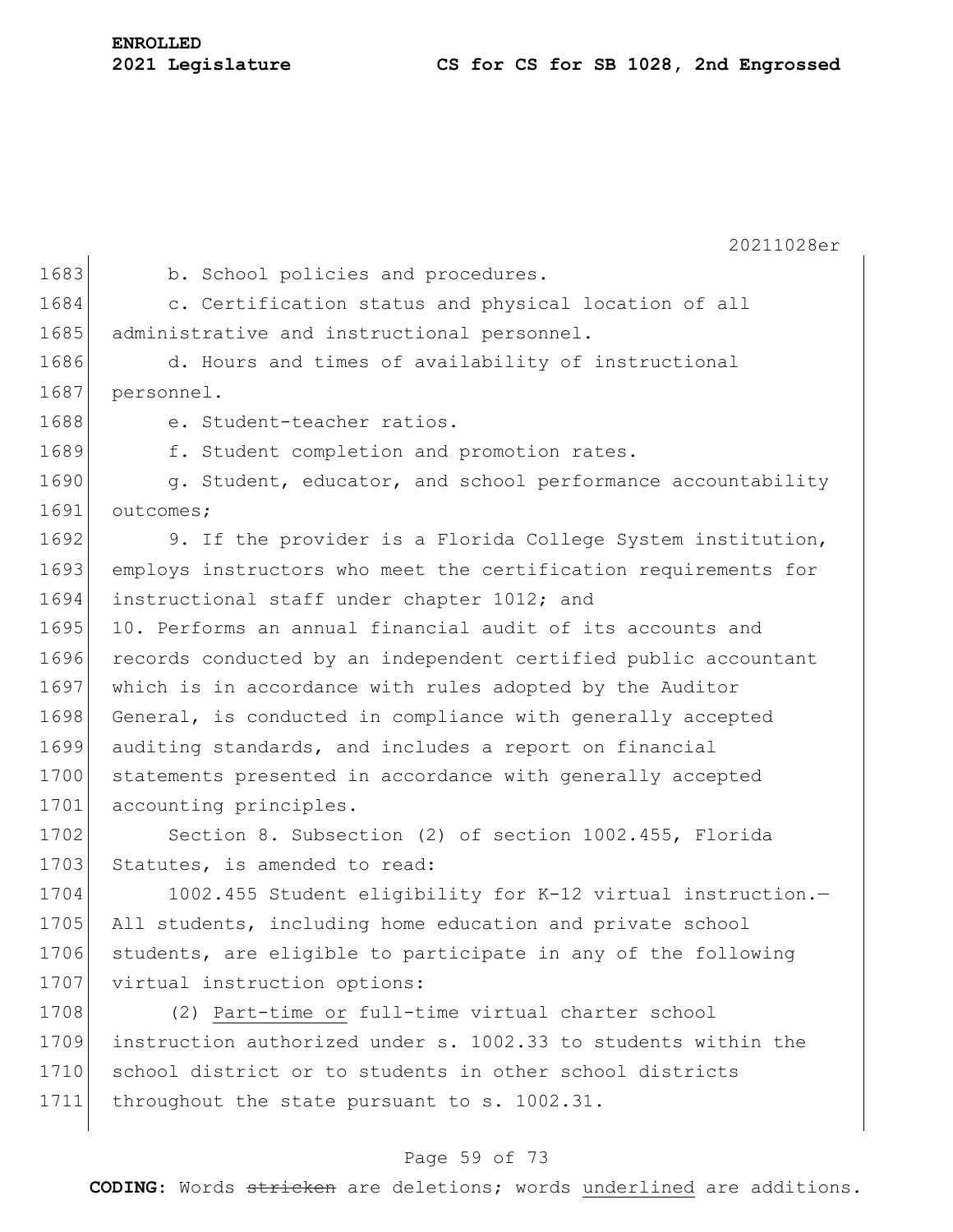|      | 20211028er                                                       |
|------|------------------------------------------------------------------|
| 1712 | Section 9. Section 1003.225, Florida Statutes, is created        |
| 1713 | to read:                                                         |
| 1714 | 1003.225 Water safety and swimming certification.-               |
| 1715 | (1) For the purposes of this section, the term "water            |
| 1716 | safety" means age-appropriate education intended to promote      |
| 1717 | safety in, on, and around bodies of water and reduce the risk of |
| 1718 | injury or drowning.                                              |
| 1719 | (2) Beginning with the 2022-2023 school year, each public        |
| 1720 | school shall provide, to a parent who initially enrolls his or   |
| 1721 | her child in the school, information on the important role water |
| 1722 | safety education courses and swimming lessons play in saving     |
| 1723 | lives. The information must be provided electronically or in     |
| 1724 | hard copy and must include local options for age-appropriate     |
| 1725 | water safety courses and swimming lessons that result in a       |
| 1726 | certificate indicating successful completion, including courses  |
| 1727 | and lessons offered for free or at a reduced price. If the       |
| 1728 | student is 18 years of age or older, or is under the age of 21   |
| 1729 | and is enrolling in adult education classes, the information     |
| 1730 | must be provided to the student.                                 |
| 1731 | Section 10. Paragraph (a) of subsection (1) of section           |
| 1732 | 1003.493, Florida Statutes, is amended to read:                  |
| 1733 | 1003.493 Career and professional academies and career-           |
| 1734 | themed courses.-                                                 |
| 1735 | $(1)$ (a) A "career and professional academy" is a research-     |
| 1736 | based program that integrates a rigorous academic curriculum     |
| 1737 | with an industry-specific curriculum aligned directly to         |
| 1738 | priority workforce needs established by the local workforce      |
| 1739 | development board or the Department of Economic Opportunity.     |
| 1740 | Career and professional academies shall be offered by public     |
|      |                                                                  |
|      | 60.0572                                                          |

## Page 60 of 73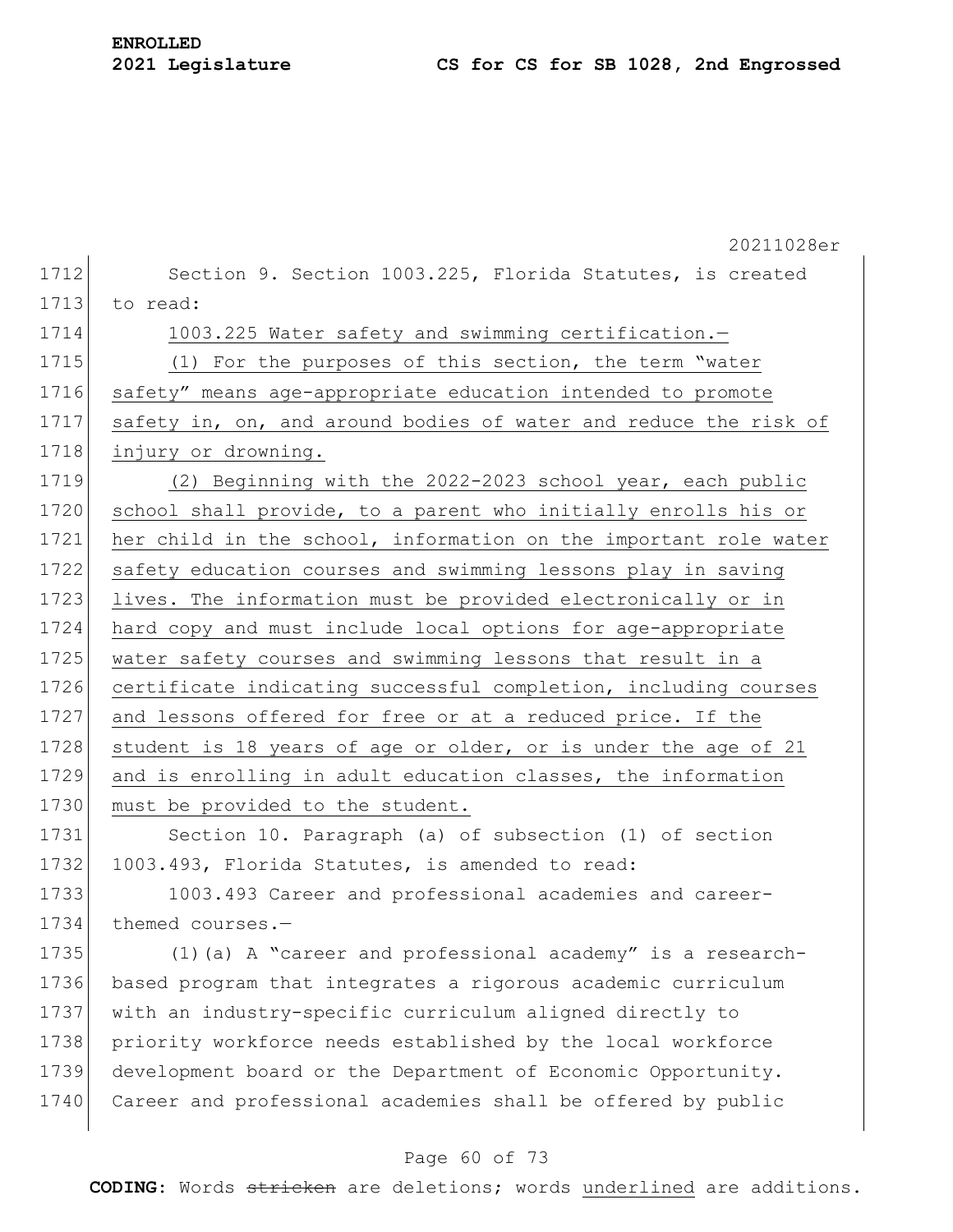20211028er 1741 schools and school districts. Career and professional academies 1742 may be offered by charter schools. The Florida Virtual School is 1743 encouraged to develop and offer rigorous career and professional 1744 courses as appropriate. Students completing career and 1745 professional academy programs must receive a standard high 1746 school diploma, the highest available industry certification, 1747 and opportunities to earn postsecondary credit if the academy 1748 partners with a postsecondary institution approved to operate in 1749 the state.

1750 Section 11. Paragraph (g) of subsection (2) of section 1751 1003.621, Florida Statutes, is amended to read:

 1003.621 Academically high-performing school districts.—It is the intent of the Legislature to recognize and reward school districts that demonstrate the ability to consistently maintain or improve their high-performing status. The purpose of this section is to provide high-performing school districts with flexibility in meeting the specific requirements in statute and 1758 rules of the State Board of Education.

1759 (2) COMPLIANCE WITH STATUTES AND RULES.—Each academically 1760 high-performing school district shall comply with all of the 1761 provisions in chapters 1000-1013, and rules of the State Board 1762 of Education which implement these provisions, pertaining to the 1763 following:

1764 (g) Those statutes pertaining to planning and budgeting, 1765 including chapter 1011, except s. 1011.62(9)(d), relating to the 1766 requirement for a comprehensive reading plan. A district that is 1767 exempt from submitting a comprehensive reading this plan shall 1768 be deemed approved to receive the research-based reading 1769 instruction allocation. Each academically high-performing school

### Page 61 of 73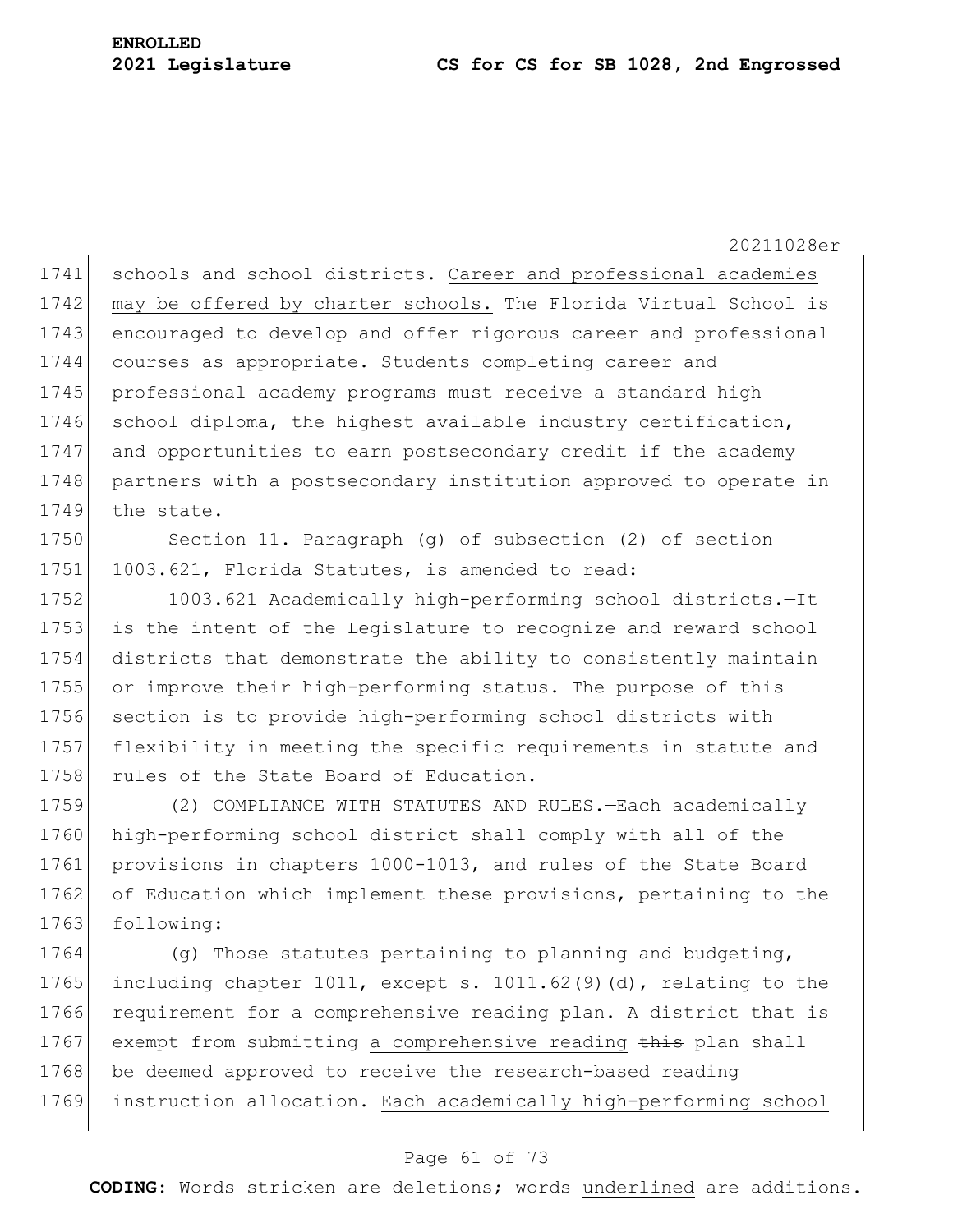|      | 20211028er                                                       |
|------|------------------------------------------------------------------|
| 1770 | district may provide up to 2 days of virtual instruction as part |
| 1771 | of the required 180 actual teaching days or the equivalent on an |
| 1772 | hourly basis each school year, as specified by rules of the      |
| 1773 | State Board of Education. Virtual instruction that is conducted  |
| 1774 | in accordance with the plan approved by the department, is       |
| 1775 | teacher-developed, and is aligned with the standards for         |
| 1776 | enrolled courses complies with s. 1011.60(2). The day or days    |
| 1777 | must be indicated on the calendar approved by the school board.  |
| 1778 | The district shall submit a plan for each day of virtual         |
| 1779 | instruction to the department for approval, in a format          |
| 1780 | prescribed by the department, with assurances of alignment to    |
| 1781 | statewide student standards as described in s. 1003.41 before    |
| 1782 | the start of each school year.                                   |
| 1783 | Section 12. Section 1006.205, Florida Statutes, is created       |
| 1784 | to read:                                                         |
| 1785 | 1006.205 Fairness in Women's Sports Act.-                        |
| 1786 | (1) SHORT TITLE. - This section may be cited as the "Fairness    |
| 1787 | in Women's Sports Act."                                          |
| 1788 | (2) LEGISLATIVE INTENT AND FINDINGS.-                            |
| 1789 | (a) It is the intent of the Legislature to maintain              |
| 1790 | opportunities for female athletes to demonstrate their strength, |
| 1791 | skills, and athletic abilities and to provide them with          |
| 1792 | opportunities to obtain recognition and accolades, college       |
| 1793 | scholarships, and the numerous other long-term benefits that     |
| 1794 | result from participating and competing in athletic endeavors.   |
| 1795 | (b) The Legislature finds that maintaining the fairness for      |
| 1796 | women athletic opportunities is an important state interest. The |
| 1797 | Legislature finds that requiring the designation of separate     |
| 1798 | sex-specific athletic teams or sports is necessary to maintain   |
|      |                                                                  |

# Page 62 of 73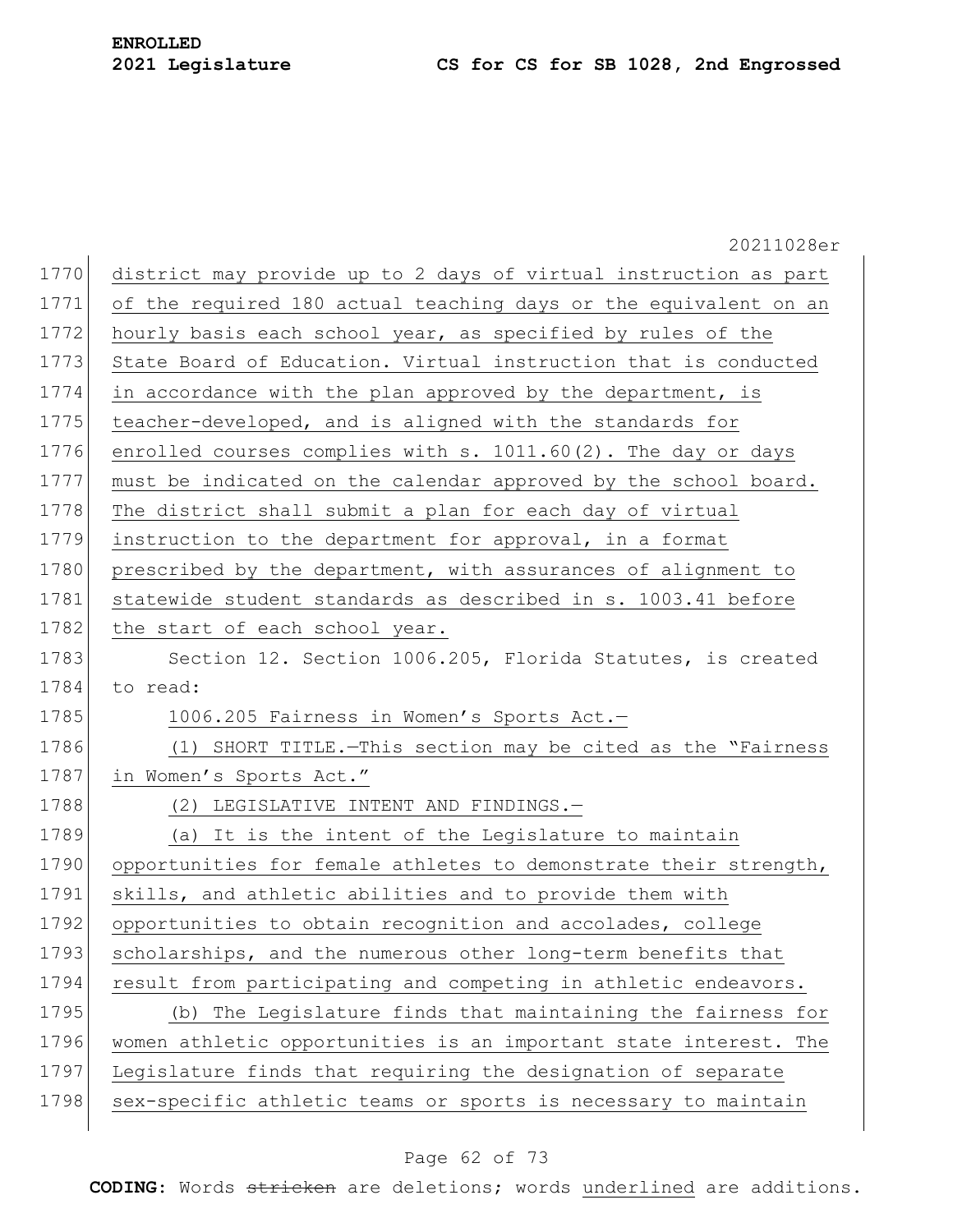|      | 20211028er                                                       |
|------|------------------------------------------------------------------|
| 1799 | fairness for women's athletic opportunities.                     |
| 1800 | (3) DESIGNATION OF ATHLETIC TEAMS OR SPORTS.-                    |
| 1801 | (a) Interscholastic, intercollegiate, intramural, or club        |
| 1802 | athletic teams or sports that are sponsored by a public          |
| 1803 | secondary school or public postsecondary institution must be     |
| 1804 | expressly designated as one of the following based on the        |
| 1805 | biological sex at birth of team members:                         |
| 1806 | 1. Males, men, or boys;                                          |
| 1807 | 2. Females, women, or girls; or                                  |
| 1808 | 3. Coed or mixed, including both males and females.              |
| 1809 | (b) Athletic teams or sports designated for males, men, or       |
| 1810 | boys may be open to students of the female sex.                  |
| 1811 | (c) Athletic teams or sports designated for females, women,      |
| 1812 | or girls may not be open to students of the male sex.            |
| 1813 | (d) For purposes of this section, a statement of a               |
| 1814 | student's biological sex on the student's official birth         |
| 1815 | certificate is considered to have correctly stated the student's |
| 1816 | biological sex at birth if the statement was filed at or near    |
| 1817 | the time of the student's birth.                                 |
| 1818 | (4) CAUSE OF ACTION; CIVIL REMEDIES.-                            |
| 1819 | (a) Any student who is deprived of an athletic opportunity       |
| 1820 | or suffers any direct or indirect harm as a result of a          |
| 1821 | violation of this section shall have a private cause of action   |
| 1822 | for injunctive relief, damages, and any other relief available   |
| 1823 | under law against the school or public postsecondary             |
| 1824 | institution.                                                     |
| 1825 | (b) Any student who is subject to retaliation or other           |
| 1826 | adverse action by a school, public postsecondary institution, or |
| 1827 | athletic association or organization as a result of reporting a  |

# Page 63 of 73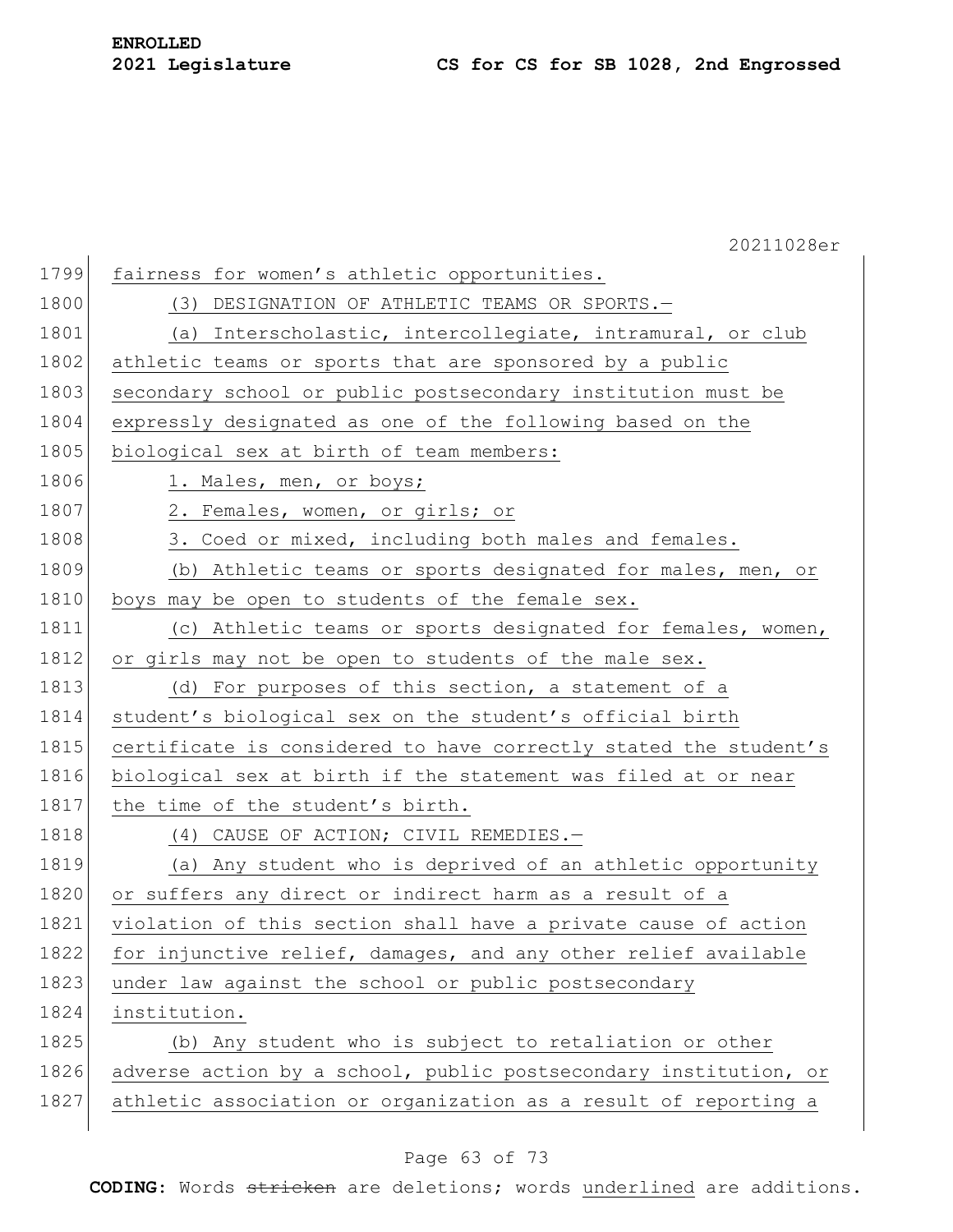|      | 20211028er                                                        |
|------|-------------------------------------------------------------------|
| 1828 | violation of this section to an employee or representative of     |
| 1829 | the school, institution, or athletic association or               |
| 1830 | organization, or to any state or federal agency with oversight    |
| 1831 | of schools or public postsecondary institutions in the state,     |
| 1832 | shall have a private cause of action for injunctive relief,       |
| 1833 | damages, and any other relief available under law against the     |
| 1834 | school, institution, or athletic association or organization.     |
| 1835 | (c) Any school or public postsecondary institution that           |
| 1836 | suffers any direct or indirect harm as a result of a violation    |
| 1837 | of this section shall have a private cause of action for          |
| 1838 | injunctive relief, damages, and any other relief available under  |
| 1839 | law against the governmental entity, licensing or accrediting     |
| 1840 | organization, or athletic association or organization.            |
| 1841 | (d) All civil actions brought under this section must be          |
| 1842 | initiated within 2 years after the alleged harm occurred.         |
| 1843 | Persons or organizations who prevail on a claim brought under     |
| 1844 | this section shall be entitled to monetary damages, including     |
| 1845 | for any psychological, emotional, or physical harm suffered,      |
| 1846 | reasonable attorney fees and costs, and any other appropriate     |
| 1847 | relief.                                                           |
| 1848 | Section 13. Present subsection (3) of section 1008.3415,          |
| 1849 | Florida Statutes, is redesignated as subsection $(4)$ , and a new |
| 1850 | subsection (3) is added to that section, to read:                 |
| 1851 | 1008.3415 School grade or school improvement rating for           |
| 1852 | exceptional student education centers.-                           |
| 1853 | (3) A charter school that is an exceptional student               |
| 1854 | education center and that receives two consecutive ratings of     |
| 1855 | "maintaining" or higher may replicate its educational program     |
| 1856 | under s. 1002.331(3). The Commissioner of Education, upon         |
|      |                                                                   |

# Page 64 of 73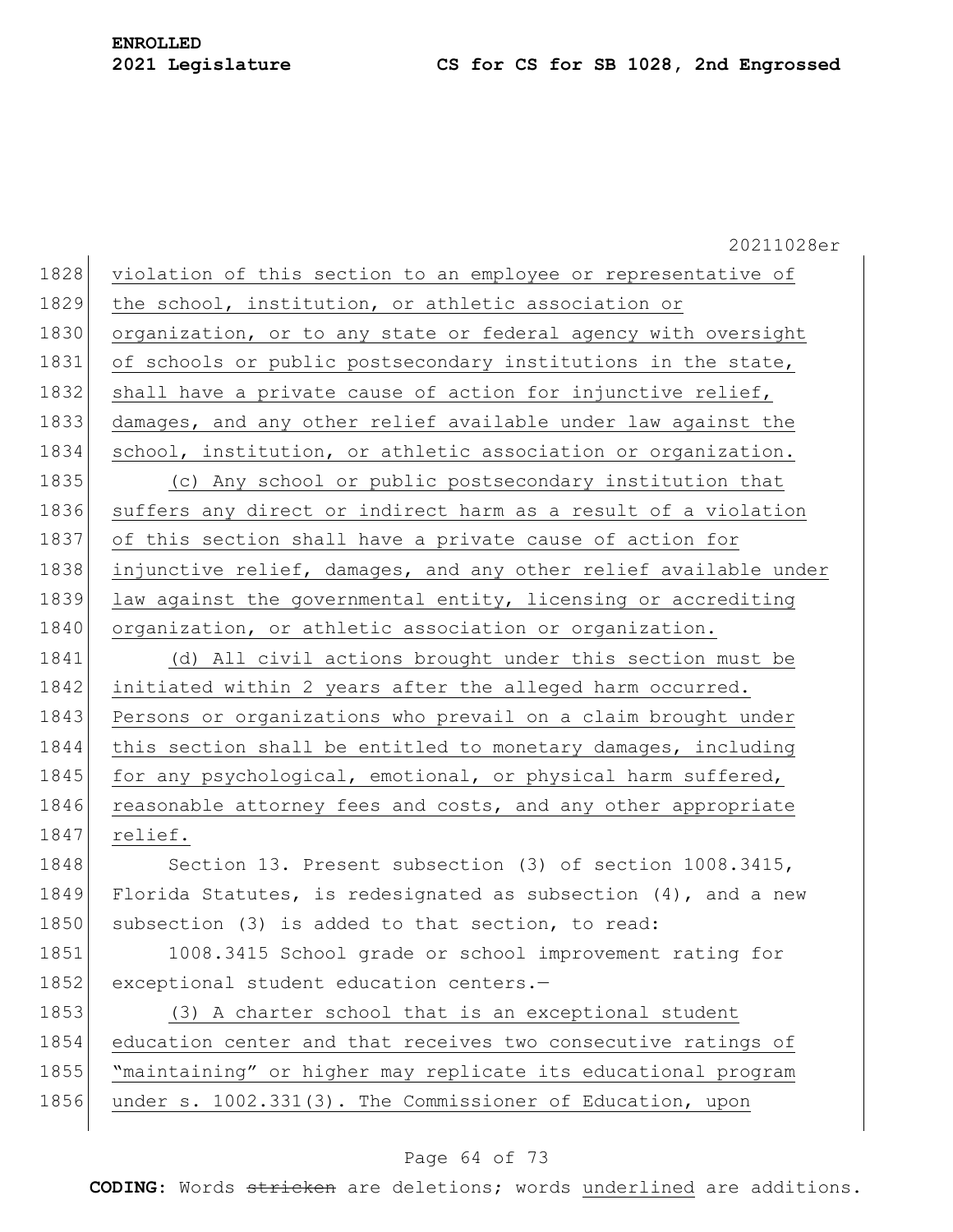|      | 20211028er                                                       |
|------|------------------------------------------------------------------|
| 1857 | request by a charter school, shall verify that the charter       |
| 1858 | school meets the requirements of this subsection and provide a   |
| 1859 | letter to the charter school and the sponsor stating that the    |
| 1860 | charter school may replicate its educational program in the same |
| 1861 | manner as a high-performing charter school under s. 1002.331(3). |
| 1862 | Section 14. Present paragraphs (a) through (d) of                |
| 1863 | subsection (6) of section 1009.30, Florida Statutes, as created  |
| 1864 | by CS/CS/SB 52, 2021 Regular Session, are redesignated as        |
| 1865 | paragraphs (b) through (e), respectively, and a new paragraph    |
| 1866 | (a) is added to that section, to read:                           |
| 1867 | 1009.30 Dual Enrollment Scholarship Program.-                    |
| 1868 | (6) (a) School district career centers shall be reimbursed       |
| 1869 | at the in-state resident tuition rate established in s.          |
| 1870 | $1009.22(3)(c)$ .                                                |
| 1871 | Section 15. Subsection (2) of section 1009.52, Florida           |
| 1872 | Statutes, is amended to read:                                    |
| 1873 | 1009.52 Florida Postsecondary Student Assistance Grant           |
| 1874 | Program; eligibility for grants.-                                |
| 1875 | $(2)$ $(a)$ Florida postsecondary student assistance grants may  |
| 1876 | be made only to full-time degree-seeking students who meet the   |
| 1877 | general requirements for student eligibility as provided in s.   |
| 1878 | 1009.40, except as otherwise provided in this section. Such      |
| 1879 | grants shall be awarded for the amount of demonstrated unmet     |
| 1880 | need for tuition and fees and may not exceed the maximum annual  |
| 1881 | award amount specified in the General Appropriations Act. A      |
| 1882 | demonstrated unmet need of less than \$200 shall render the      |
| 1883 | applicant ineligible for a Florida postsecondary student         |
| 1884 | assistance grant.                                                |
| 1885 | (a) Awards may be made to full-time degree-seeking students      |
|      |                                                                  |

# Page 65 of 73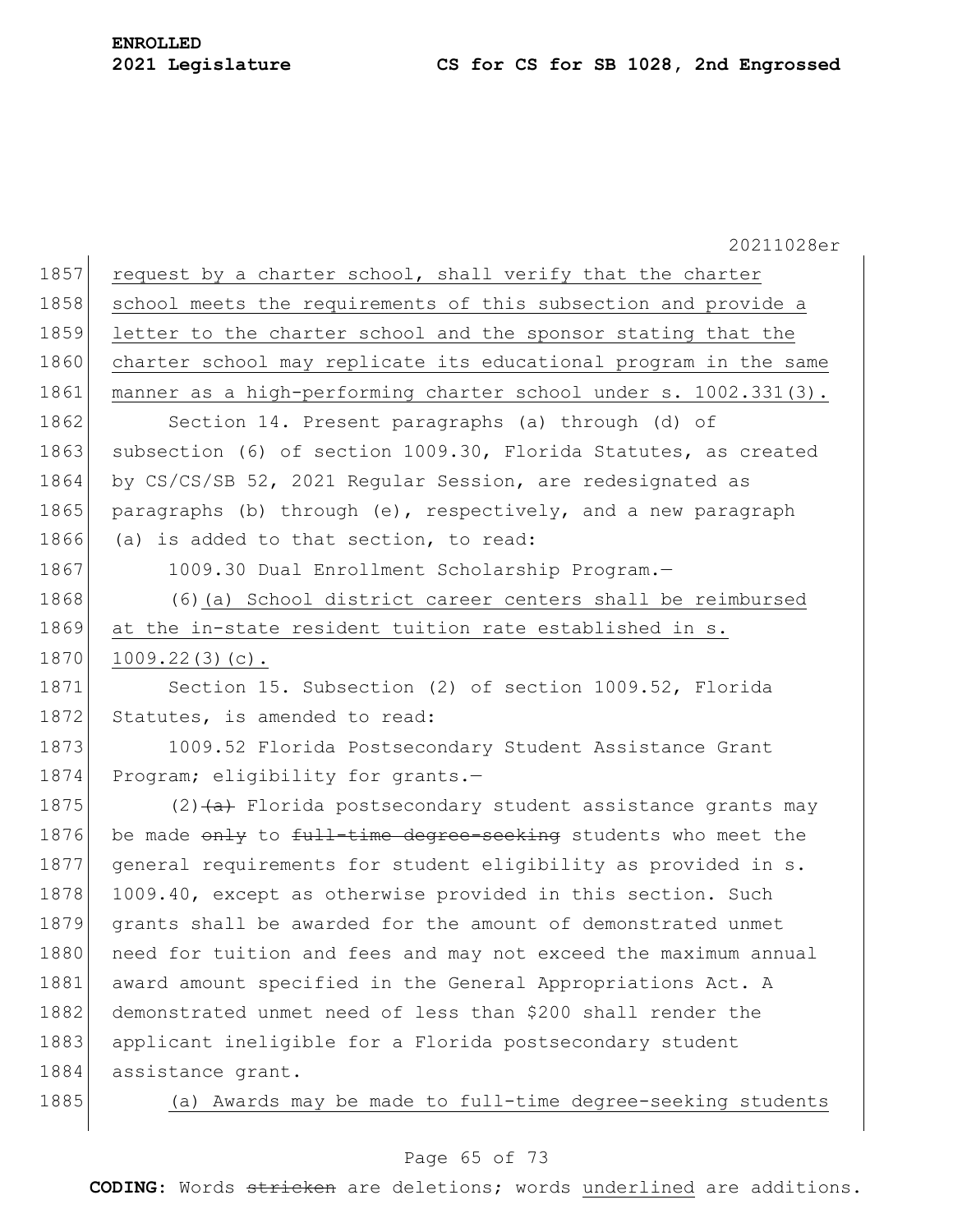1886 who Recipients of such grants must have been accepted at a 1887 postsecondary institution that is located in this state and that 1888 is:

1889 1. A private nursing diploma school approved by the Florida 1890 Board of Nursing; or

1891 2. A college or university licensed by the Commission for 1892 Independent Education, excluding those institutions the students 1893 of which are eligible to receive a Florida private student 1894 assistance grant pursuant to s. 1009.51.

1895 (b) Awards may be made to full-time certificate-seeking 1896 students who have been accepted at an aviation maintenance 1897 school that is located in this state, certified by the Federal 1898 Aviation Administration, and licensed by the Commission for 1899 Independent Education. Such student's eligibility for the 1900 renewal of an award shall be evaluated at the end of the 1901 completion of 900 clock hours and, as a condition of renewal, 1902 the student shall meet the requirements under s.  $1009.40(1)(b)$ .

1903 (c) If funds are available, a student who received an award 1904 in the fall or spring term may receive an award in the summer 1905 term. Priority in the distribution of summer awards shall be 1906 given to students who are within one semester, or equivalent, of 1907 completing a degree or certificate program. No student may 1908 receive an award for more than the equivalent of 9 semesters or 1909 14 quarters of full-time enrollment, except as otherwise 1910 provided in s. 1009.40(3). A student specified in paragraph (b) 1911 is eligible for an award of up to 110 percent of the number of 1912 clock hours required to complete the program in which the 1913 student is enrolled. 1914 (d) $\left\{\rightarrow\right\}$  A student applying for a Florida postsecondary

### Page 66 of 73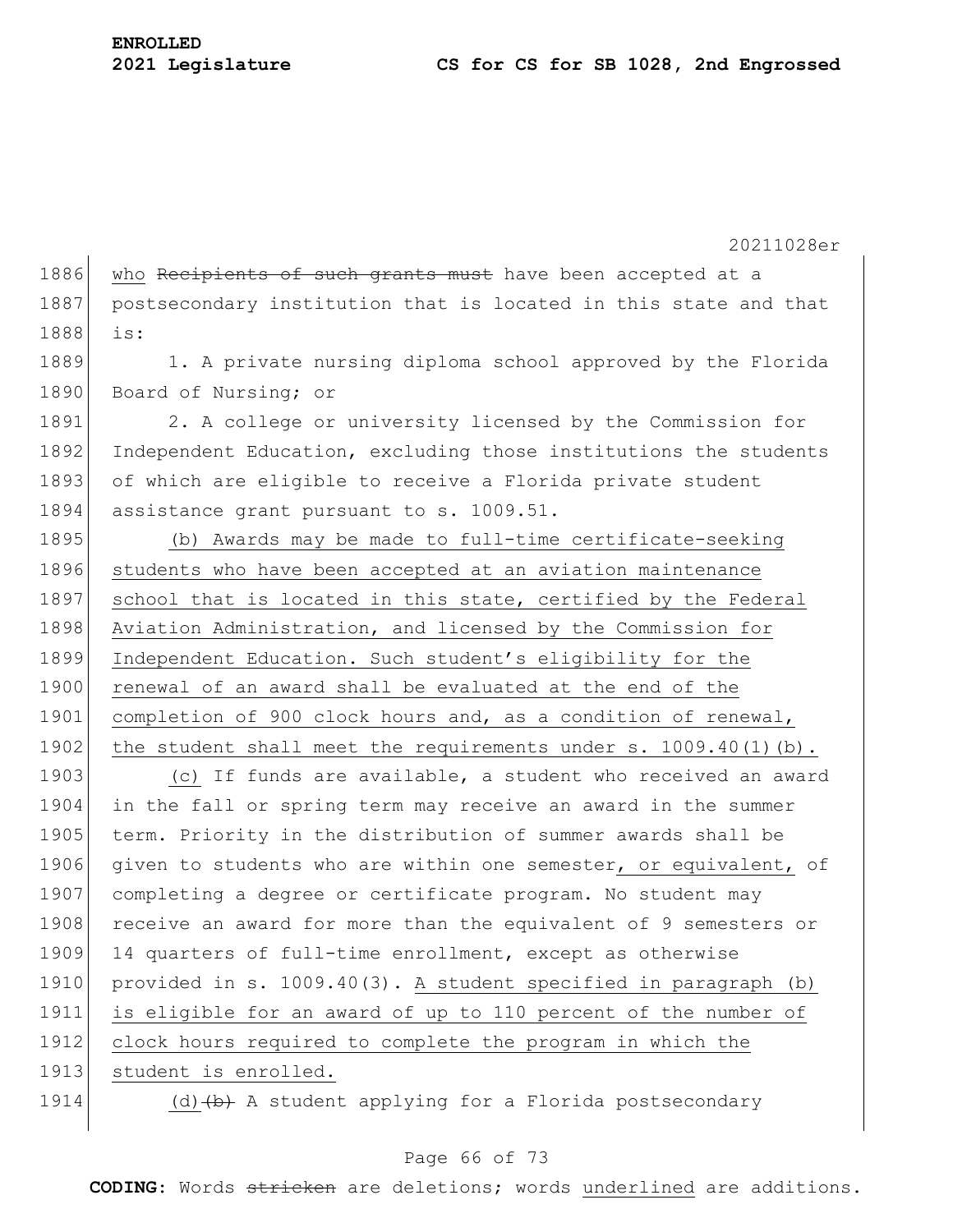student assistance grant shall be required to apply for the Pell Grant. The Pell Grant entitlement shall be considered when conducting an assessment of the financial resources available to 1918 each student. 1919 (e)  $\left\{ \left( e \right)$  Priority in the distribution of grant moneys may be 1920 given to students who are within one semester, or equivalent, of completing a degree or certificate program. An institution may not make a grant from this program to a student whose expected family contribution exceeds one and one-half times the maximum Pell Grant-eligible family contribution. An institution may not impose additional criteria to determine a student's eligibility 1926 to receive a grant award.  $(f)$  (f)  $(d)$  Each participating institution shall report to the

1928 department by the established date the students eligible for the 1929 program for each academic term. Each institution shall also 1930 report to the department necessary demographic and eligibility 1931 data for such students.

1932 Section 16. Subsection (2) of section 1012.32, Florida 1933 Statutes, is amended to read:

1934 1012.32 Qualifications of personnel.—

 (2)(a) Instructional and noninstructional personnel who are hired or contracted to fill positions that require direct 1937 contact with students in any district school system or university lab school must, upon employment or engagement to provide services, undergo background screening as required under 1940 s. 1012.465 or s. 1012.56, whichever is applicable.

1941 (b)1. Instructional and noninstructional personnel who are 1942 hired or contracted to fill positions in a any charter school 1943 other than a school of hope as defined in s. 1002.333, and

## Page 67 of 73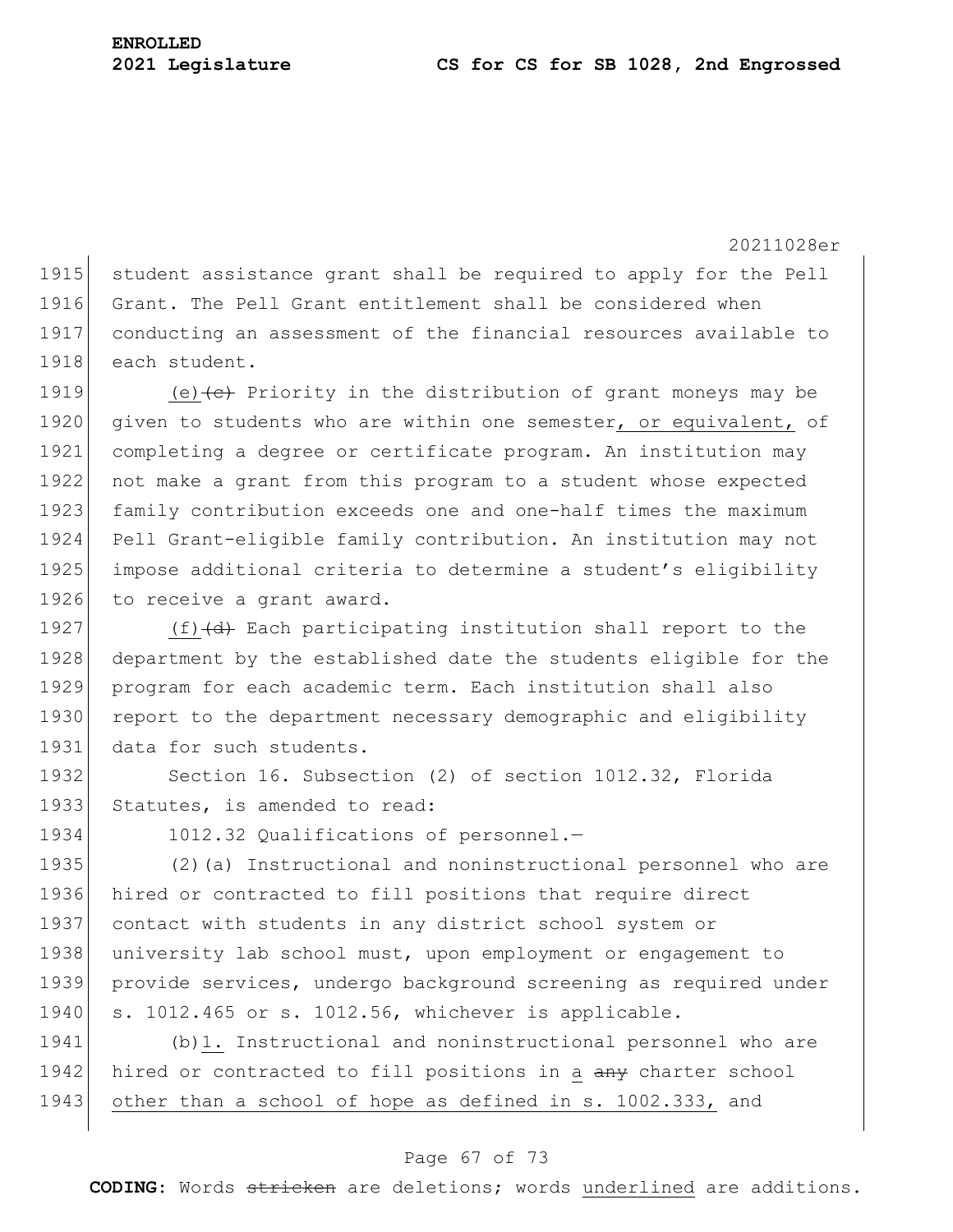1944 members of the governing board of such any charter school, in 1945 compliance with s. 1002.33(12)(g),  $\frac{m}{m}$ , upon employment, 1946 engagement of services, or appointment, shall undergo background 1947 screening as required under s. 1012.465 or s. 1012.56, whichever 1948 is applicable, by filing with the district school board for the 1949 school district in which the charter school is located a 1950 complete set of fingerprints taken by an authorized law 1951 enforcement agency or an employee of the school or school 1952 district who is trained to take fingerprints. 1953 2. Instructional and noninstructional personnel who are 1954 hired or contracted to fill positions in a school of hope as 1955 defined in s. 1002.333, and members of the governing board of 1956 such school of hope, shall file with the school of hope a 1957 complete set of fingerprints taken by an authorized law 1958 enforcement agency, by an employee of the school of hope or 1959 school district who is trained to take fingerprints, or by any 1960 other entity recognized by the Department of Law Enforcement to 1961 take fingerprints.

1962 (c) Instructional and noninstructional personnel who are 1963 hired or contracted to fill positions that require direct 1964 contact with students in an alternative school that operates 1965 under contract with a district school system must, upon 1966 employment or engagement to provide services, undergo background 1967 screening as required under s. 1012.465 or s. 1012.56, whichever 1968 is applicable, by filing with the district school board for the 1969 school district to which the alternative school is under 1970 contract a complete set of fingerprints taken by an authorized 1971 law enforcement agency or an employee of the school or school 1972 district who is trained to take fingerprints.

## Page 68 of 73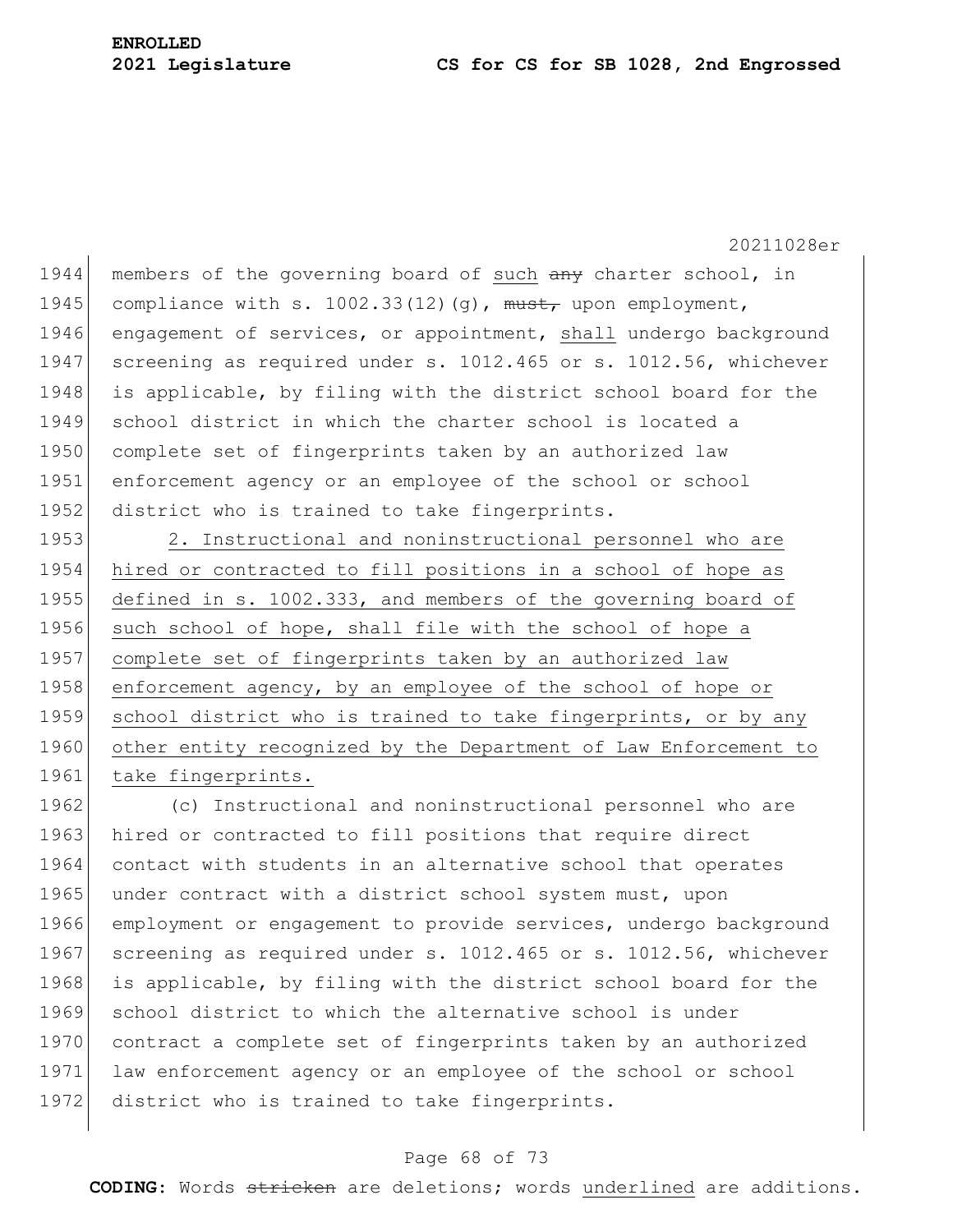20211028er 1973 (d) Student teachers and persons participating in a field 1974 experience pursuant to s.  $1004.04(5)$  or s.  $1004.85$  in any 1975 district school system, lab school, or charter school must, upon 1976 engagement to provide services, undergo background screening as 1977 required under s. 1012.56. 1978 1979 Required fingerprints must shall be submitted to the Department 1980 of Law Enforcement for statewide criminal and juvenile records 1981 checks and to the Federal Bureau of Investigation for federal 1982 criminal records checks. A person subject to this subsection who 1983 is found ineligible for employment under s. 1012.315, or 1984 otherwise found through background screening to have been 1985 convicted of any crime involving moral turpitude as defined by 1986 rule of the State Board of Education, shall not be employed, 1987 engaged to provide services, or serve in any position that 1988 requires direct contact with students. Probationary persons 1989 subject to this subsection terminated because of their criminal 1990 record have the right to appeal such decisions. The cost of the 1991 background screening may be borne by the district school board, 1992 the charter school, the employee, the contractor, or a person 1993 subject to this subsection. A district school board shall 1994 reimburse a charter school the cost of background screening if 1995 it does not notify the charter school of the eligibility of a 1996 governing board member or instructional or noninstructional 1997 personnel within the earlier of 14 days after receipt of the 1998 background screening results from the Florida Department of Law 1999 Enforcement or 30 days of submission of fingerprints by the 2000 governing board member or instructional or noninstructional 2001 personnel.

## Page 69 of 73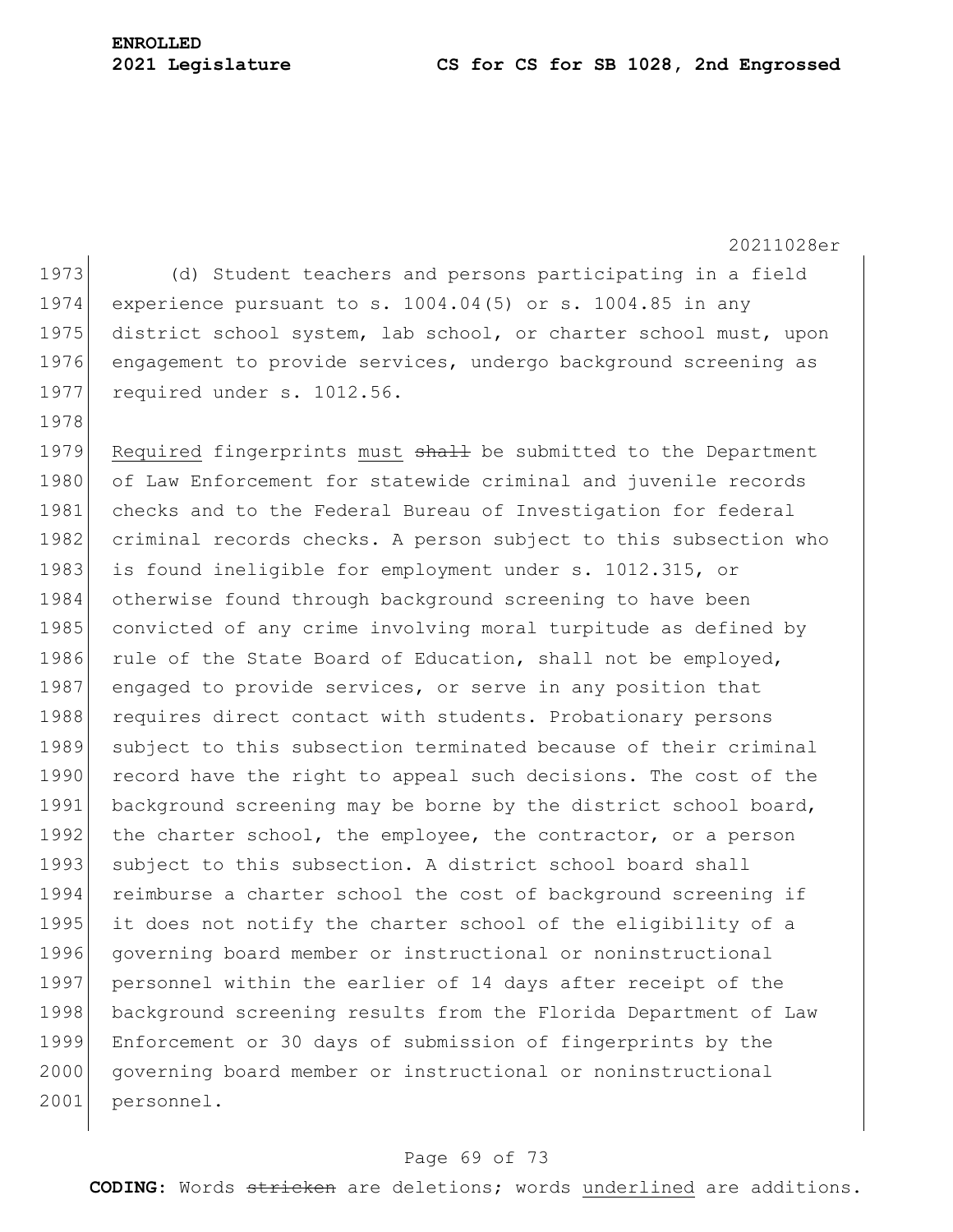20211028er

2002 Section 17. Paragraph (a) of subsection (1) of section  $2003$  1013.62, Florida Statutes, is amended to read: 2004 1013.62 Charter schools capital outlay funding. 2005 (1) For the 2020-2021 fiscal year, charter school capital 2006 outlay funding shall consist of state funds appropriated in the 2007 2020-2021 General Appropriations Act. Beginning in fiscal year 2008 2021-2022, charter school capital outlay funding shall consist 2009 of state funds when such funds are appropriated in the General 2010 Appropriations Act and revenue resulting from the discretionary 2011 millage authorized in s. 1011.71(2) if the amount of state funds 2012 appropriated for charter school capital outlay in any fiscal 2013 year is less than the average charter school capital outlay 2014 funds per unweighted full-time equivalent student for the 2018- 2015 2019 fiscal year, multiplied by the estimated number of charter 2016 school students for the applicable fiscal year, and adjusted by 2017 changes in the Consumer Price Index issued by the United States 2018 Department of Labor from the previous fiscal year. Nothing in 2019 this subsection prohibits a school district from distributing to 2020 charter schools funds resulting from the discretionary millage 2021 authorized in s. 1011.71(2). 2022 (a) To be eligible to receive capital outlay funds, a

2023 charter school must:

2024 1.a. Have been in operation for 2 or more years;

2025 b. Be governed by a governing board established in the 2026 state for 2 or more years which operates both charter schools 2027 and conversion charter schools within the state:

2028 c. Be an expanded feeder chain of a charter school within 2029 the same school district that is currently receiving charter 2030 school capital outlay funds;

### Page 70 of 73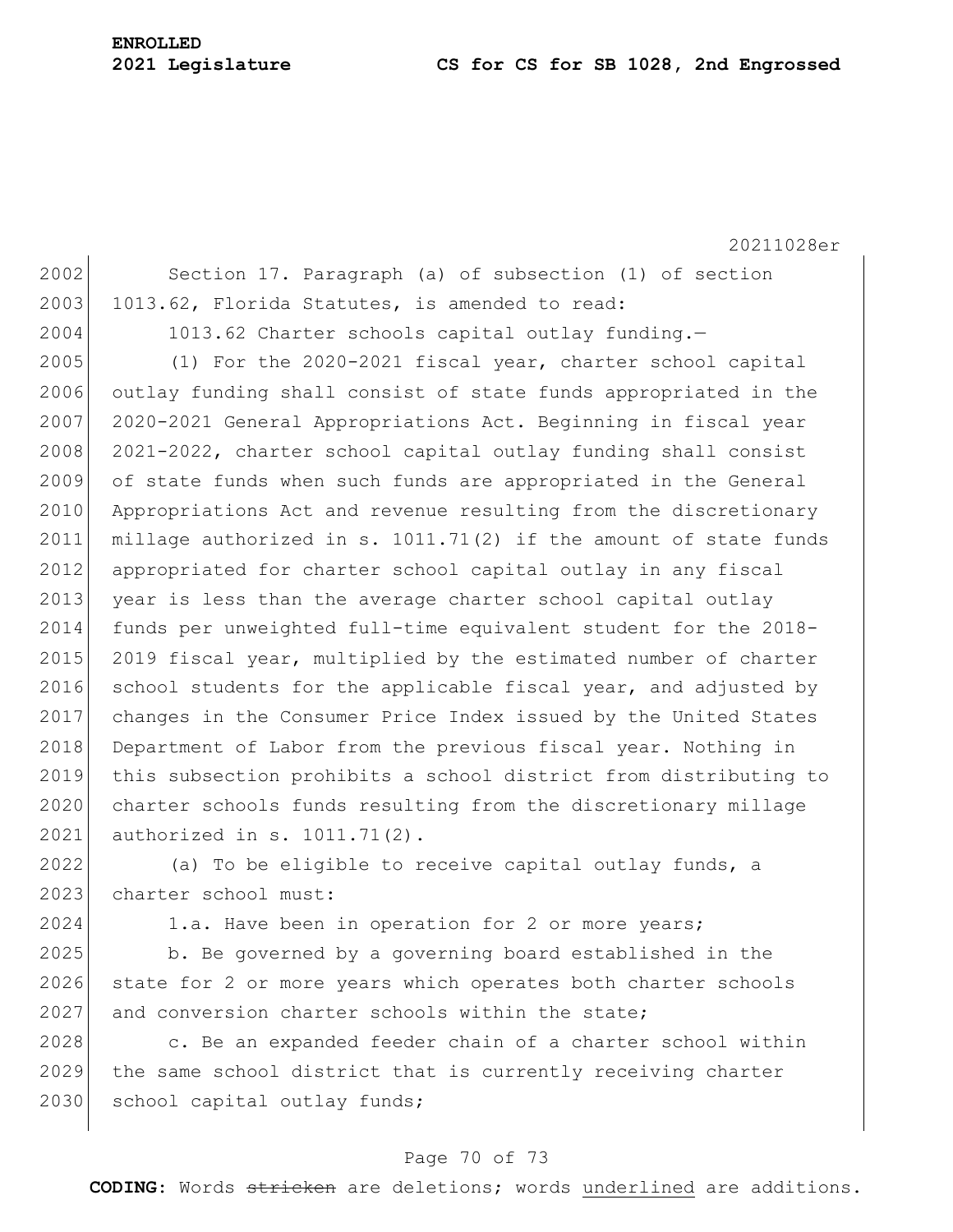**ENROLLED**

20211028er 2031 d. Have been accredited by a regional accrediting 2032 association as defined by State Board of Education rule;  $\Theta$ ref 2033 e. Serve students in facilities that are provided by a 2034 business partner for a charter school-in-the-workplace pursuant 2035 to s. 1002.33(15)(b); or 2036 f. Be operated by a hope operator pursuant to s. 1002.333. 2037 2. Have an annual audit that does not reveal any of the 2038 financial emergency conditions provided in s. 218.503(1) for the 2039 most recent fiscal year for which such audit results are 2040 available. 2041 3. Have satisfactory student achievement based on state 2042 accountability standards applicable to the charter school. 2043 4. Have received final approval from its sponsor pursuant 2044 to s. 1002.33 for operation during that fiscal year.  $2045$  5. Serve students in facilities that are not provided by the 2046 charter school's sponsor. 2047 Section 18. (1) Notwithstanding s. 1008.25, Florida 2048 Statutes, a parent or guardian may request that his or her  $K-5$ 2049 public school student be retained for the 2021-2022 school year 2050 in the grade level to which the student was assigned at the 2051 beginning of the 2020-2021 school year, provided that such 2052 request is made for academic reasons. 2053 (a) A parent or guardian who wishes for his or her student 2054 to be retained as provided by this act must submit, in writing, 2055 to the school principal a retention request that specifies the 2056 academic reasons for the retention. Only requests received by 2057 the principal on or before June 30, 2021, must be considered. A 2058 principal may consider a request received after that date at his 2059 or her discretion.

## Page 71 of 73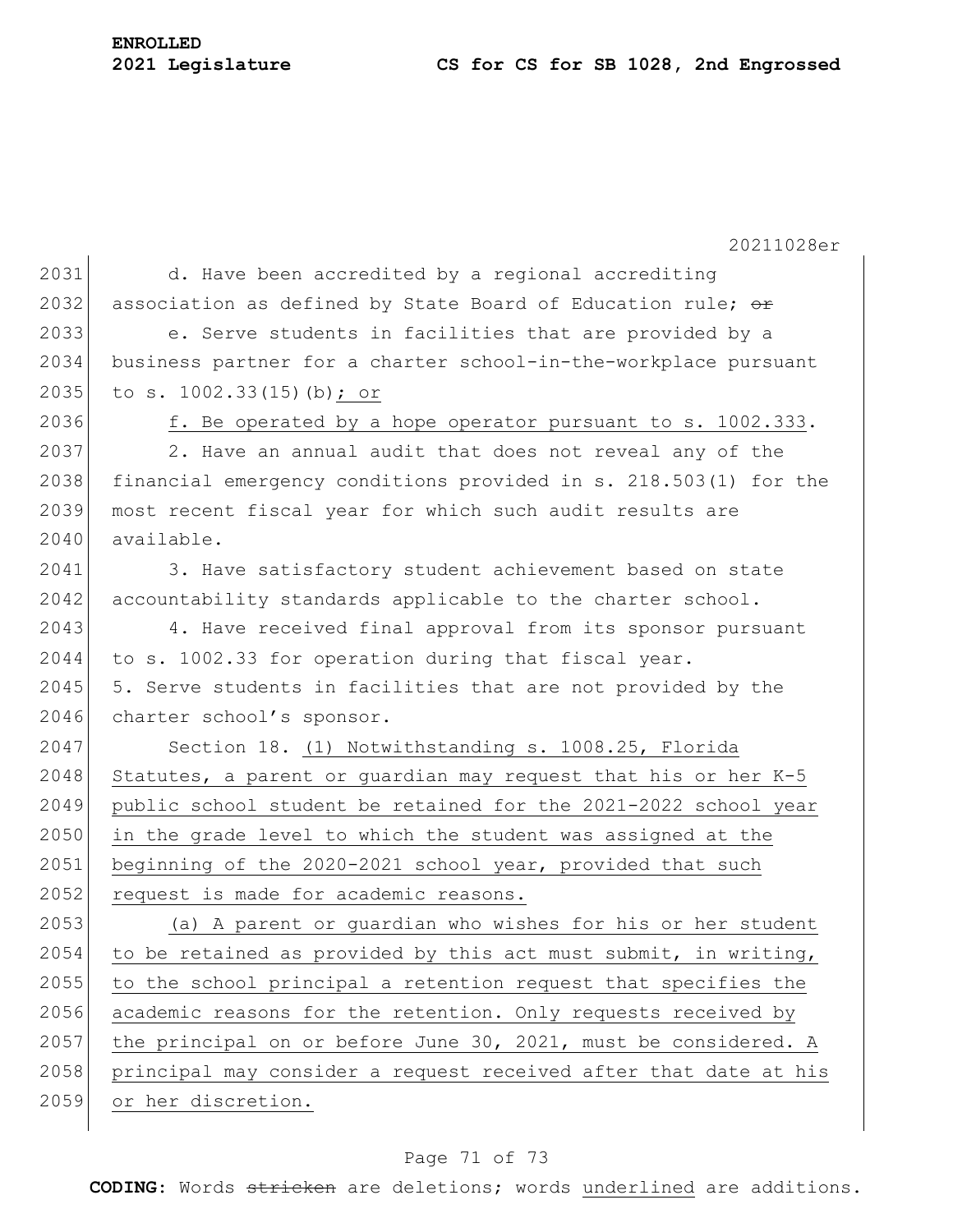20211028er 2060 (b)1. A principal who considers a retention request 2061 submitted pursuant to this subsection shall inform the student's 2062 teachers of the retention request and collaboratively discuss 2063 with the parent or quardian any basis for agreement or 2064 disagreement with the request. As part of the discussion with 2065 the parent or quardian, the principal shall disclose that 2066 retention may impact the student's eligibility to participate in 2067 high school interscholastic or intrascholastic sports due to the 2068 student's age. 2069 2. In lieu of retention, the principal, teachers, and 2070 parent or quardian may collaborate to develop a customized 1-2071 year education plan for the student with the intent of helping 2072 the student return to grade level readiness by the end of the 2073 next academic year. Such plan may include, but need not be 2074 limited to, supplemental educational support, services, and 2075 interventions; summer education; promotion in some, but not all, 2076 courses; and midyear promotion. 2077 3. The parent's or guardian's decision to promote or retain 2078 his or her student after discussing the retention request with 2079 the principal shall control. The parent or guardian must sign a 2080 form provided by the principal indicating the parent or 2081 guardian's decision and acknowledging the academic and athletic 2082 ramifications of his or her decision. This form must be retained 2083 in the student's record. 2084 (c) If a student retained under this subsection has an 2085 individual education plan (IEP) in effect, the student's IEP 2086 team must convene to review and revise the student's IEP, as 2087 appropriate. 2088 (d) By June 30, 2022, school districts shall report to the

## Page 72 of 73